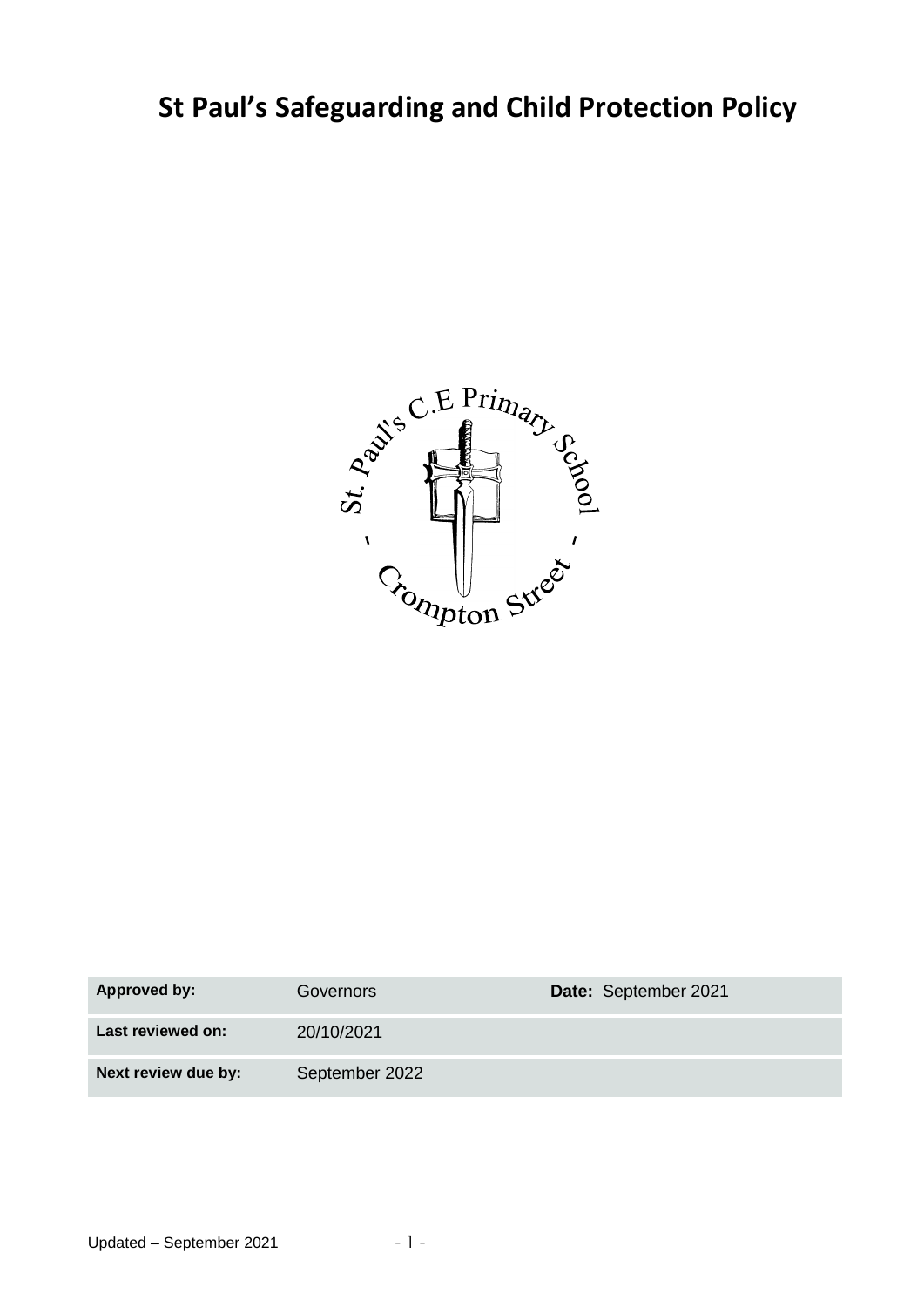## **Key Contacts**

**Headteacher – Rosie Knipe - rknipe@stpaulscrompton.org.uk**

**Designated Safeguarding Lead: Rosie Knipe – rknipe@stpaulscrompton.org.uk Deputy Safeguarding Lead: Sarah O'Reilly – soreilly@stpaulscrompton.org.uk Designated Looked After Children Lead: Rosie Knipe – rknipe@stpaulscrompton.org.uk Designated Mental Health Leads: Sarah O'Reilly – soreilly@stpaulscrompton.org.uk Andrew McCarthy – amccarthy@stpaulscrompton.org.uk Louise Blears – lblears@stpaulscrompton.org.uk Named Governor for Child Protection: Kath Jackson – kjackson@stpaulscrompton.org.uk**

**The Bridge Partnership for child protection referrals – tel: 0161 603 4500 or e mail [worriedaboutachild@salford.gov.uk](mailto:worriedaboutachild@salford.gov.uk)**

**GMP Public Protection Investigation Unit (PPIU) – for referrals/consultation about crime-related safeguarding concerns – tel: 0161 856 5171 or e mail [parklane.ppiu@gmp.police.uk](mailto:parklane.ppiu@gmp.police.uk)**

**Managing allegations against an employee (or volunteer) - Local Authority Designated Officer (LADO) tel: 0161 603 4350 / 4445**

## **Worried About a Child?**

All reports or enquiries concerning the welfare or safety of a child must go straight to The Bridge Partnership on 0161 603 4500 as the first port of call. This applies to reports from council staff, the public, partners and outside agencies. All referrals and request for support concerning the welfare or safety of a child must go through the Bridge Partnership via the online Salford City Council's portal and information hub for services to Children, Young people and families at

<https://childrensportalehm.salford.gov.uk/web/portal/pages/home>

If a child is in immediate danger of being harmed, or if a child is home alone, the police should be called on 999**.**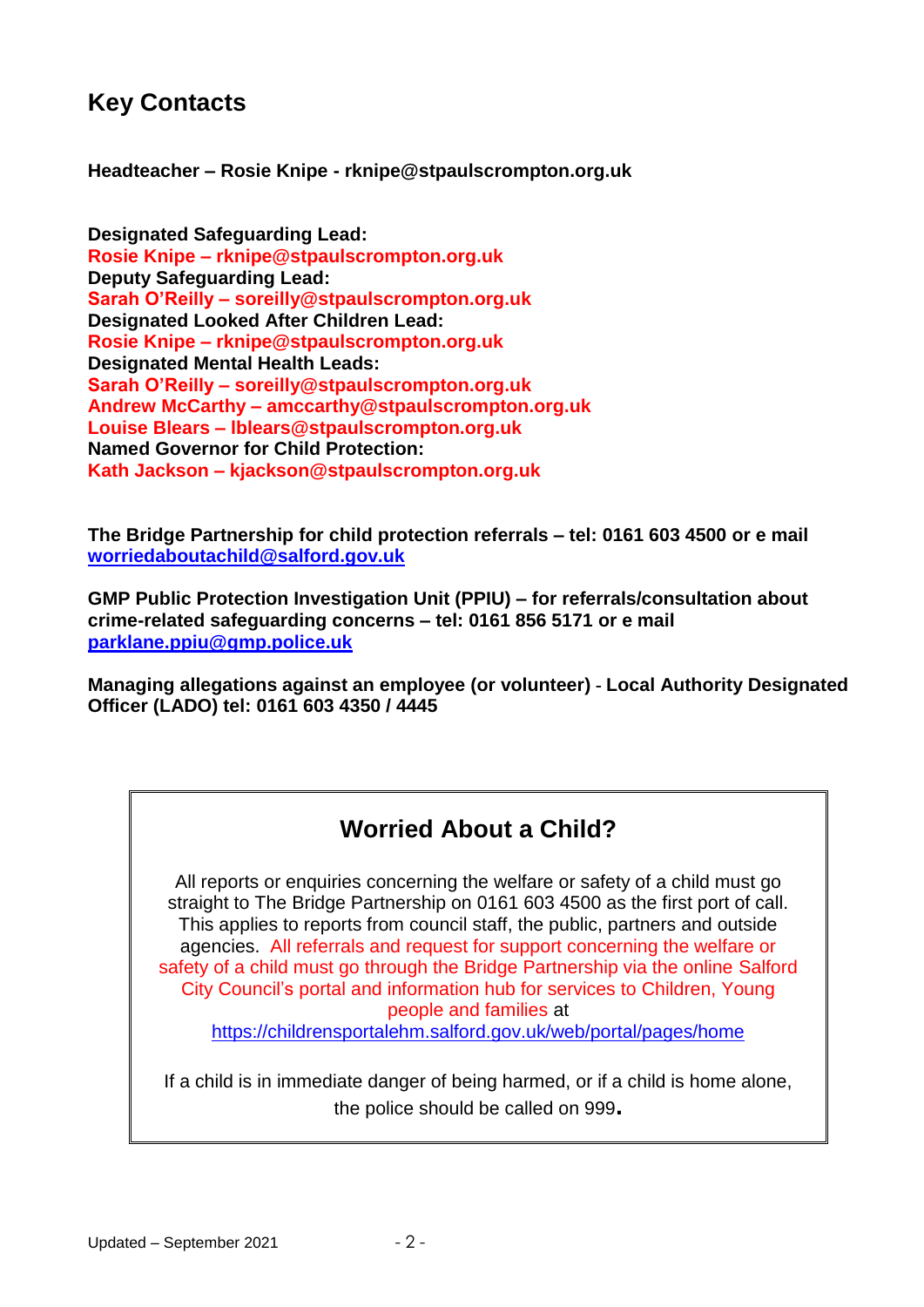**This policy should be considered alongside school child protection procedures (Appendix 2) and other related policies in school. These are (for example)**

• **Core Values Policy**



• **School Pupils with Medical Needs**



27C13BBB.zip

• **School Security**



Counter Terrorism Protective Security A

• **Staff Behaviour / Code of Conduct Policy**

(Link to online policy awaiting update)



Code of conduct August 2021.docx

• **Anti-bullying (including cyber ,homophobic and gender based bullying)**

[http://greatermanchesterscb.proceduresonline.com/chapters/g\\_bullying.html?zoom\\_highlight=bullying](http://greatermanchesterscb.proceduresonline.com/chapters/g_bullying.html?zoom_highlight=bullying)



GM\_Partnership\_5.1 .1 Bullying.docx

• **Peer on Peer / Child on Child Abuse**



Peer on Peer Policy Sept21v2.doc

• **Sexual Violence and Sexual Harassment Policy**



AbuseHarassment Sch

#### • **Special Education Needs**

[http://greatermanchesterscb.proceduresonline.com/chapters/p\\_ch\\_with\\_disabilities.html?zoom\\_hig](http://greatermanchesterscb.proceduresonline.com/chapters/p_ch_with_disabilities.html?zoom_highlight=disabilities) [hlight=disabilities](http://greatermanchesterscb.proceduresonline.com/chapters/p_ch_with_disabilities.html?zoom_highlight=disabilities)



GM Partnership 5.9 .6\_Children with Dis

• **Health and Safety**

• **Online Safety and Mobile Technology (including Monitoring and Filtering policy)**

[http://greatermanchesterscb.proceduresonline.com/chapters/p\\_sg\\_ch\\_yp\\_online.html?zoom\\_highli](http://greatermanchesterscb.proceduresonline.com/chapters/p_sg_ch_yp_online.html?zoom_highlight=online+safety) [ght=online+safety](http://greatermanchesterscb.proceduresonline.com/chapters/p_sg_ch_yp_online.html?zoom_highlight=online+safety)

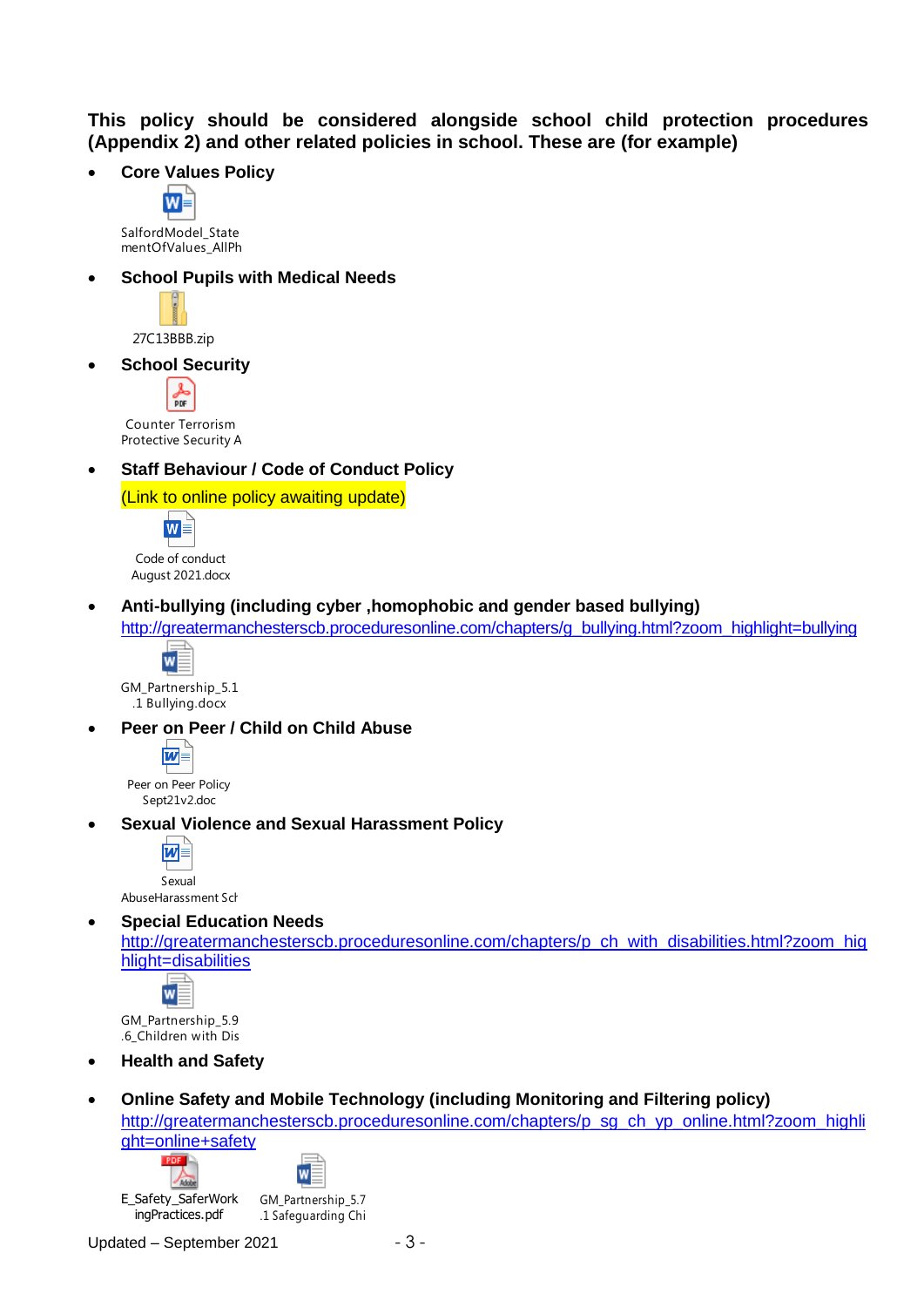- **Appropriate use of technology**
- **DFE Guidance - Harmful online challenges and online hoaxes**



- **Safer Working Practice**
- **Educational Visits Policy**
- **Handling Allegations of Abuse Against Staff** [http://greatermanchesterscb.proceduresonline.com/chapters/p\\_man\\_allegations.html?zoom\\_highli](http://greatermanchesterscb.proceduresonline.com/chapters/p_man_allegations.html?zoom_highlight=safer+working) [ght=safer+working](http://greatermanchesterscb.proceduresonline.com/chapters/p_man_allegations.html?zoom_highlight=safer+working)



Managing Allegatio

• **Low Level Concerns Policy**

#### • **Whistleblowing**



 Whistleblowing (maintained schools). $d$ 

#### • **Safer Recruitment**

[http://greatermanchesterscb.proceduresonline.com/chapters/p\\_safe\\_rec.html?zoom\\_highlight=saf](http://greatermanchesterscb.proceduresonline.com/chapters/p_safe_rec.html?zoom_highlight=safer+Recruitment) [er+Recruitment](http://greatermanchesterscb.proceduresonline.com/chapters/p_safe_rec.html?zoom_highlight=safer+Recruitment)



GM Partnership 6.1 Safe Recruitment, Se

- **PSHE**
- **Children Missing Education**

[https://www.salford.gov.uk/schools-and-learning/info-for-parents-students-and-teachers/school-](https://www.salford.gov.uk/schools-and-learning/info-for-parents-students-and-teachers/school-attendance-behaviour-and-welfare/children-missing-education/)

[attendance-behaviour-and-welfare/children-missing-education/](https://www.salford.gov.uk/schools-and-learning/info-for-parents-students-and-teachers/school-attendance-behaviour-and-welfare/children-missing-education/)

[https://greatermanchesterscb.proceduresonline.com/chapters/p\\_ch\\_missing\\_educ.html](https://greatermanchesterscb.proceduresonline.com/chapters/p_ch_missing_educ.html)



GM\_Partnership\_5.6 .1 Children Missing



ucation\_-\_statutory\_

- **Child Criminal Exploitation**
	- **Gang Activity/Serious Youth Violence**



• **Human Trafficking and Modern Slavery** [http://greatermanchesterscb.proceduresonline.com/chapters/p\\_sg\\_ch\\_trafficked.html](http://greatermanchesterscb.proceduresonline.com/chapters/p_sg_ch_trafficked.html)

W GM\_Partnershop\_5. 4.4 Children Victims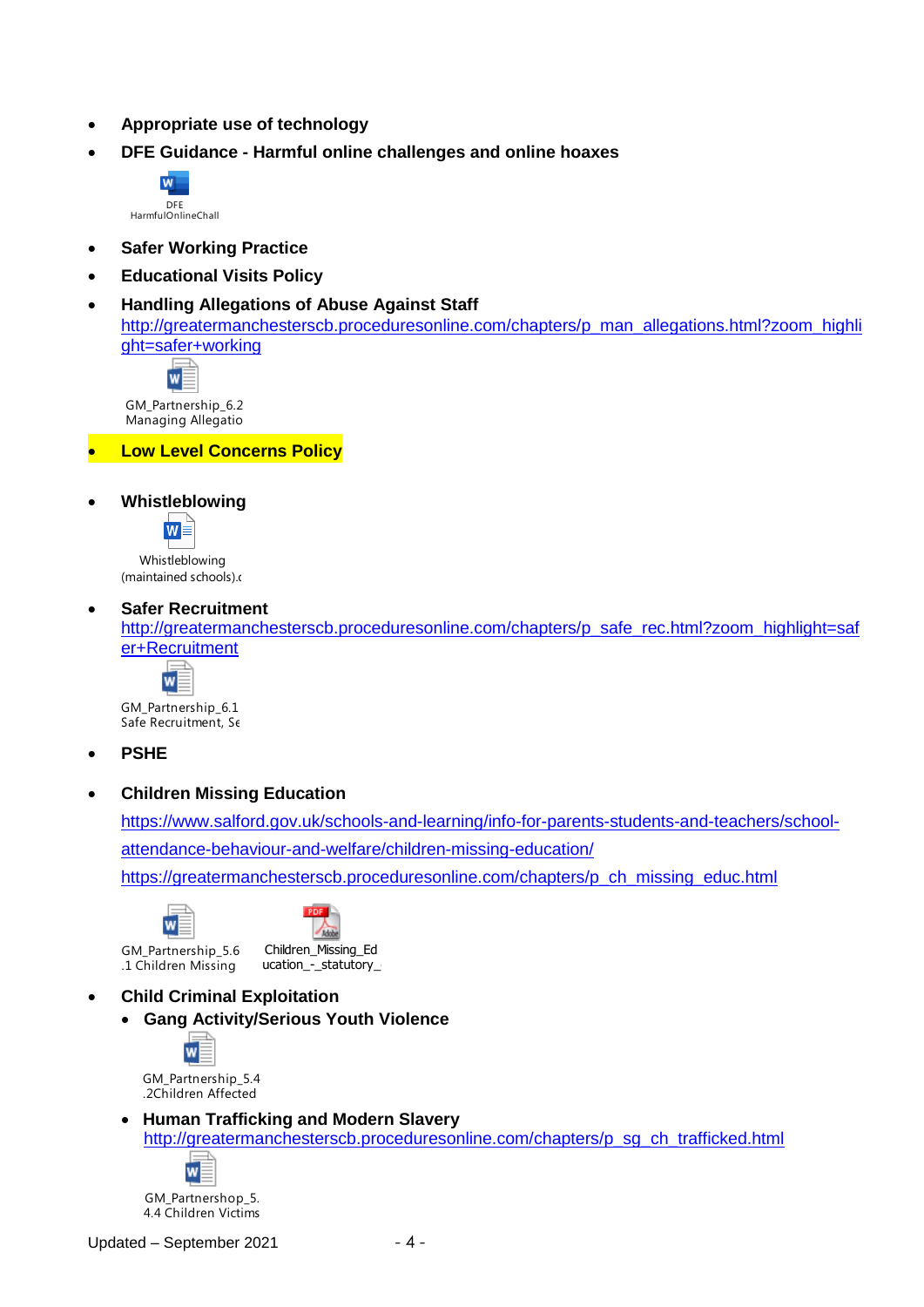#### • **Child Sexual Exploitation**

[http://greatermanchesterscb.proceduresonline.com/chapters/p\\_sg\\_ab\\_sexual\\_exploit.html?zoom\\_](http://greatermanchesterscb.proceduresonline.com/chapters/p_sg_ab_sexual_exploit.html?zoom_highlight=child+sexual+exploitation) [highlight=child+sexual+exploitation](http://greatermanchesterscb.proceduresonline.com/chapters/p_sg_ab_sexual_exploit.html?zoom_highlight=child+sexual+exploitation) [https://safeguardingchildren.salford.gov.uk/professionals/child-sexual-exploitation-and](https://safeguardingchildren.salford.gov.uk/professionals/child-sexual-exploitation-and-missing-from-home/)[missing-from-home/](https://safeguardingchildren.salford.gov.uk/professionals/child-sexual-exploitation-and-missing-from-home/)



W

GM\_Partnership\_5.1 1.1 Safeguarding CY

#### • **Female Genital Mutilation FGM**

[http://greatermanchesterscb.proceduresonline.com/chapters/p\\_fgm.html?zoom\\_highlight=fgm](http://greatermanchesterscb.proceduresonline.com/chapters/p_fgm.html?zoom_highlight=fgm)



GM\_Partnership\_5.8 FGM\_Mandatory\_Re .2 Female Genital Mutilation <u>-</u>\_procedural porting\_-\_procedural

#### • **Prevent Duty**

W

[http://greatermanchesterscb.proceduresonline.com/chapters/p\\_sg\\_vio\\_ext.html?zoom\\_highlight=ra](http://greatermanchesterscb.proceduresonline.com/chapters/p_sg_vio_ext.html?zoom_highlight=radicalisation) [dicalisation](http://greatermanchesterscb.proceduresonline.com/chapters/p_sg_vio_ext.html?zoom_highlight=radicalisation)



GM\_Partnership\_5.4 **GM\_Partnership\_** .5 Safeguarding CYPLocal Contacts.docx

#### • **Emotional Well Being/Mental Health / Suicide/ Self Harm policies**

[https://greatermanchesterscb.proceduresonline.com/chapters/p\\_suicide\\_self\\_harm.html](https://greatermanchesterscb.proceduresonline.com/chapters/p_suicide_self_harm.html)



.5 Young People and

• **Healthy Relationships/SRE**



Relationships\_Educ RSE\_secondary\_sch RSE\_primary\_school ation\_\_Relationship ools\_guide\_for\_par $\epsilon$ s\_guide\_for\_parents

• **Self Harm Policy**



SelfHarmPolicy&Appendices.zip

• **Search and Confiscate Policy** 



W

• **Resolving Professional Disagreements, Effective Challenge and Escalation Policies**



 $p_{\text{RF}}$ 

GM 3-.5 Resolving Effective-challenge-Professional Disagr $\epsilon$  and-escalation-proc

#### **NB This list is not exhaustive**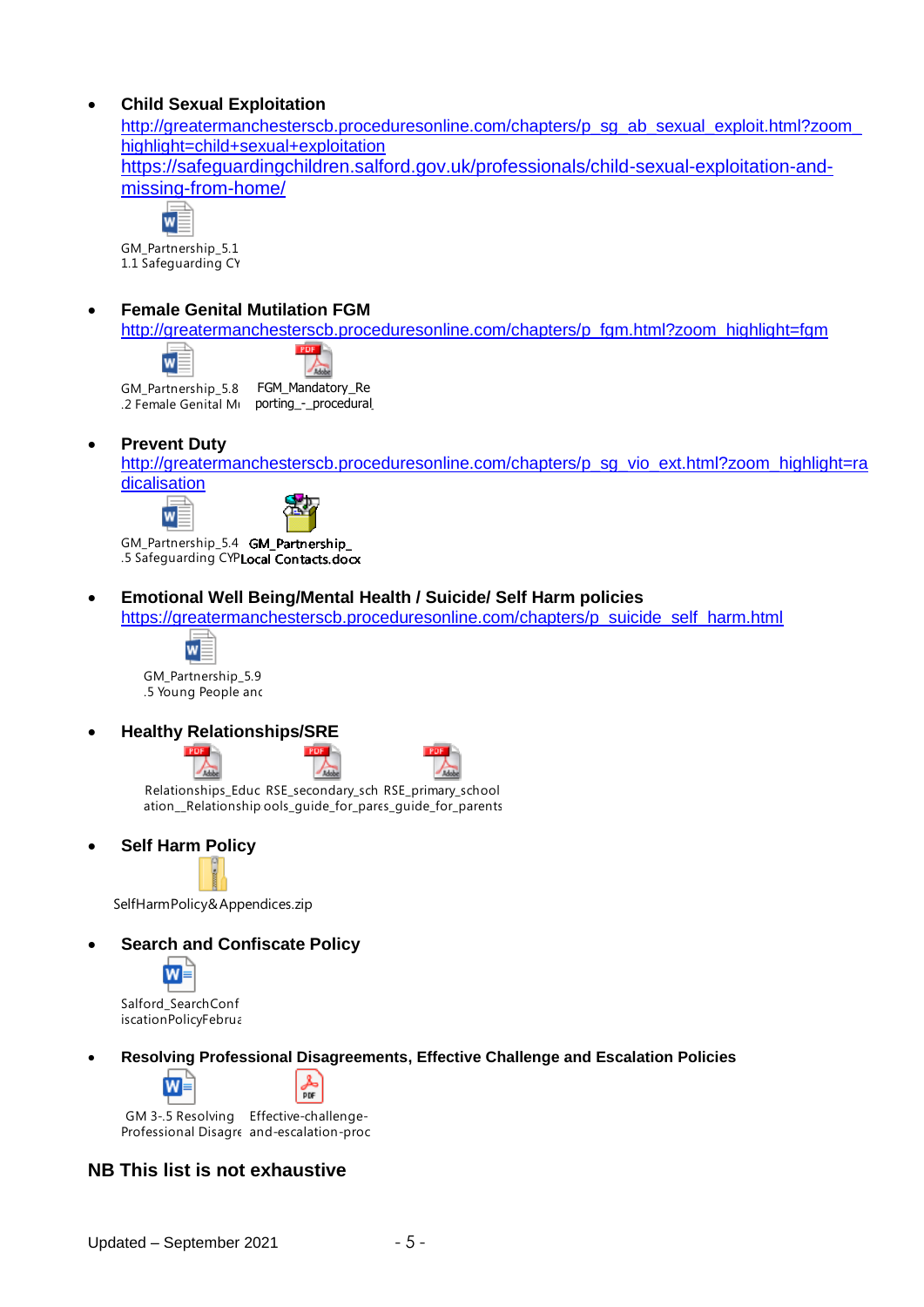## **Template for a whole school policy on safeguarding children**

This policy should express the purpose of a safeguarding policy – an effective whole school safeguarding and child protection policy is one which makes explicit the school's commitment to the development of good practice and sound procedures. It also gives clear direction to staff and others about expected responses to child protection issues. This ensures that child protection concerns and referrals may be handled sensitively, professionally and in ways which always prioritise the needs of the child.

#### **1. Introduction**

- 1.1.St. Paul's CoE Primary School is a primary school based in Walkden. This policy sets out Example School's commitment to safeguarding and promoting the welfare of children who attend the school.
- 1.2. 'Our school fully recognises the contribution it can make to protect children and support pupils in school and beyond'.

'There are three main elements to our Safeguarding Policy'.

#### (a) **Prevention:**

(e.g. positive school atmosphere, teaching and pastoral support to pupils).

#### (b) **Protection:**

(By following agreed procedures, ensuring staff are trained and supported to respond appropriately and sensitively to Child Protection concerns).

#### (c) **Support:**

(To pupils and school staff and to children who may have been abused).

Children includes everyone under the age of 18.

This policy applies to **all** adults, including temporary staff, supply staff, volunteers and governors. The policy has been developed in accordance with the principles established by the Children Acts 1989 and 2004; Section 128 of the Education Act 2002; Education and Skills Act 2008 and in line with government publications: 'Working Together to Safeguard Children' 2018, Revised Safeguarding Statutory Guidance 2 'Framework for the Assessment of Children in Need, and their Families' 2000, Information sharing advice for safeguarding practitioners (2018) and 'What to do if You are Worried a Child is Being Abused' 2015. The guidance reflects, 'Keeping Children Safe in Education' September 2021 and 'Sexual violence and sexual harassment between children in schools' DFE September 2021

The Governing Board takes seriously its responsibility under section 175 of the Education Act 2002 to safeguard and promote the welfare of children; and to work together with other agencies to ensure adequate arrangements within our school to identify, assess and support those children who are suffering harm.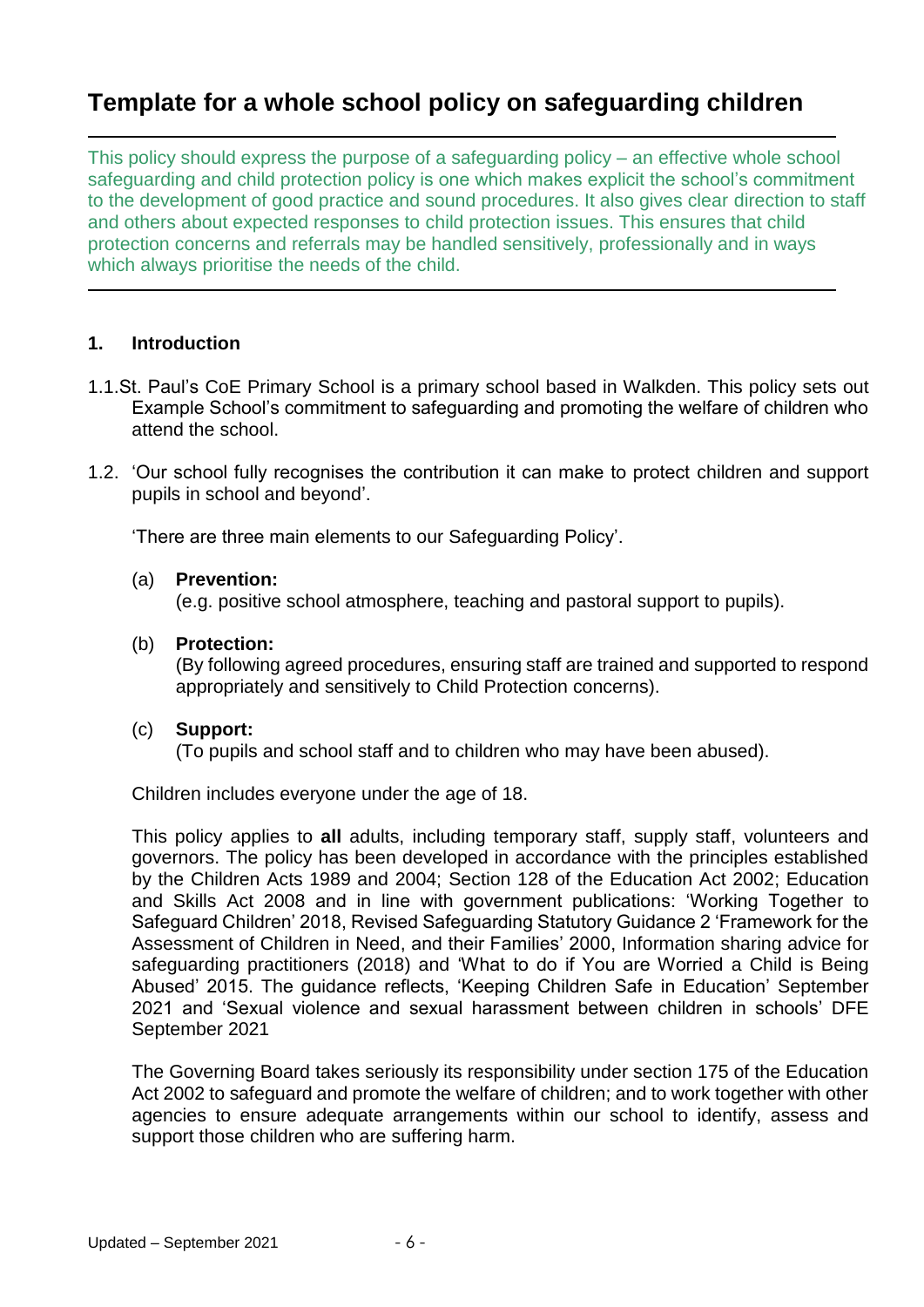#### **2. School Commitment**

2.1. 'We recognise that high self- esteem, mental and physical health & wellbeing, confidence, peer support and clear lines of communication with trusted adults helps all children, and especially those at risk of or suffering harm from abuse or neglect.'

Our school will therefore:

- (a) Adopt the **Salford Standards for Listening** and establish/maintain an ethos where children feel secure, are encouraged to talk and are listened to. [https://safeguardingchildren.salford.gov.uk/professionals/salford-standards-for](https://safeguardingchildren.salford.gov.uk/professionals/salford-standards-for-listening-to-families/)[listening-to-families/](https://safeguardingchildren.salford.gov.uk/professionals/salford-standards-for-listening-to-families/) PSHE and other well-being activities will allow children the opportunity to explore their emotions and help to develop a safe environment that children can lend their voices to. Where needed, bespoke interventions will be put into place to provide further support to those children most in need.
- (b) Ensure that children know that there are adults in the school who they can approach if they are worried or are in difficulty. PSHE sessions and also Collective worship will regularly refer to 'adults who can help us' and every opportunity will be made to allow children to speak with the adults they chose to speak to.
- (c) Establish and maintain an ethos where children are supported with their Emotional and Mental Well Being. By maintaining our position as a 'Silver Rights Respecting School' a large focus of PSHE sessions is directed to 'ethos and relationships' from a child centred approach.
- (d) Establish a whole school approach to recognising and responding to potential incidents of peer on peer sexual abuse and harassment; both in and out of school hours. Comprehensive staff training will ensure a school culture that makes it clear that there is a zero tolerance approach to sexual harassment and sexualised behaviour, and it should never be passed off as "banter", "just having a laugh" "part of growing up" or "boys being boys". There will be robust systems of recording incidents that ensure evidence based review and response. This philosophy will be adopted and promoted by **everyone** in the school**,** and inappropriate behaviours will be consistently challenged. We will proactively educate our pupils about relationships, respect and boundaries through the RSHE programme and all staff will reassure pupils that they will be taken seriously and supported.
- (e) Include in the curriculum, activities and opportunities for PSHE and Relationships Education, Relationships and Sex Education and Health Education, to equip children with the skills they need to stay safe and/or communicate their fears or concerns about abuse and are taught about Safeguarding, together with online safety, the risks of cybercrime and cyberbullying (including when they are online at home), stalking and mate crime, as part of providing a broad and balanced curriculum.
- (f) Include in the curriculum, material which will help children develop realistic attitudes to the responsibilities of adult life, particularly with regard to childcare and parenting skills. This can be found on the school website.
- (g) Ensure that every effort will be made to establish effective working relationships with parents and practitioners from other agencies.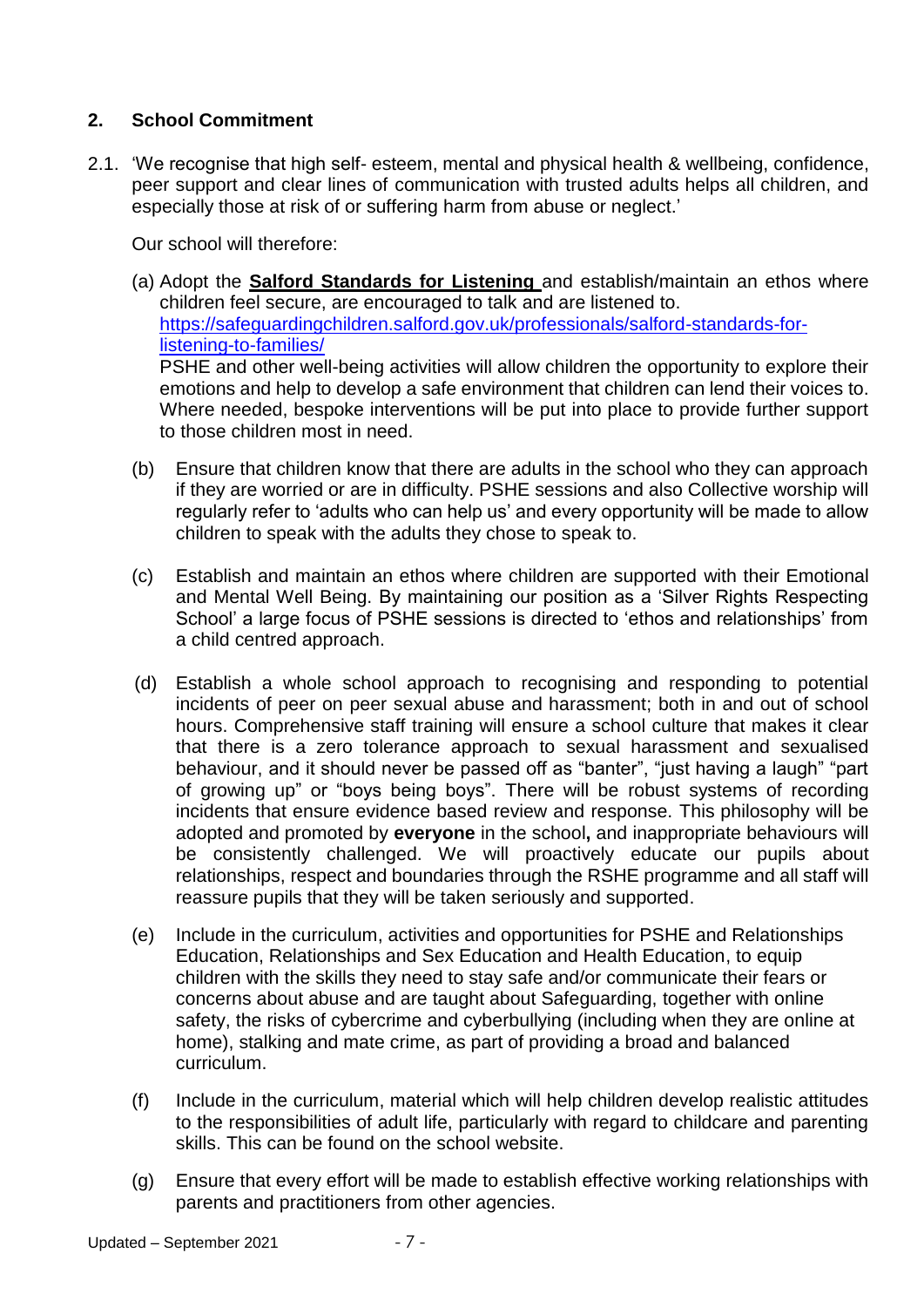- (h) Ensure that there are systems in place to ensure parents are encouraged to contribute views and ideas related to developments of the school within the community
- (g) Ensure all staff are aware that technology is a significant component in many safeguarding and wellbeing issues and that children are at risk of abuse online as well as face to face in daily life.
- 2.2 Everyone who comes into contact with children and their families has a role to play in safeguarding children. School staff are particularly important as they are in a position to identify concerns early and provide help for children, to prevent concerns from escalating. The School staff form part of the wider safeguarding system for children. This system is described in statutory guidance *Working Together to Safeguard Children 2018*. The Schools will work with social care, the police, health services and other services to promote the welfare of children and protect them from harm. This includes providing a co-ordinated offer of early help when additional needs of children are identified and contributing to inter-agency plans to provide additional support to children subject to child protection plans.
- 2.3 The Education and Inspections Act 2006 states, *'all schools must have measures to encourage good behaviour and prevent all forms of bullying amongst pupils'*. This Act also gives head teachers the ability to ensure that pupils behave when they are not on school premises or under the lawful control of school staff.
- 2.4 Safeguarding and promoting the welfare of children is **everyone's** responsibility. **Everyone** who comes into contact with children and their families and carers has a role to play in safeguarding children. In order to fulfil this responsibility effectively, all professionals should make sure their approach is child-centred and contextual. This means that they should consider, at all times, what is in the **best interests** of the child including the wider environmental factors and influences and extra-familial harms that are present in a child's life that are a threat to their safety and/or welfare. The development of appropriate multi-agency procedures and the monitoring of good practice are the responsibilities of the Salford Safeguarding Children Partnership (SSCP).

#### **3. Roles and Responsibilities**

3.1 All adults working with or on behalf of children have a responsibility to protect children. There are, however, key people within schools and the Local Authority who have specific responsibilities under Safeguarding and child protection procedures. The names of those carrying these responsibilities in the school for the current year are listed in the key contracts section on page 2 of this document.

#### **Designated Safeguarding Lead**

3.2 Governing Bodies and proprietors will appoint an appropriate senior member of staff, from the school leadership team, to the role of designated safeguarding lead. The designated safeguarding lead will take **lead responsibility** for safeguarding and child protection. This will be explicit in the role-holder's job description and will describe the broad areas of responsibility and activities related to the role (as outlined in Annex C of Keeping Children Safe in Education September 2021).

The role of the designated safeguarding lead carries a significant level of responsibility, and they should be given the additional time, funding, training, resources and support they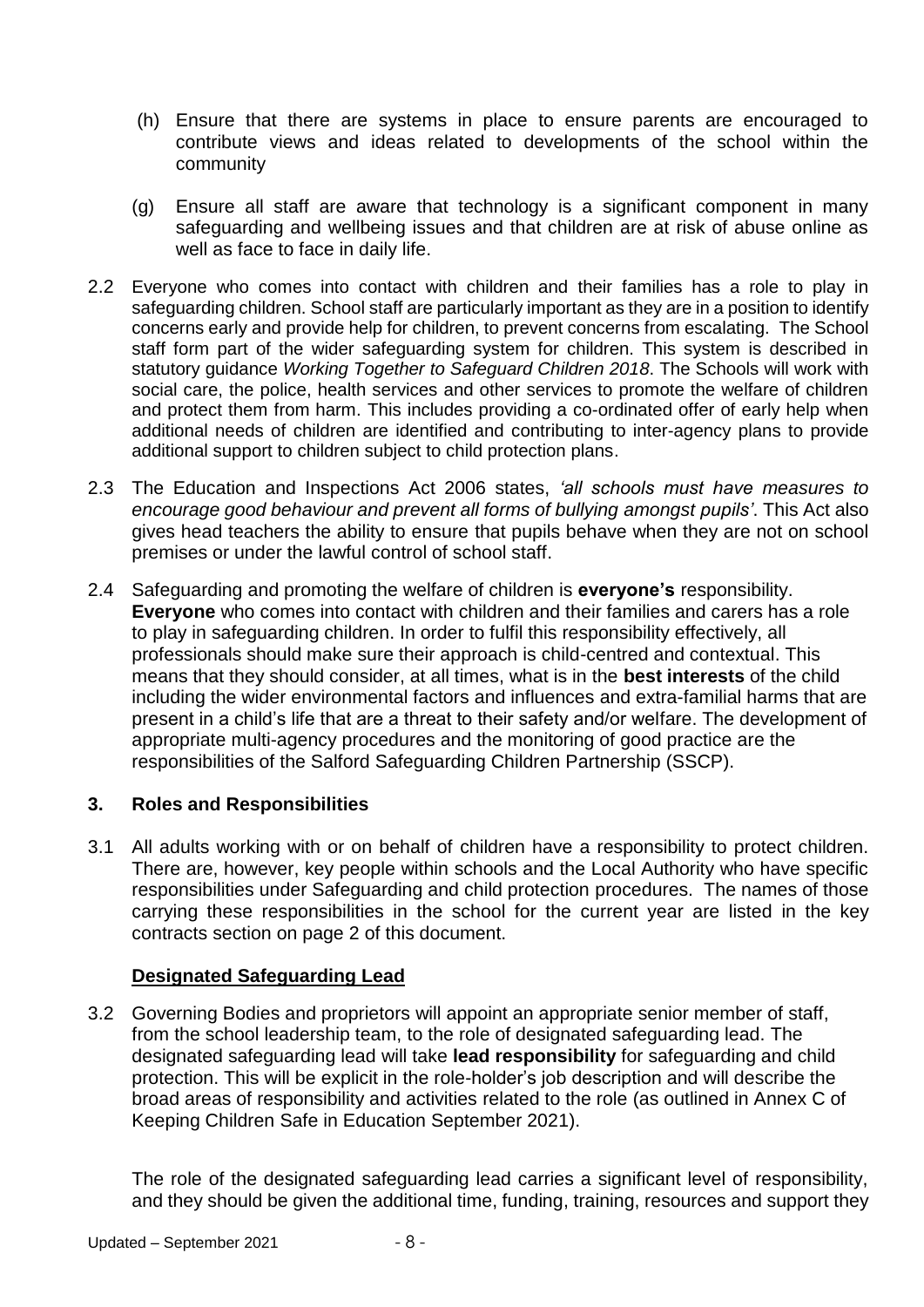need to carry out the role effectively. Their additional responsibilities include providing advice and support to other staff on child welfare, safeguarding and child protection matters, to have an overview of the attendance, attainment and progress of all pupils who are recognised as a Child in Need or have an allocated Social Worker, to take part in strategy discussions and inter-agency meetings – and/or to support other staff to do so – and to contribute to the assessment of children.

It is a matter for the individual school as to whether they choose to have one or more deputy designated safeguarding lead(s). Any deputies will be trained to the same standard as the designated safeguarding lead.

Whilst the activities of the designated safeguarding lead can be delegated to appropriately trained deputies, the ultimate lead responsibility for safeguarding and child protection, as set out, remains with the designated safeguarding lead. This responsibility will not be delegated

The Head Teacher and Named Governor will appoint a Designated Safeguarding Lead and Deputy Designated Safeguarding Lead(s) to the role provided that the appointment is made in the context of:

- i. proven and documented competency on the part of the appointee
- ii. robust arrangements for the Designated Safeguarding Lead to liaise directly with the Head Teacher about child protection and safeguarding issues, including one to ones on a regular basis
- iii. sufficient direction and support given to the appointee so that they are recognised within the school community as fulfilling this role with confidence and competence
- iv. a clear school safeguarding policy that sets out for all stakeholders the respective roles and other arrangements for safeguarding in the school.
- 3.3 The role of the Designated Safeguarding Lead is to:
	- Ensure they receive:
		- $\circ$  SSCP training to provide them with the knowledge and skills required to carry out the role. Training will provide designated safeguarding leads with a good understanding of their own role, how to identify, understand and respond to specific needs that can increase the vulnerability of children, as well as specific harms that can put children at risk, and the processes, procedures and responsibilities of other agencies, particularly children's social care
		- o Refresher training at two yearly intervals to keep knowledge and skills up to date
		- o Prevent awareness training.
	- In addition to their formal training, as set out above, update their knowledge and skills, (for example via e- bulletins, meeting other designated safeguarding leads, or taking time to read and digest safeguarding developments), at regular intervals, but at least annually, to keep up with any developments relevant to their role.
	- Work with the headteacher and relevant strategic leads, taking lead responsibility for promoting educational outcomes by knowing the welfare, safeguarding and child protection issues that children in need are experiencing, or have experienced, and identifying the impact that these issues might be having on children's attendance, engagement and achievement at school. This includes: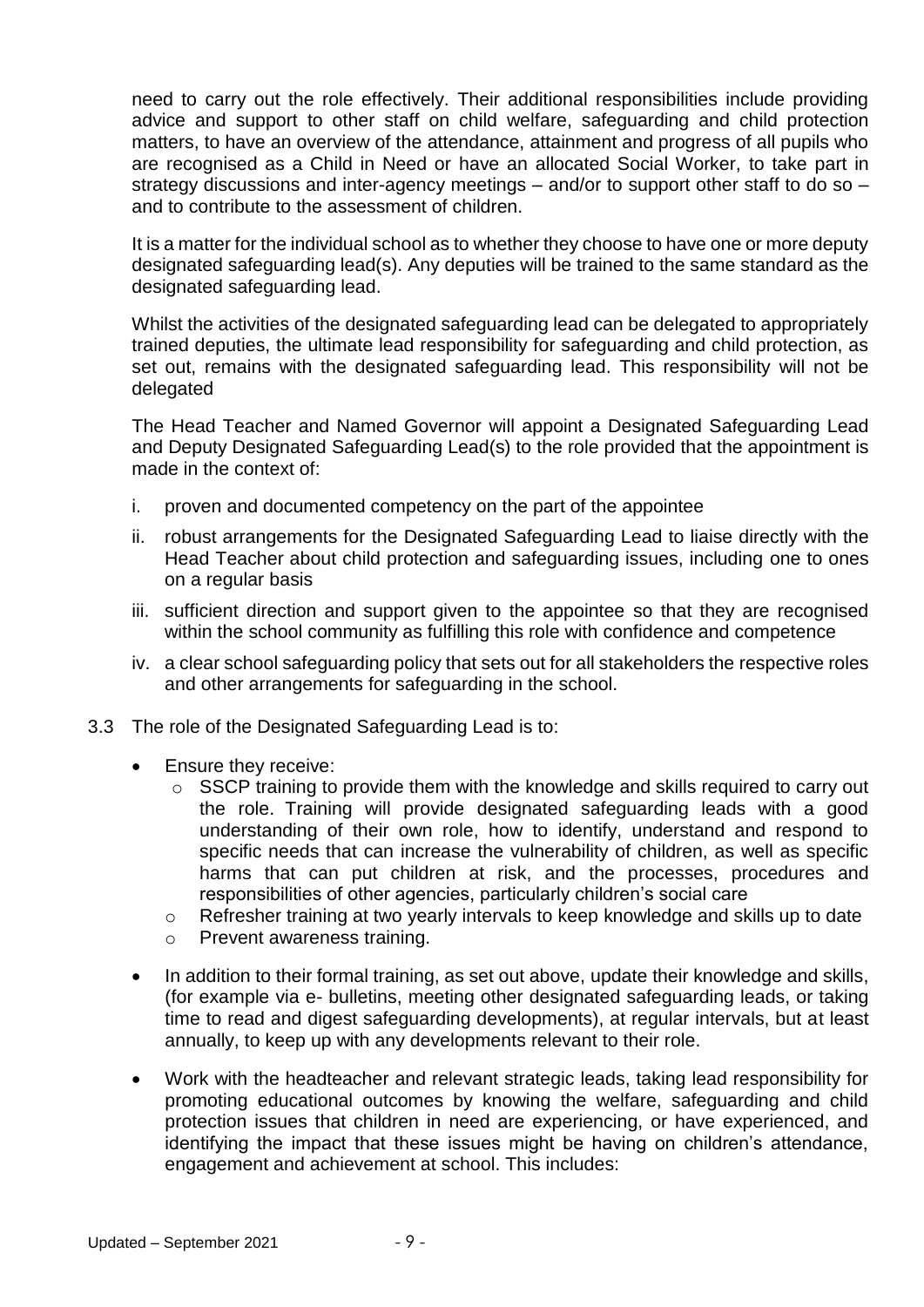- $\circ$  ensuring that the school knows who its cohort of children who have or have had a social worker are, understanding their academic progress and attainment, and maintaining a culture of high aspirations for this cohort;
- o supporting teaching staff to provide additional academic support or reasonable adjustments to help children who have or have had a social worker reach their potential, recognising that even when statutory social care intervention has ended, there is still a lasting impact on children's educational outcomes.
- During term time the designated lead and/or a deputy will always be available, during school hours, for staff to discuss any safeguarding concerns. As It is a matter for the individual school and the designated safeguarding lead they will arrange adequate and appropriate cover arrangements for any out of hours/out of term activities.
- Ensure each member of staff has access to, and understands, the school's child protection policy and procedures, especially new and part time staff. Temporary staff (including supply staff), and volunteers are made aware of the school's arrangements for safeguarding children and the Greater Manchester and Salford Safeguarding Children Procedures, at commencement of work.
- Work with governing body to ensure the school's child protection policy is reviewed annually (as a minimum) and the procedures and implementation are updated and reviewed regularly.
- Ensure the child protection policy is available publicly and parents are aware of the fact that referrals about suspected abuse or neglect may be made and the role of the school has in this.
- New staff receive safeguarding and child protection training at induction and make sure all staff make sure staff are aware of any training opportunities and the latest local policies on local safeguarding arrangements.
- Understand the assessment process for providing early help and statutory intervention, including local criteria for action and local authority children's social care referral arrangements.
- Have a working knowledge of how local authorities conduct a child protection case conference and a child protection review conference and be able to attend and contribute to these effectively when required to do so.
- Decide upon the appropriate level of response to specific concerns about a child e.g. discuss with parents, or refer case as required of suspected abuse and neglect to the to the Bridge Partnership; to the Channel programme where there is a radicalisation concern, where a crime has been committed to the police and support staff who make referrals to children's social care and to the Channel programme.
- Ensure that the Head Teacher is kept fully informed of any concerns especially ongoing enquiries under section 47 of the Children Act 1989 and police investigations.
- Act as a point of contact with the safeguarding partners.
- Ensure that the SSCP Challenge and Escalation policy is shared with all staff and how it is used, by the school, when professional disagreements about a child cannot be resolved..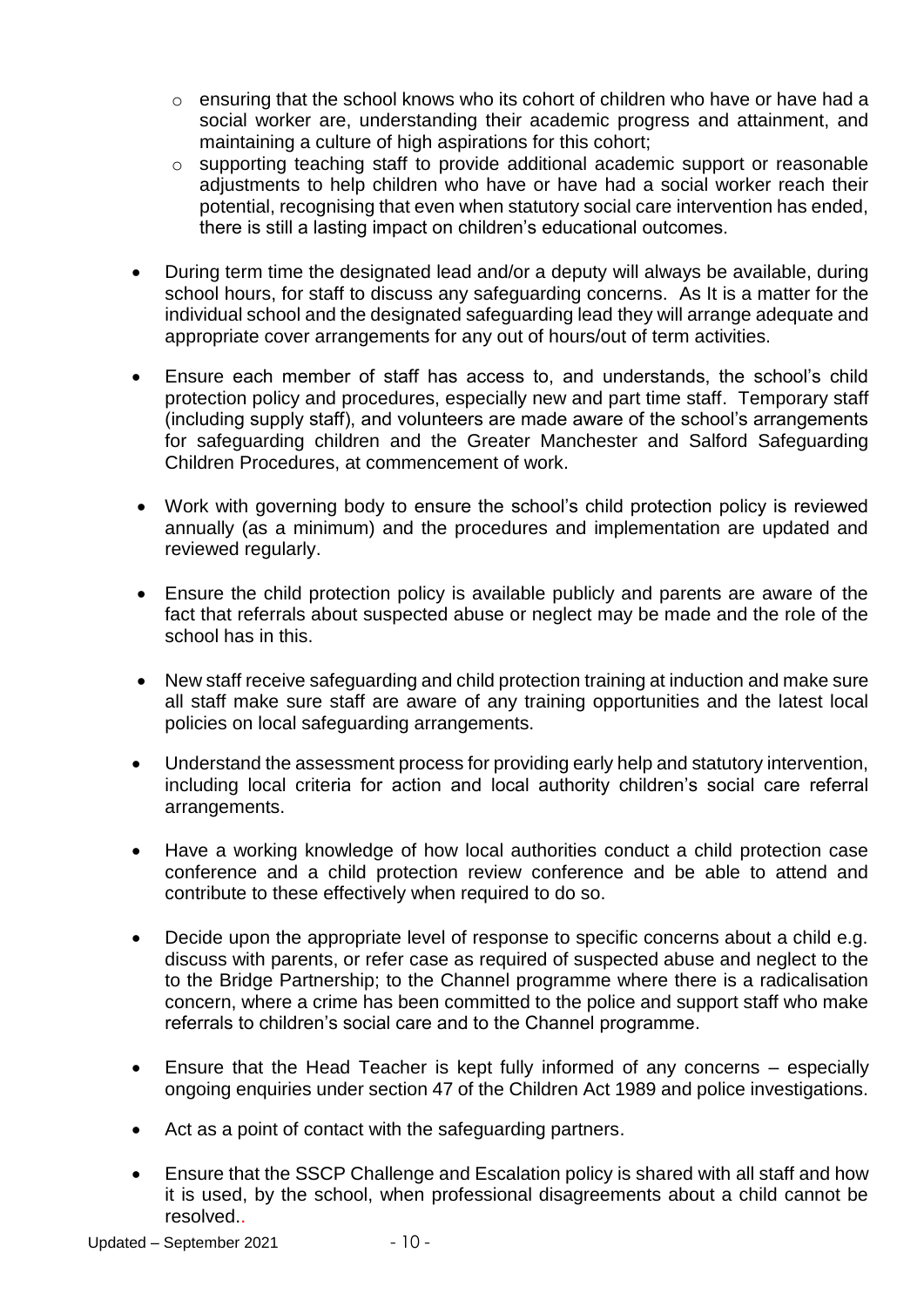- Liaise with staff (especially teachers, pastoral support staff, school nurses, IT Technicians, senior mental health leads and special educational needs coordinators (SENCOs and Senior Mental Health Leads) on matters of safety and safeguarding and welfare (including online and digital safety) and when deciding whether to make a referral by liaising with relevant agencies so that children's needs are considered holistically.
- Liaise with the Mental Health Lead and, where available, The Mental Health Support Team within the school, where safeguarding concerns are linked to mental health.
- Ensure that accurate safeguarding records relating to individual children are kept up to date and separate from the academic file in a secure place, marked 'Strictly Confidential' and are passed securely should the child transfer to a new provision. The originating school should consider whether it needs to retain a copy of the records (for example, if a sibling continues to attend the school). If a copy is retained the reason for this should be recorded.
- Ensure that the school effectively monitors children about whom there are concerns, including notifying the Early Help School Coordinator. It is important to notify Social Care, when there is an unexplained absence of more than two days for a child who is the subject of a child protection plan.
- Understand the lasting impact the adversity and trauma can have including on children's behaviour, mental health and emotional well-being and academic attainment and what is needed in responding to this in promoting educational outcomes. Ensure all staff are provided with training to understand and recognise Adverse Childhood Experiences (ACE's) and the negative impact they can have.
- Understand and support the school with regards to the requirements of the Prevent duty and are able to provide advice and support to staff on protecting children from the risk of radicalisation
- Recognise the additional risks that children with SEN and disabilities (SEND) face online, for example, from online bullying, grooming and radicalisation and are confident they have the capability to support SEND children to stay safe online.
- Understand the unique risks associated with online safety and be confident that they have the relevant knowledge and up to date capability required to keep children safe whilst they are online at school or working on-line at home
- Promote supportive engagement with parents and/or carers in safeguarding and promoting the welfare of children, including where families may be facing challenging circumstances.
- Encourage a culture of listening to children and taking account of their wishes and feelings, among all staff, and in any measures the school may put in place to protect them.
- Understand the difficulties that children may have in approaching staff about their circumstances and consider how to build trusted relationships which facilitate communication.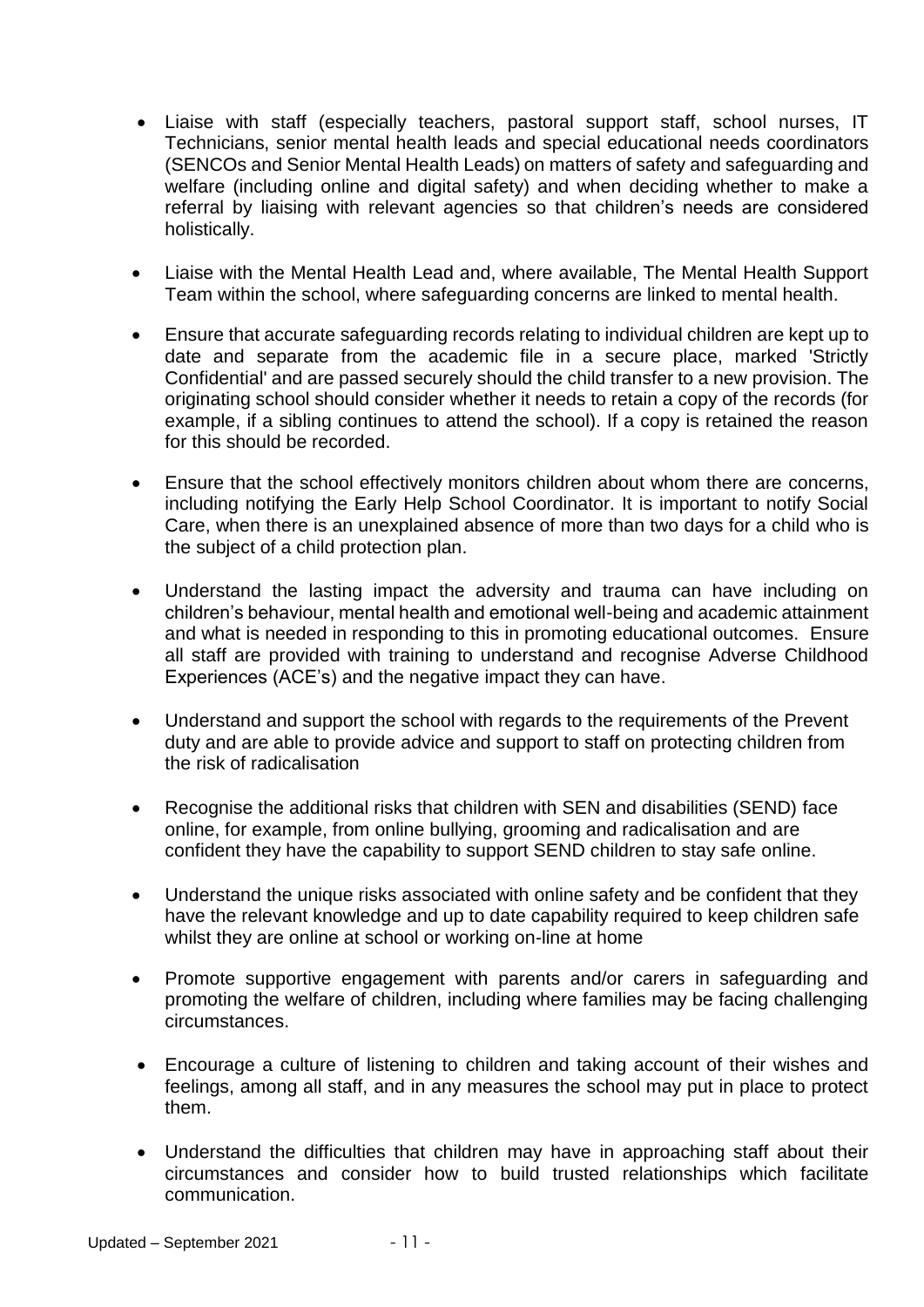#### **Designated Looked After Children Lead**

- 3..4 Governing Bodies of maintained schools and proprietors of academy schools must appoint a designated teacher to promote the educational achievement of children who are looked after and to ensure that this person has appropriate training.( refer to the Looked After Children Policy and Procedures for more detail)
- 3.5 The Designated Looked After Children Lead needs to work in partnership with the Designated Safeguarding Lead, The Mental Health Lead, and the Virtual School Head to ensure the safeguarding vulnerabilities for Looked After Children are appropriately met. In addition the Virtual School Head receives pupil premium plus additional funding based on the latest published numbers of children looked after in the authority. In maintained schools and academies, the Looked After Children Designated Lead should work with the virtual school head to discuss how that funding can be best used to support the progress of looked after children in the school and meet the needs identified in the child's personal education plan.

#### **Governing Bodies**

Governing bodies, management committees and proprietors must ensure that they comply with their duties under legislation. They must have regard to the Keeping Children Safe in Education 2021 guidance, ensuring that Safeguarding policies, procedures and training in their schools or colleges are effective and comply with the law at all times

#### **Named Governor for Child Protection**

- 3.6 Governing bodies and proprietors should have a senior board level (or equivalent) lead to take **leadership** responsibility for their school's safeguarding arrangements. The role of the Named Governor is key to ensuring that the Governing Board fulfils its responsibilities in respect of safeguarding children. The Named Governor should therefore ensure that the school:
	- Has an effective safeguarding children policy in place that follows local procedures. This must include procedures to minimise the risk of peer on peer sexual harassment and abuse. Policies should be reviewed annually.
	- Completes and records the outcome of a Section 128 check for all Governors in nonregulated activity
	- Recruits staff and volunteers in line with safer recruitment processes.
	- Has procedures for dealing with allegations of abuse made against staff, including supply staff and volunteers.
	- Has a designated senior member of staff for dealing with safeguarding children issues.
	- Ensure that **all** staff receive regular safeguarding and child protection updates, including online (for example, via email, e-bulletins, staff meetings) as required, but at least annually. This should provide them with relevant skills and knowledge to safeguard children effectively, both on-line and in their daily life.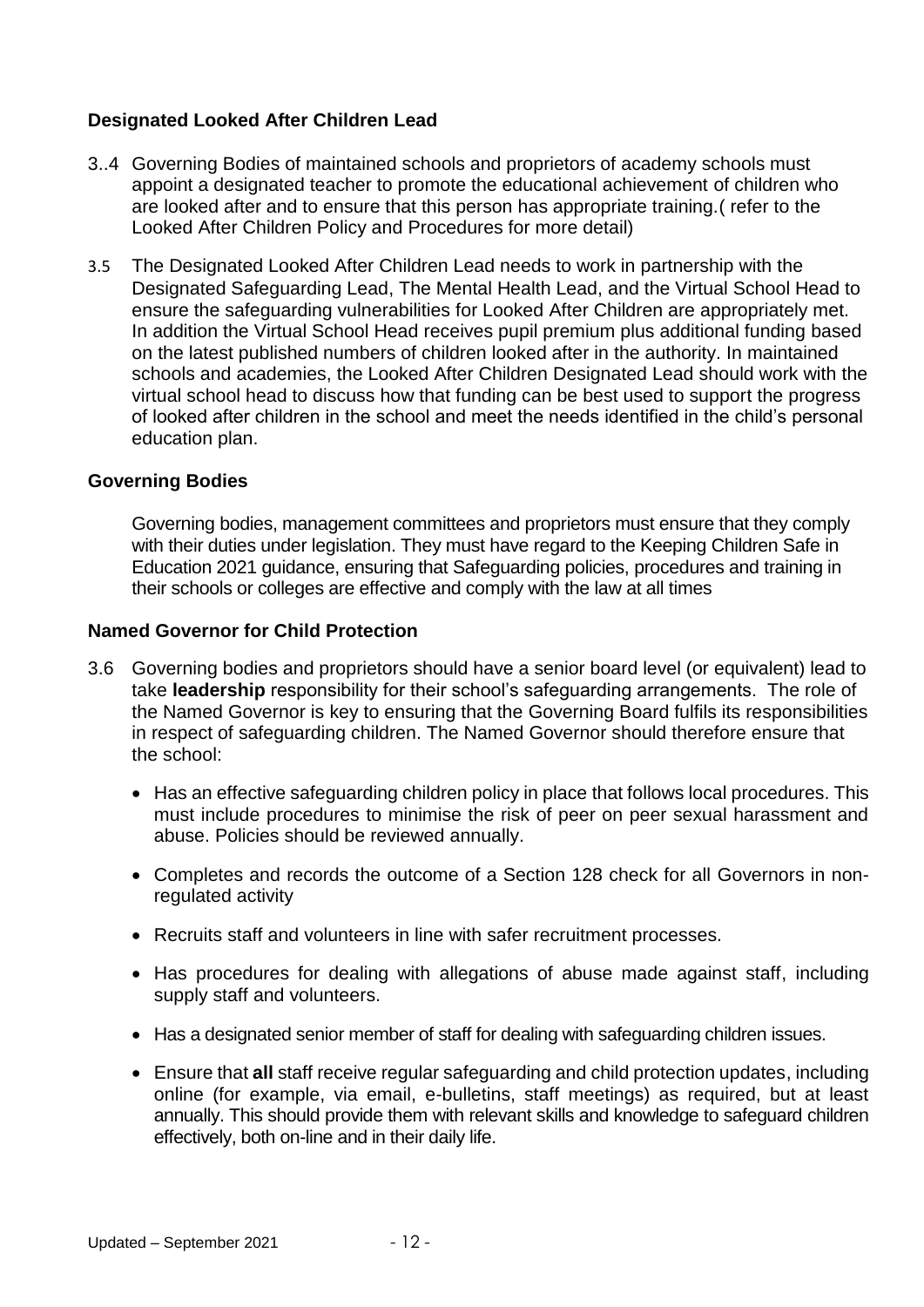- Ensure that those staff who work directly with children read at least Part one and Annex B of this guidance and have the mechanisms in place to assist staff to understand and discharge their role and responsibilities as set out in Part one of Keeping Children Safe in Education.
- Provides regular quality assurance reports to the Governing Board in relation to policy, procedures, audits and Section 11 statutory requirements.
- Liaises with the Headteacher to ensure that deficiencies in safeguarding arrangements are remedied without delay.

#### **Headteacher**

- 3.7 The Headteacher has prime responsibility for leading the school in fulfilling the ethos and policies set down by the Governing Board, including those set out above in the responsibilities for the Named Governor.
- 3.8 In such a role the Headteacher will ensure that safeguarding is central to whole school policy and practice, embedded in the delivery of the curriculum and in all systems for managing the school.
- 3.9 Part of the means of demonstrating such leadership is in attending SSCP training on a regular basis and at least every 2 years. Such leadership is also demonstrated by embedding safeguarding awareness into the school's organisational development and training programmes.
- 3.10 The Headteacher will have clear policies and procedures for dealing with all levels of allegations against staff. These will be in line with SSCP/ Local Authority policies and will be disseminated to all staff and governors.

#### **4. Procedures – Early Intervention**

Policies - We follow the Greater Manchester Safeguarding Procedures adopted by SSCP. The procedures provide a framework within which all agencies and professionals can work together to safeguard and promote the welfare of children and young people across Greater Manchester.

[http://greatermanchesterscb.proceduresonline.com](http://greatermanchesterscb.proceduresonline.com/)

It is recommended that the school registers [for alerts](http://greatermanchesterscb.proceduresonline.com/chapters/register_updates.html) to automatically receive notification when the manual is updated. The school can als[o subscribe](http://www.trixonline.co.uk/website/news/subscribe.html) to receive free Policy Briefings or Practice Guides.

We take account of local supporting pathway guidance and additional policies from Salford Safeguarding Children's Partnership.

[https://safeguardingchildren.salford.gov.uk](https://safeguardingchildren.salford.gov.uk/) /

4.1 (Suggestion) 'It is very important that practitioners intervene as early as possible if a child or young person has additional needs, and services can help in meeting these needs. Such action can help prevent problems becoming child protection concerns. The Early Help Assessment (previously Family Assessment) is a tool for the early help assessment of need at level 2 of the Salford Thresholds of Need and Response Model [https://safeguardingchildren.salford.gov.uk](https://safeguardingchildren.salford.gov.uk/)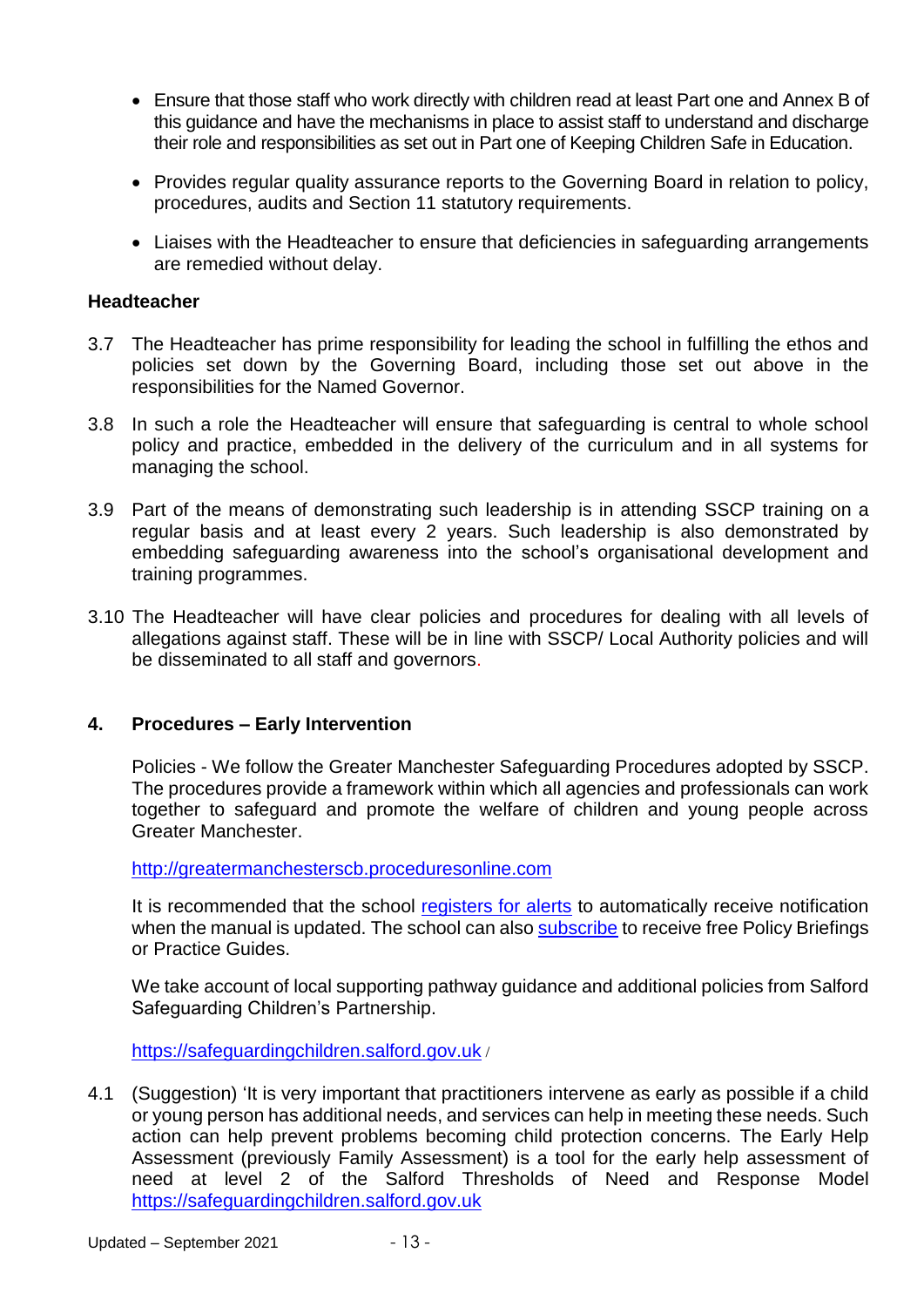Salford's **Early Help Strategy** sits alongside Thresholds of Need and Response on the SSCP website [https://safeguardingchildren.salford.gov.uk.](https://safeguardingchildren.salford.gov.uk/)

For more about the Early Help Assessment go to <https://www.salford.gov.uk/caf> The What is an Early Help Assessment form? page contains a copy of the Thresholds of Need.

4.2 (Suggestion) 'The Anti-Bullying Policy ensures that we foster a culture of safety throughout the school where children and young people are able to alert us to any incidents of bullying, cyberbullying, prejudice-based and discriminatory bullying and be confident that they will be dealt with effectively. The Anti Bullying Policy also enables us to prevent issues escalating to safeguarding concerns.'

#### **5. Procedures – Child Protection**

- 5.1 (Suggestion) 'Where it is identified that a child is suffering from, or is at risk of significant harm, we will follow the child protection procedures set out by the Salford Safeguarding Children Partnership
- 5.2 In implementing the [add school name] School policies and procedures on Safeguarding and Child Protection the following points should be considered:
	- The Headteacher will ensure that the policies relating to safeguarding will be implemented and monitored on an on-going basis with annual evaluation of effectiveness and review. The Review will be presented as an annual item to the Governing Board.
	- All staff will be aware that safeguarding incidents and/or behaviours can be associated with factors outside the school and/or can occur between children outside of these environments. All staff will consider whether children are at risk of abuse or exploitation in situations outside their families. Extra-familial harms take a variety of different forms and children can be vulnerable to multiple harms including (but not limited to) sexual exploitation, criminal exploitation, and serious youth violence. All staff and governors will be kept informed about the Contextual Safeguarding approaches the school is deploying to safeguard and protect **all** pupils, and especially the most at risk and vulnerable pupils within the school.
	- All staff and governors will be kept informed about child protection procedures using a variety of means such as staff meetings, Inset Days, one-to-ones and briefings in various forms.
	- At induction new and/or temporary staff should be made aware of and provided with copies of the following policies and procedures within school, with clarity about how safeguarding fits into whole school policy.
		- the child protection policy;
		- the behaviour policy;
		- the staff behaviour policy (sometimes called a code of conduct);
		- the safeguarding response to children who go missing from education;
		- the role of the designated safeguarding lead (including the identity of the designated safeguarding lead and any deputies).
		- Part 1 and Annex B of Keeping Children Safe in Education 2021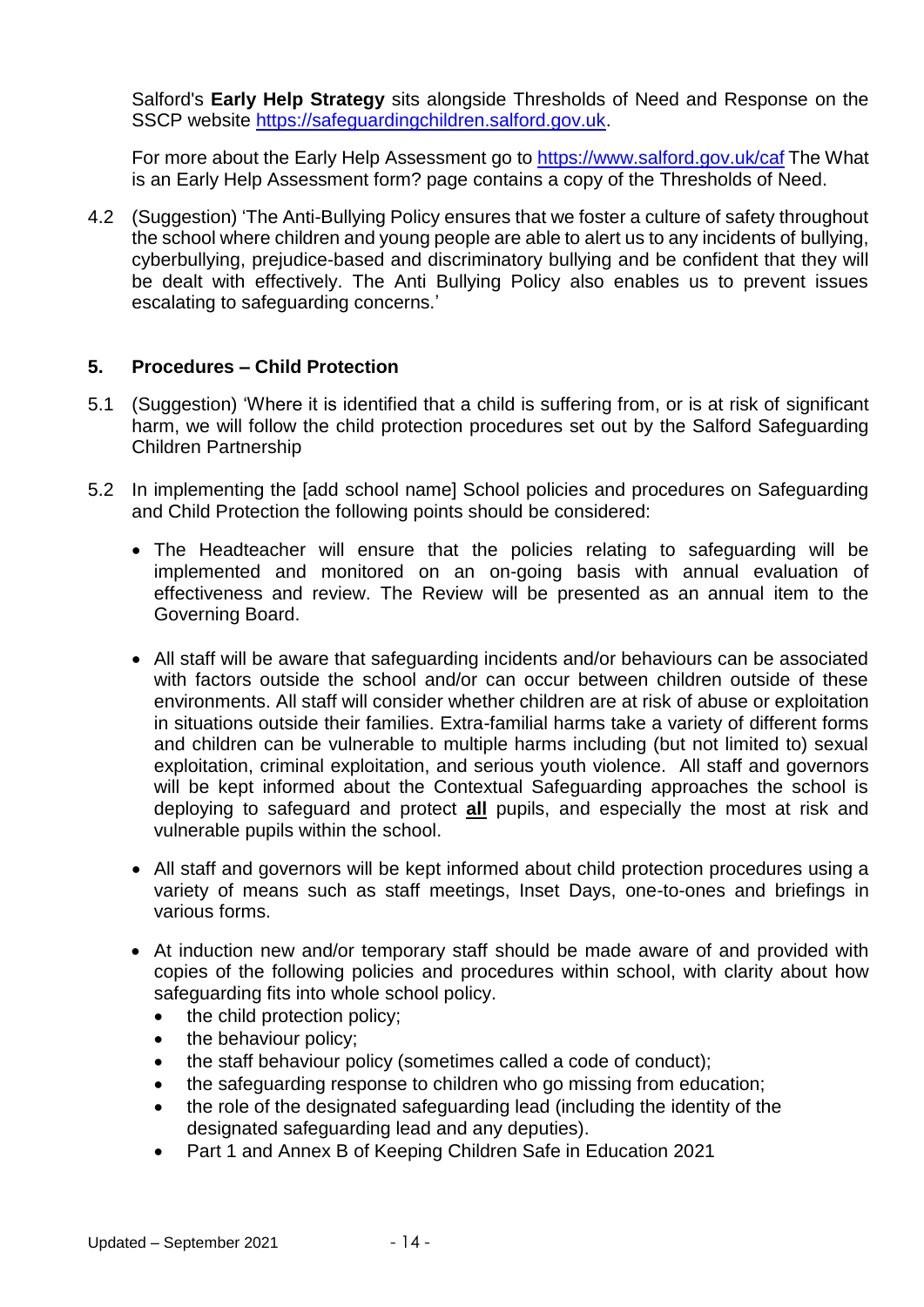- All existing staff including teachers, teaching assistants, administrators, welfare and ancillary staff, will be made aware of and provided with copies of Keeping Children Safe in Education 2021 Part 1 and Annex B as well as any updated school policies and procedures.
- As well as teachers (including supply teachers) all other staff in school, such as teaching assistants, administrators, welfare staff, kitchen staff etc will receive the core training on safeguarding and an induction that is specific to their role; including knowing what to do if there are child protection concerns.
- Parents will be informed of the school's duties and responsibilities under the policy and procedures in a range of ways that reflects diverse ability to use methods of communication. Therefore as well as the use of general methods (such as a Statement in the School brochure or information pack; website features; one-to-one conversations; use of audio facilities and online technology etc) consideration should also be given to the ability of parents to access these. For example a notice of the availability of the policy could be displayed in the reception area.

#### **6. Training and Support**

- 6.1 'Our school will ensure that the Designated Safeguarding Lead, Deputy Safeguarding Leads, all staff working in the school and the nominated governor for Child Protection attend training relevant to their role on at least an annual basis, including email, e-bulletins, staff meetings, Whole School Safeguarding Training, Prevent Training, online safety, and Multi-Agency Child Protection training within this timescale.'
	- All school staff receive an induction and Prevent training. Safeguarding training is provided every 18 months by the Local Authority Safeguarding trainer as part of the training day agenda.
	- Staff are kept updated on child protection issues through staff meetings and briefings, emails and updates.
	- The school will ensure the learning from Serious Case Reviews, Learning Reviews and Audits is disseminated to **all** staff and embedded into staff practice through safeguarding training and emails when appropriate.
	- Support networks are provided through the, cluster groups, the LA and through discussion with the Headteacher.

#### **Prescribed Whole School and Designated Safeguarding Lead Safeguarding Training Requirements**

- 6.2 There is an agreed set of prescribed training requirements in Salford for school staff, as follows:
- 6.3 **All School Staff** All school staff who do not have designated lead responsibility for child protection are required to undertake SSCP approved training to promote and safeguard the welfare of children and young people every 18 months.

This is currently available through the Whole School Safeguarding Service Level Agreement (SLA) purchased through The School Workforce Development Officer in Children's Services.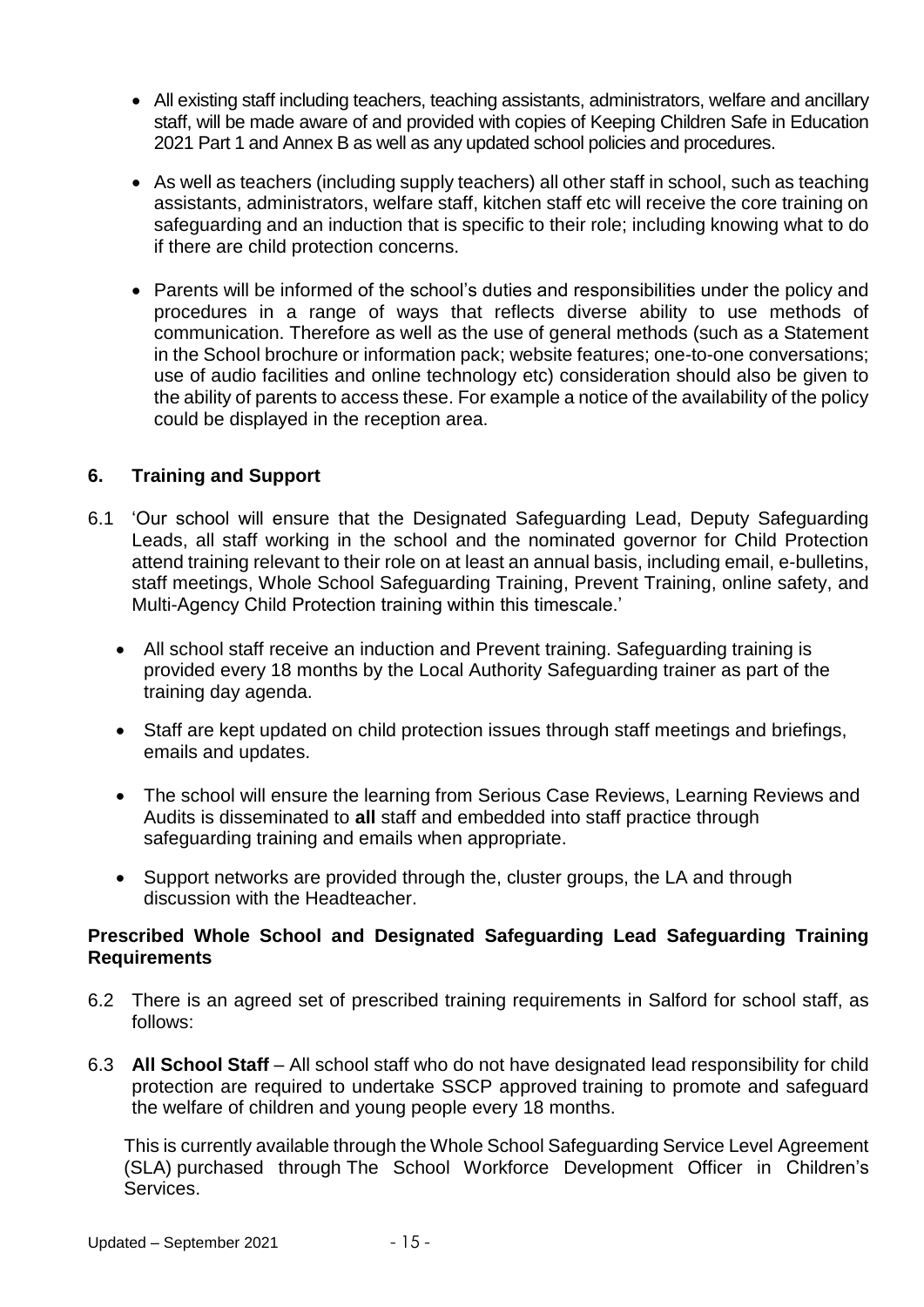As safeguarding is 'everybody's' responsibility, all staff in the school should know who to contact if they are concerned about a child or young person. It is therefore important to ensure all new staff receive appropriate training and induction so that they clearly understand their roles and responsibilities $1$ .

6.4 **Designated Safeguarding Lead and Deputy(s)** – As a minimum the Designated Safeguarding Lead and Deputies should attend the SSCP 2 day Foundation Course preferably prior or as soon as possible after beginning the role of Designated Person. This training will provide the designated safeguarding leads with a good understanding of their own role, and the processes, procedures and responsibilities of other agencies, particularly children's social care in the safeguarding continuum.

The Foundation Training should be refreshed every 2 years with the half day SSCP Refresher Safeguarding Update Course. Depending upon the circumstances of the school, Ofsted may require that the Designated Person(s) attend additional Refresher training.

Designated Safeguarding Leads and Deputy Lead(s) are required to keep their knowledge and skills up to date on an annual basis.

The Whole School Safeguarding SLA delivers termly, SSCP approved, two hour seminars which provide suitable updates for designated persons to refresh skills and knowledge. (Schools may have to have purchased the Whole School Safeguarding SLA to be eligible to attend these seminars)

After attending the Foundation Course (or equivalent) the Designated Lead and Deputies should also consider accessing the following courses as relevant to the circumstances of the school, in line with SSCP annual priorities and national priorities.

- Attachment
- Adverse Childhood Experiences (ACE's) and Childhood Trauma
- Early Help Assessment
- Contextual Safeguarding
- Child Sexual Exploitation
- Communicating with Children
- Core Group
- Online Safety and Mobile Technology including online challenges and hoaxes
- Cyberbullying and Cybercrime
- Child Gambling
- Adolescent to Parent Violence
- Domestic Abuse
- Self-Harm
- Female Genital Mutilation, Honour Based Abuse, Breast Ironing, Infant Oral Mutilation
- Neglect
- Parental Mental Health
- Parental Substance Use
- Rapid Response to a Child Death
- Sexual Abuse
- Child Sexual Exploitation
- Preventing Radicalisation/WRAP Training
- Equality and Diversity and Sexual Orientation

#### Updated – September 2021 - 16 -

1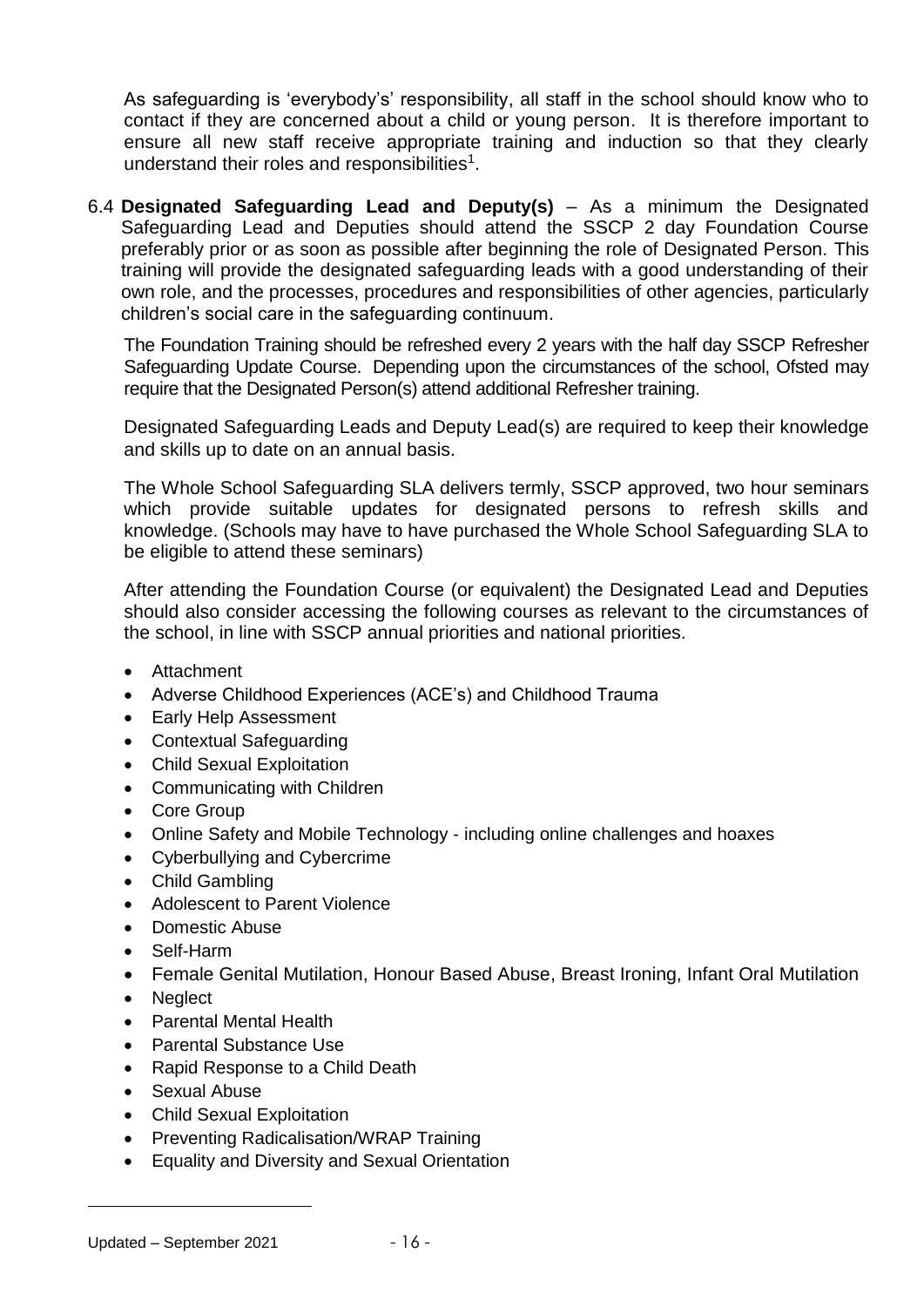- Gangs and Youth Violence, Child Criminal Exploitation (CCE) and County Lines
- Violent Crime, including Gangs and Knife Crime
- 'Upskirting" which is a criminal offence under The Voyeurism Offences Act April .2019
- Witchcraft and Spiritual Possession
- Trafficking and Modern Slavery
- Illegal Money Lending
- Safeguarding and Healthy Relationships
- Peer on Peer/Child on Child abuse
- Sexually Harmful Behaviour, Sexual Harassment
- Stalking and Mate Crime

.

- Emotional Well Being and Positive Mental Health
- Any additional training or events relating to serious case reviews\*

SSCP recommend that the Named Governor for Safeguarding at least accesses basic awareness training and additional training relevant to their role and specific circumstances of the school.

For the latest SSCP courses, seminars and e-learning courses please visit: <https://safeguardingchildren.salford.gov.uk/professionals/multi-agency-training/courses/>

#### **7. Information Sharing and Confidentiality**

Schools must have due regard to the relevant data protection principals which allow them to share personal information, as provided for in the Data Protection Act 2018 and the General Data Protection Regulation (GDPR)

- 7.1 'Information sharing and Confidentiality are issues which need to be discussed and fully understood by all those working with children, particularly in the context of child protection'.
	- The safeguarding policy will be displayed on the school website with paper copies available on request – explaining to parents the school procedure. All adults in school who come into contact with children will attend regular safeguarding training to ensure they are familiar with the importance of following the basic principles of confidentiality.
	- A teacher will never guarantee confidentiality to child to ensure that correct procedures will then be followed.
	- If a child asks a member of staff to keep information secret they should be informed that to keep them safe this cannot be the case
	- Where staff have a concern about a child this should be shared using the CPOMS system where the DSL will be notified.
	- Have all staff been made aware of the legal responsibility related to confidential information that should only be shared with those who need to be involved, in line with statutory requirements in Keeping Children Safe in Education?
	- Who should be contacted under the SSCP procedures?
- 7.2 Practitioners work together best to safeguard children where there is an exchange of relevant information between them. Normally, personal information should only be disclosed to third parties (including other agencies) with the consent of the subject of that information *(Data Protection Act 2018, European Convention on Human Rights, Article 8*). However, fears about sharing information **cannot** be allowed to stand in the way of the need to promote the welfare and protect the safety of children. Wherever possible, consent should be obtained before sharing personal information with third parties **but may be waived in the circumstances set out below.**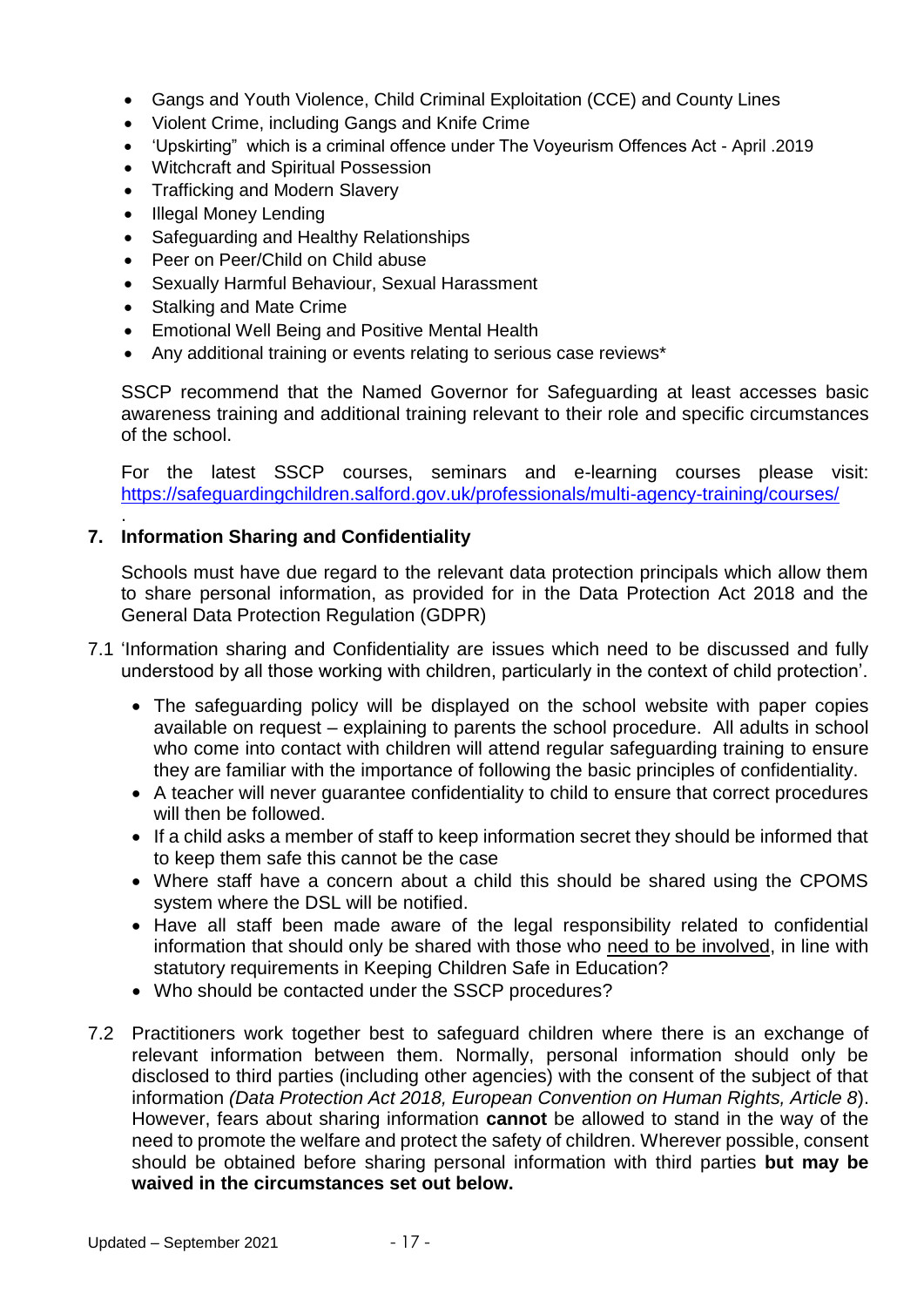- 7.3 In some circumstances, achieving consent may not be possible or desirable but the safety and welfare of a child dictate that the information should be shared. The law permits the disclosure of confidential information necessary to safeguard a child or children. Disclosure should be justifiable in each case, according to the particular facts of the case, and legal advice should be sought if in doubt.
- 7.4 Where consent cannot be obtained to share information, or consent is refused, or where seeking it may undermine the prevention, detection, or prosecution of a crime, the practitioner must judge from the facts whether there is enough public interest to justify sharing information. A concern in relation to protecting a child from significant harm, promoting the welfare of children, protecting adults from serious harm or preventing crime and disorder are all well within public interest.
- 7.5 The Public Interest test means that practitioners must decide whether sharing information is a necessary and proportionate response to the need to protect the child in question. The decision making process must weigh up what might happen if the information is shared against what might happen if it is not shared. Schools should identify their scheme of delegation for such decision making. However it should also be clear that every practitioner has a professional responsibility to share information without delay when there are concerns about harm to a child and GDPR regulations should never be a barrier to Safeguarding Children and Young People
- 7.6 Further guidance on information sharing and for staff who have to make decisions about sharing information can be found at: [https://www.gov.uk/government/publications/safeguarding-practitioners-information](https://www.gov.uk/government/publications/safeguarding-practitioners-information-sharing-advice)[sharing-advice](https://www.gov.uk/government/publications/safeguarding-practitioners-information-sharing-advice)

#### **8. Records and monitoring**

- 8.1 (Suggestion) 'Well-kept records are essential to good child protection practice. Our school is clear about the need to record any concerns held about a child or children within our school, the status of such records and when these records, or parts thereof, should be shared with other agencies.' All records relating to individual Child Protection and Safeguarding concerns must be held securely, kept confidential, with limited access (to who?) and kept separate from the child/young person's academic file.
	- All records will include
		- a clear and comprehensive summary of the concern;
		- details of how the concern was followed up and resolved;
		- a note of any action taken, decisions reached and the outcome.
	- Past concerns for children, and what happened in response to the concerns can be very important information for staff members who may have concerns for the child at a later time.
	- Record Retention Child Protection records must be retained by all educational establishments until the child's 25<sup>th</sup> Birthday, unless the records are transferred to a new establishment when the child transfers to a new provision.
	- Where children leave the school (including in year transfers) the designated safeguarding lead should ensure their child protection file is transferred to the new school or college as soon as possible, and within 5 days for an in-year transfer or within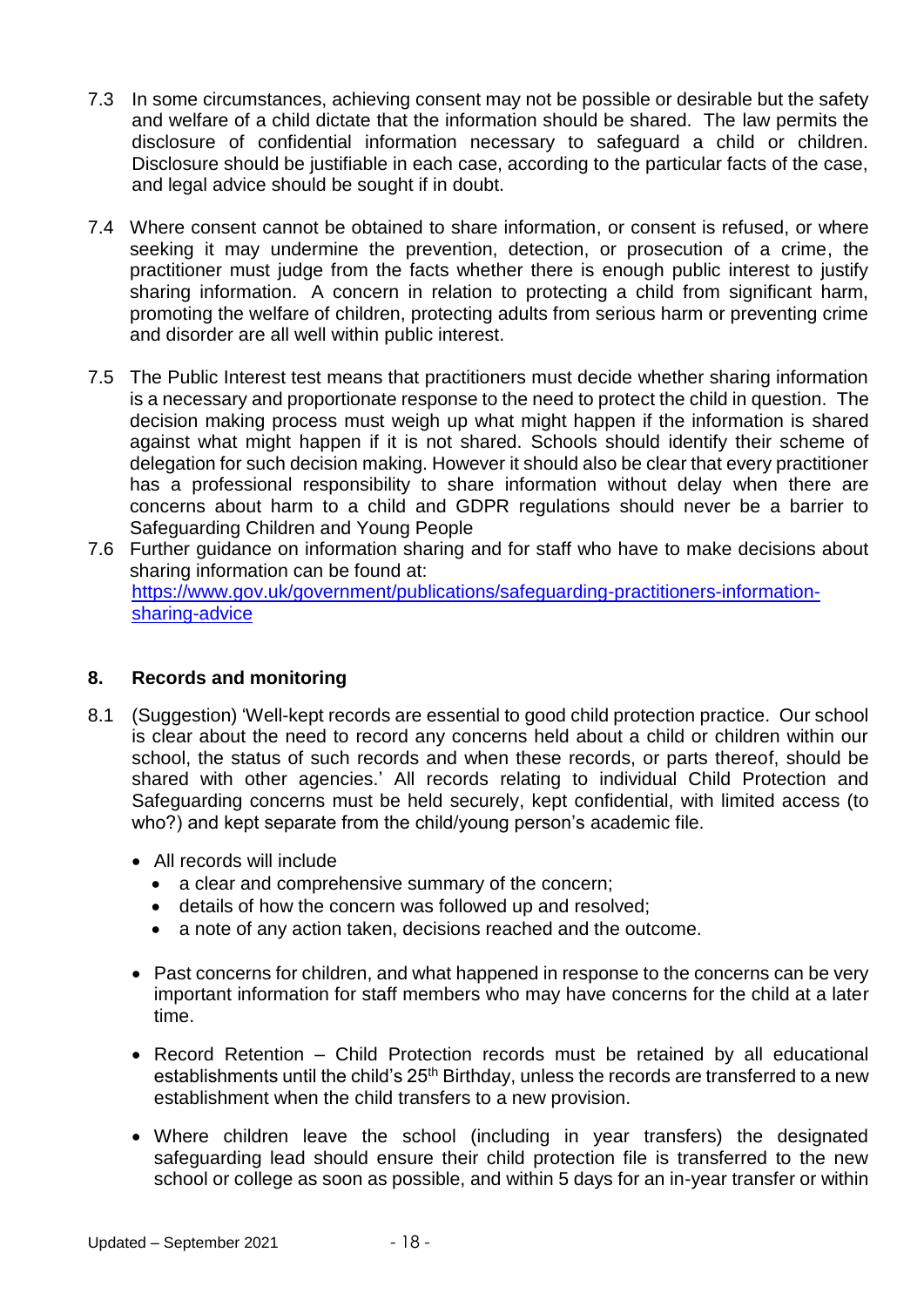the first 5 days of the start of a new term. This should be transferred separately from the main pupil file, ensuring secure transit, and confirmation of receipt should be obtained. When receiving child protection files for a child starting at the school, key staff (such as designated safeguarding leads and SENCOs) will be made aware as required. Lack of information about their circumstances can impact on the child's safety, welfare and educational outcomes. In addition to the child protection file, the designated safeguarding lead will also consider if it would be appropriate to share any additional information with the new school or college in advance of a child leaving to help them put in place the right support to safeguard this child and to help the child thrive in the school or college.

- The originating school should consider whether it needs to retain a copy of the records (for example, if a sibling continues to attend the school). If a copy is retained the reason for this should be recorded.
- The school uses CPOMS for recording concerns about the welfare or behaviour of a child which alerts the DSL and other relevant staff immediately.
- The school has a Peer on Peer Abuse Policy that is shared with staff and parents (school website) that outline clearly the procedure that staff should follow should they have any concerns. CPOMS is used to record any concerns and to maintain a factual record of any disclosures – this system will immediately alert the DSL and any other Member of staff required.
- All staff have access to CPOMS. Anyone without access for any reason should pass a written record to the DSL who will ensure this is added to CPOMS. In their absence a Deputy DSL will always be on site.
- When it becomes apparent that there are child protection concerns, these are recorded on CPOMS which allows the school to monitor and collate concerns.
- Records are held in accordance with the school policy which is consistent with the Freedom of Information Act 2000.
- If a child transfers or leaves the school, what the child protection File will be transferred. If no one knows which area and/or school they have moved to they will become a child missing from education and the LA will be notified.
- Only the DSL has open access or can grant access to the information contained in child protection files
- Teachers are encouraged not to keep teacher-held notes and use CPOMS to keep factual records as part of school policy. Should notes be made because CPOMS was not accessible these should be added to CPOMS at the earliest point and notes destroyed in confidential waste to prevent a breach.
- 8.2 'Bullying, including cyberbullying, prejudice-based and discriminatory bullying incidents are recorded and reviewed and the information is used to inform and enhance the whole school approach to all forms of anti-bullying strategies and responses within the school.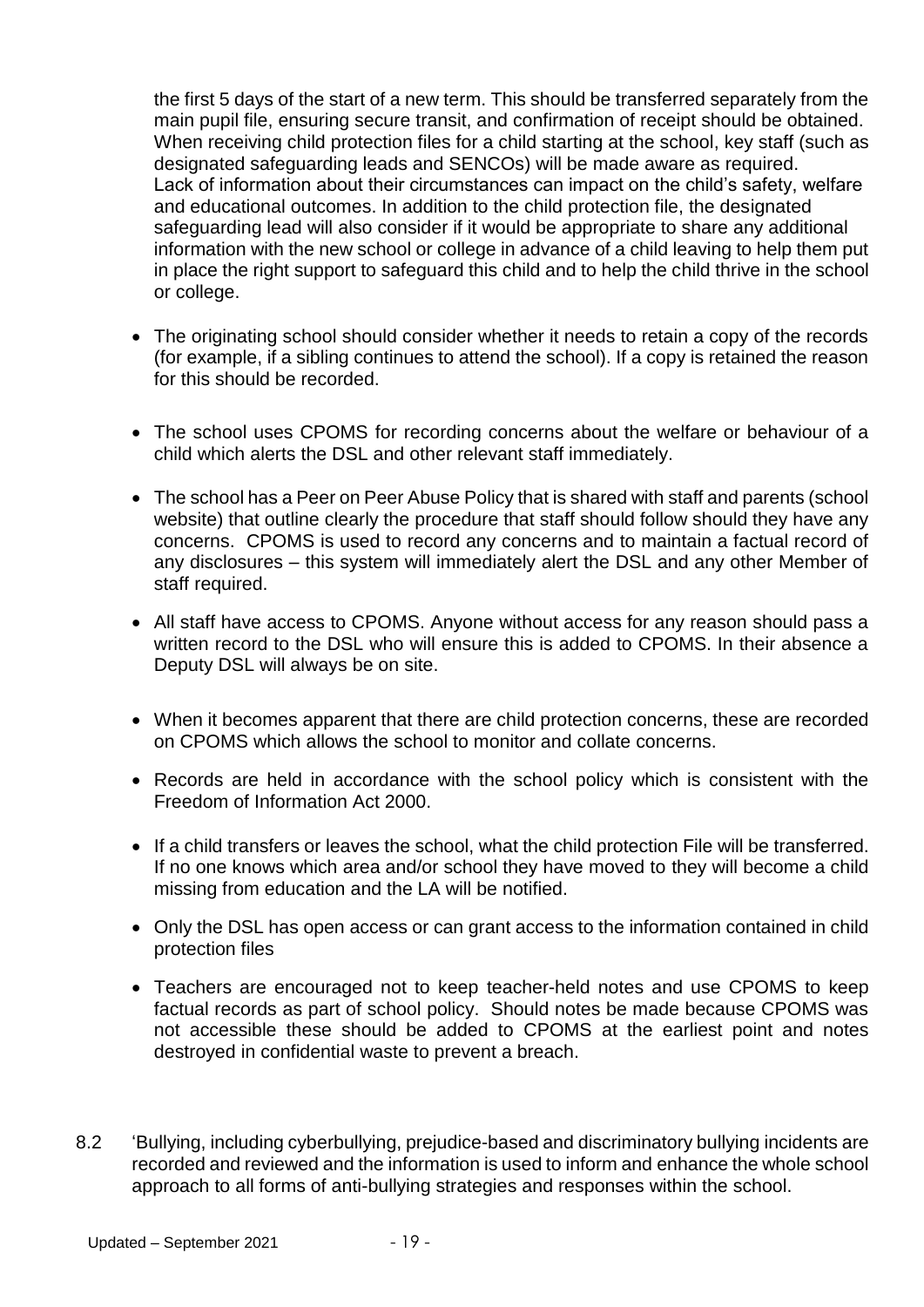#### **9. Child protection conferences**

- 9.1 The Child Protection conference is a meeting to discuss concerns about the care of a child. Its main purpose is to see whether the child is at risk of harm and, if so, to agree what needs to be done to reduce this risk. The Conference can decide to make the child the subject of a Child Protection Plan.
- 9.2 Children are made the subject of a Child Protection Plan when they are thought to be at risk of harm. This might be from physical abuse, sexual abuse, emotional abuse or neglect. It helps to keep a check on the work being done with these children. The Plan contains basic details of the children and their families. It is held securely by Children's Social Care and information from it is only given to authorised people.
- 9.3 The Designated Safeguarding Lead will advise school staff on the preparation of reports for child protection conferences, participation in core groups and carrying out specific tasks with the child and family as identified in the child protection plan.
- 9.4 Further advice and support for school staff on participating in child protection meetings is also available from the Salford Children's Services Safeguarding Unit on 0161 603 4350

#### **10. Supporting pupils at risk**

- 10.1 (Suggestion) Our school recognises that children who experience harm or trauma through abuse, neglect or through witnessing domestic abuse may find it difficult to develop a sense of self-worth and to view the world in a positive way.
- 10.2 (Suggestion) Our school fosters a culture of safety through the development of an Anti-Bullying Policy where children and young people feel confident to report any incidents of bullying including cyberbullying, prejudice-based and discriminatory bullying, sexual harassment, or inappropriate sexualised behaviour, homophobic, biphobic and transgender bullying
- 10.3 This school may be the only stable, secure and predictable element in the lives of children at risk. Whilst at school, their behaviour may still be challenging and defiant. In response there may be steps taken to consider suspension or exclusion from school. Such steps should be taken in the context of considering the needs of the child. Where appropriate an Early Help Assessment should be carried out (with the consent of the parent/carer and/or young person). The Early Help Locality School Coordinators are available for support prior to starting an Early Help Assessment and to clarify if a previous Early Help or Family Assessment has already been completed.
- 10.4 It is also recognised that some children who have experienced abuse may in turn abuse others. This requires a considered, sensitive approach in order that the child can receive appropriate help and support and that other children are protected from harm.
- 10.5 This school will endeavour to support pupils through:
	- (a) The curriculum, to encourage self-esteem and self-motivation;
	- (b) The school ethos, which promotes a positive, supportive and secure environment and which gives all pupils and adults a sense of being respected and valued;
	- (c) The implementation of school behaviour management policies
	- (d) The implementation of a Peer on Peer Abuse policy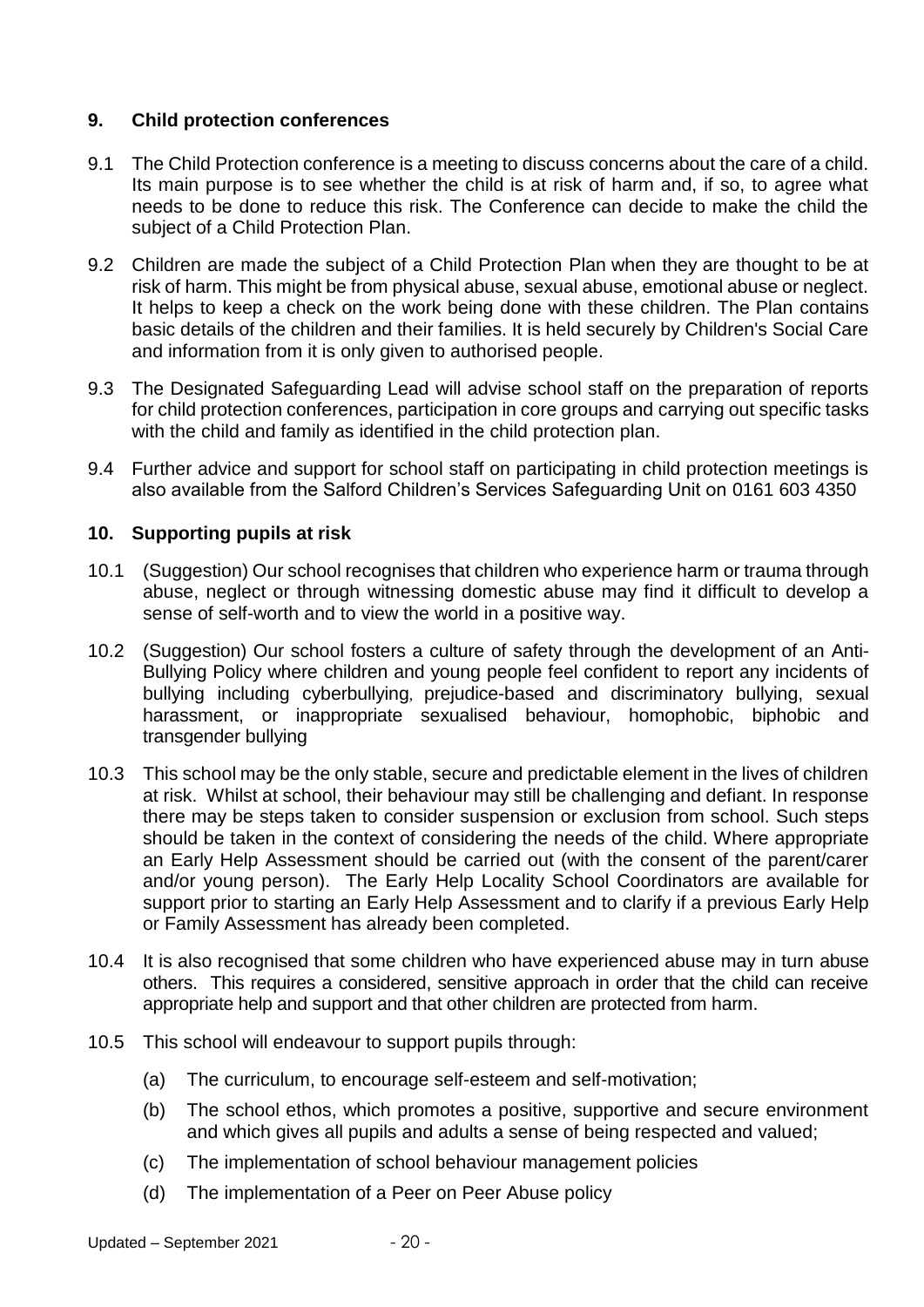- (e) A consistent approach, which recognises and separates the cause of behaviour from that which the child displays. This is vital to ensure that all children are supported within the school setting;
- (f) Regular liaison with other practitioners and agencies that support the pupils and their families, in-line with appropriate information sharing protocols;
- (g) A commitment to develop productive, supportive relationships (i.e. to work in partnership) with parents/carers whenever possible and so long as it is in the child's best interests to do so;
- (h) The development and support of a responsive and knowledgeable staff group trained to respond appropriately in child protection situations.
- 10.6 Children with special educational needs and disabilities (SEND) or certain health conditions, can face additional safeguarding challenges. Our Governing Board (and proprietors) are committed to ensuring the safeguarding and child protection policy reflects the fact that additional barriers can exist when recognising abuse amongst this group of children. This can include:
	- assumptions that indicators of possible abuse such as behaviour, mood and injury relate to the child's disability without further exploration;
	- these children being more prone to peer group isolation or bullying (including prejudice-based bullying) than other children;
	- children with SEND or certain medical conditions can be disproportionally impacted by things like bullying - without outwardly showing any signs; and
	- communication barriers and difficulties in overcoming these barriers".
- 10.7 It must also be stressed that in a home environment where there is domestic abuse, drug or alcohol misuse, children may also be particularly vulnerable and in need of support or protection.

Where schools have adopted Operation Encompass for processes and procedures they should refer to Annex 7

10.8 We are committed to actively promoting the fundamental British values of democracy, the rule of law, individual liberty and mutual respect and tolerance of those with different faiths and beliefs; through the implementation of our school Statement of Core Values the pupils are encouraged to develop and demonstrate skills and attitudes that will allow them to participate fully in and contribute positively to life in modern Britain

There is a current threat from terrorism in the UK and this can include the exploitation of vulnerable young people, aiming to involve them in terrorism or to be active in supporting terrorism All staff seek have due regard to the need to prevent people from being radicalised and drawn into terrorism and extremism, including INCEL, Anti-Semitism and Right Wing Extremism. To achieve this, we will draw upon The Prevent Duty Guidance, DfE Guidance "Keeping Children Safe in Education, 2021"; and specifically Home Office Resources "Learning Together to be Safe", "Prevent: Resources Guide", "Tackling Extremism in the UK", EFT 'Prevent for FE and Training and DfE's "Teaching Approaches that help Build Resilience to Extremism among Young People" and "Education Against Hate" on-line resources

When operating this policy, we will use the following accepted Governmental definition of extremism which is: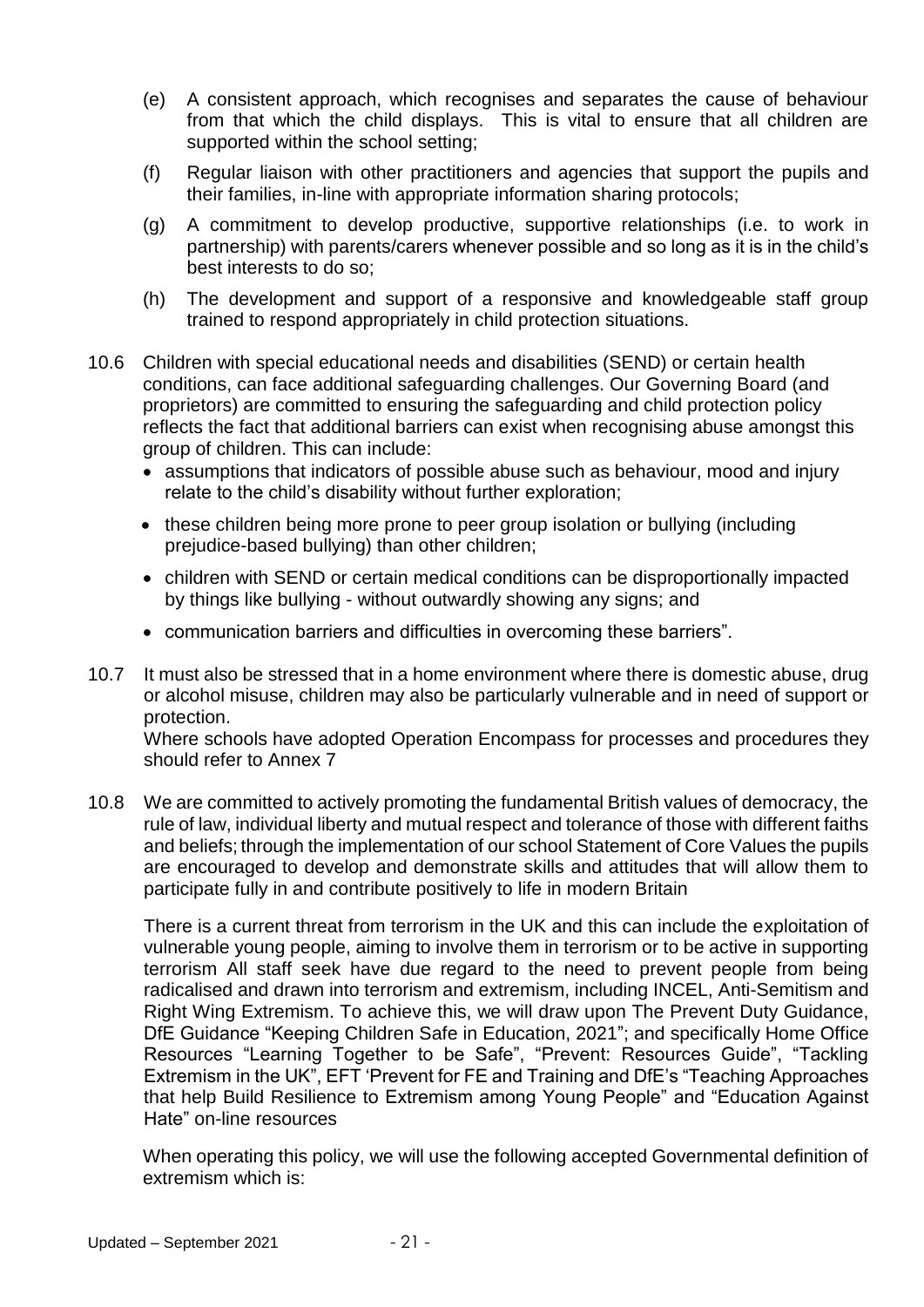*'Vocal or active opposition to fundamental British values, including democracy, the rule of law, individual liberty and mutual respect and tolerance of different faiths and beliefs;*  and/or calls for the death of members in our armed forces, whether in this country or *oversees'.*

Staff will have training that gives them knowledge and confidence to identify children at risk of being drawn into terrorism, and to challenge extremist ideologies. Being drawn into terrorism includes not just violent but non-violent extremism, which can create an atmosphere conducive to terrorism and can popularise views which terrorists can exploit.

All staff seek to protect children and young people against the messages of all violent extremism including but not restricted to those linked to Islam ideology, Far Right/Neo Nazi/White Supremacist ideology/Incel/Anti-Semitism etc.

Concerns should be referred to the Designated Child Protection Person who has local contact details for Prevent and Channel referrals. They will also consider whether circumstances require the police to be contacted. [https://safeguardingchildren.salford.gov.uk](https://safeguardingchildren.salford.gov.uk/) provides further information. Safeguarding concerns about a person who may be vulnerable to radicalisation or being drawn into terrorism will be referred through the Prevent referral form at <https://contactus.salford.gov.uk/?formtype=PREVENTREF>

The Department for Education has launched a helpline for anyone concerned about a **child who may be at risk of extremism**, or about extremism within an organisation working with children and young people. Email: [counter.extremism@education.gsi.gov.uk.](mailto:counter.extremism@education.gsi.gov.uk) Telephone: 020 7340 7264.

10.9 Section 5B of the Female Genital Mutilation Act 2003 (as inserted by section 74 of the Serious Crime Act 2015) places a statutory duty upon **teachers** along with regulated health and social care professionals in England and Wales, to report to the police where they discover (either through disclosure by the victim or visual evidence) that FGM appears to have been carried out on a girl under 18. Those failing to report such cases will face disciplinary sanctions. It will be rare for teachers to see visual evidence, and they should not be examining pupils, but the same definition of what is meant by "to discover that an act of FGM appears to have been carried out" is used for all professionals to whom this mandatory reporting duty applies. Information on when and how to make a report can be found at Mandatory reporting of female genital mutilation procedural information.

Teachers **must** personally report to the police cases where they discover that an act of FGM appears to have been carried out and discuss any such case with the school's designated safeguarding lead and involve children's social care as appropriate. The duty does not apply in relation to 'at risk' or suspected cases (i.e. where the teacher does not discover that an act of FGM appears to have been carried out, either through disclosure by the victim or visual evidence) or in cases where the woman is 18 or over. In these cases, teachers should follow local safeguarding procedures.

10.10 Children and young people who are privately fostered can also sometimes require additional support. For more information about this see: <https://safeguardingchildren.salford.gov.uk/professionals/private-fostering/>

#### 10.11 **Mental Health**

All staff will be aware that mental health problems can, in some cases, be an indicator that a child has suffered or is at risk of suffering abuse, neglect or exploitation. (School Name) staff are well placed to observe children day-to-day and identify those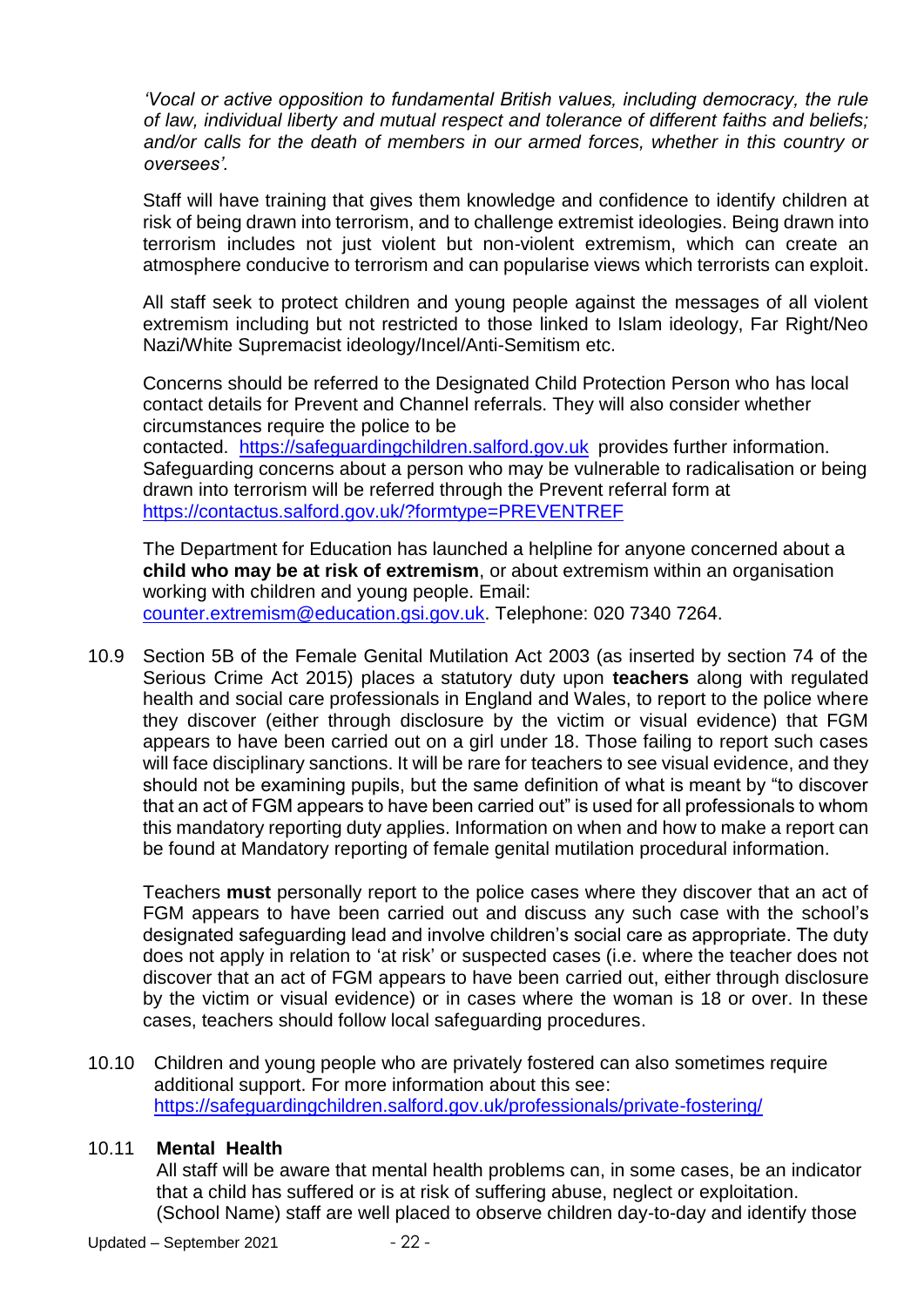whose behaviour suggests that they may be experiencing a mental health problem or be at risk of developing one.

Where children have suffered abuse and neglect, or other potentially traumatic adverse childhood experiences, this can have a lasting impact throughout childhood, adolescence and into adulthood. It is key that staff are aware of how these children's experiences, can impact on their mental health, behaviour and education. If staff have a mental health concern about a child that is also a safeguarding concern, immediate action will be taken and referring to the Designated Safeguarding Lead.

#### 10.12 **Elective Home Education (EHE)**

Many home educated children have an overwhelmingly positive learning experience. However, this is not the case for all, and home education can mean some children are less visible to the services that are there to keep them safe and supported in line with their needs. Where a parent/carer has expressed their intention to remove a child from school, with a view to educating at home, the school will work together with the LA and other key professionals to, where possible, coordinate a meeting with parents/carers. Ideally, this would be before a final decision has been made, to ensure the parents/carers have considered what is in the best interests of each child; including where a child has SEND, is vulnerable, and/or has a social worker.

- 10.13 Other specific safeguarding issues are:
	- Child sexual exploitation (CSE)
	- Child criminal exploitation (CCE)
	- Bullying including cyberbullying, prejudice-based and discriminatory bullying
	- Domestic abuse \*
	- Drug and alcohol
	- Fabricated or induced illness
	- Faith abuse
	- Honour based abuse
	- child and early forced marriage
	- female genital mutilation (FGM),
	- breast ironing
	- infant oral mutilation
	- Illegal money lending and debt bondage
	- Child gambling including on-line
	- Gangs, youth violence and county lines
	- Gender-based violence/violence against women and girls (VAWG)
	- Voyeurism including 'upskirting'
	- Stalking and Mate Crime
	- Mental health
	- Online Safety and sexting
	- Teenage relationship abuse
	- **Trafficking**
	- Nitrous-oxide and vaporised alcohol misuse.
- 10.14 Knowing where children are during school hours is an extremely important aspect of Safeguarding. Missing school can be an indicator of abuse and neglect and may also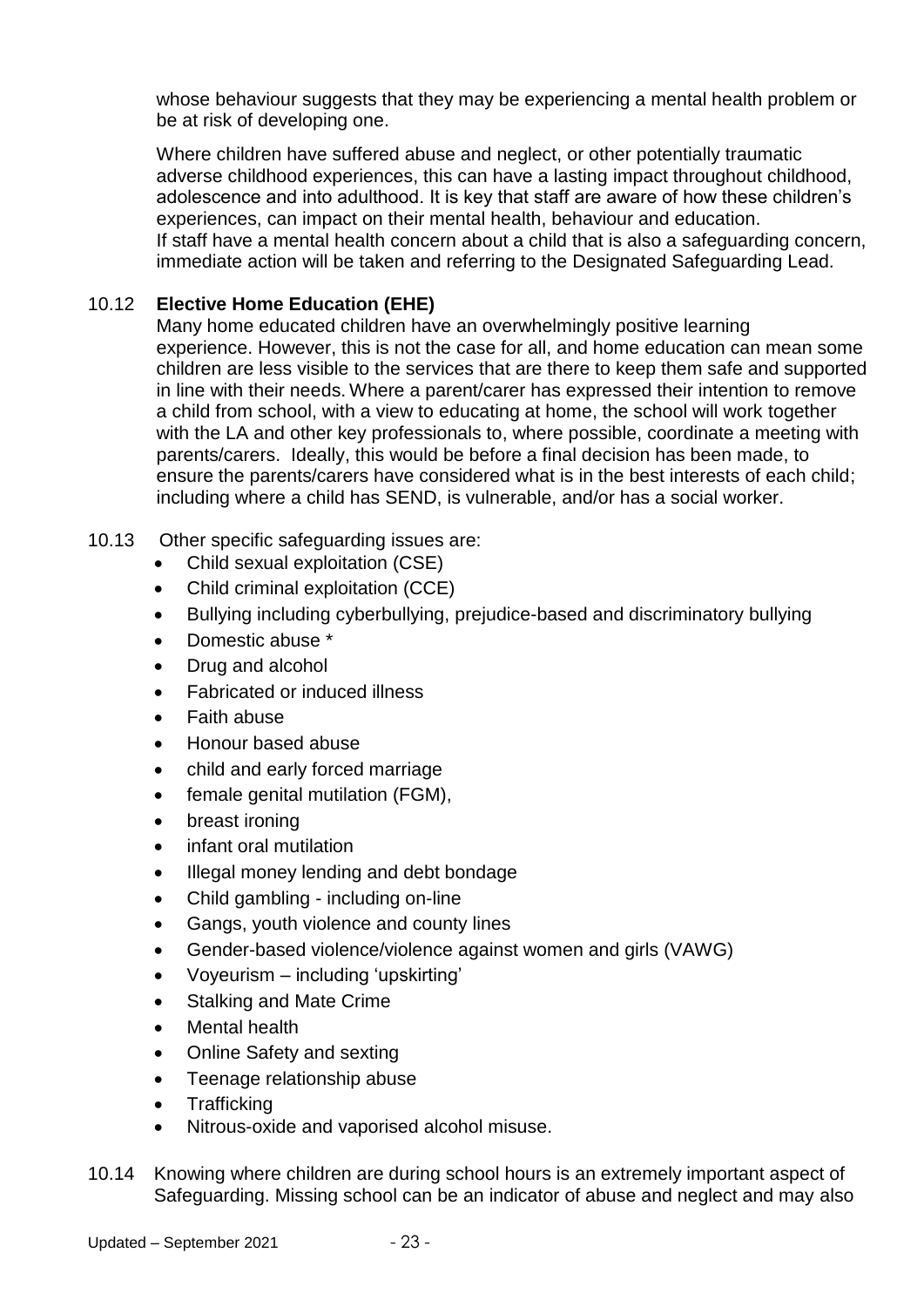raise concerns about other safeguarding issues, including the criminal exploitation of children.

This school monitors attendance carefully and will address poor or irregular attendance without delay.

We will always follow up with parents/carers when pupils are not at school. This means we need to have a least two up to date contact numbers for parents/carers. Parents should remember to update the school as soon as possible if the numbers change.

In response to the guidance in Keeping Children Safe in Education (2021) the school has:

- 1. Staff who understand what to do when children do not attend regularly
- 2. Appropriate policies, procedures and responses for pupils who go missing from education (especially on repeat occasions).
- 3. Strategies in place to actively encourage disaffected and disengaged young people to re-engage with education opportunities within the school.
- 4. Staff who know the signs and triggers for travelling to conflict zones, FGM and forced marriage.
- 5. Procedures to inform the local authority when we plan to take pupils off-roll when they:
	- a) leave school to be home educated
	- b) move away from the school's location
	- c) remain medically unfit beyond compulsory school age
	- d) are in custody for four months or more (and will not return to school afterwards); or
	- e) are permanently excluded

We will ensure that pupils who are expected to attend the school, but fail to take up the place will be referred to the local authority.

When a pupil leaves the school, we will record the name of the pupil's new school and their expected start date.

- 10.15 Staff in this school will be aware that safeguarding issues can manifest themselves via peer on peer abuse. This is most likely to include, but not limited to:
	- bullying (including racial bullying cyberbullying, prejudice-based and discriminatory bullying);
	- physical abuse such as hitting, kicking, shaking, biting, hair pulling, or otherwise causing physical harm;
	- sexual violence and sexual harassment;
	- gender-based violence
	- sexting (also known as youth produced sexual imagery); and
	- initiation-type violence and rituals.

Abuse is abuse and should never be tolerated or passed off as "banter" or "part of growing up". Different gender issues can be prevalent when dealing with peer on peer abuse. This could for example include girls being sexually touched/assaulted or boys being subject to initiation-type violence.

This school believes that all children have a right to attend school and learn in a safe environment. Children should be free from harm by adults in the school and other students.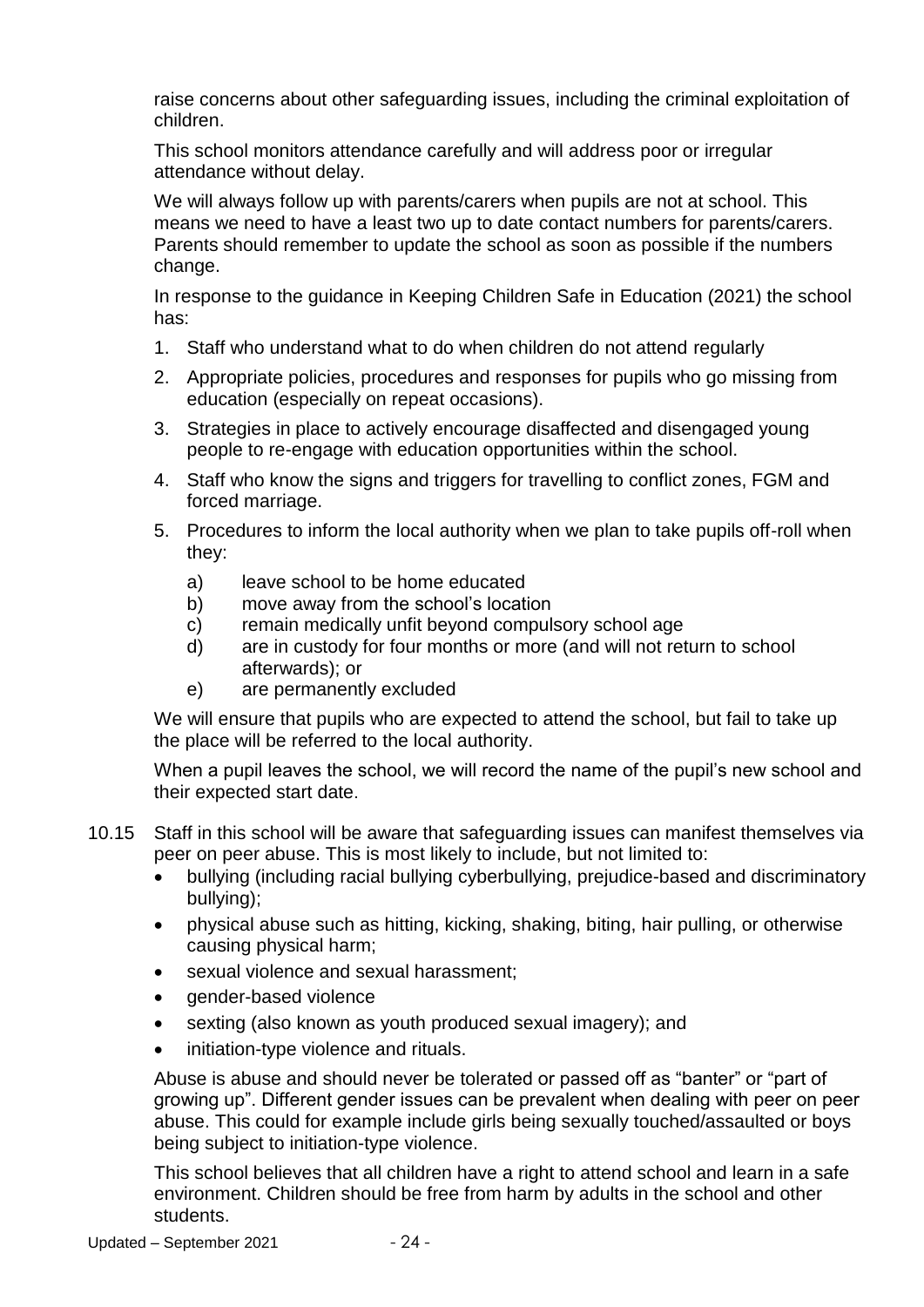At [name of school] we will support the victims of peer on peer abuse by *[insert how this will be done]*.

### **11. Safer schools, safer staff**

- School staff will be advised about ensuring safe practice. All staff should be directed to consider the information at <https://safeguardingchildren.salford.gov.uk/professionals/safe-working-practices/> This includes information about the importance of safer recruitment and best practice in providing a safe environment for children and young people.
- The school will make available to school staff information about 'counselling' and/or giving advice to children/young people about sexual matters.
- The school will ensure opportunities for staff to share perspectives and experiences with practitioners from other agencies2.
- The school will recruit and select safe staff in compliance with DfE guidance and with the procedures set down by the Independent Safeguarding Authority.
- The disqualification by association rules no longer apply to teachers. However, staff will be reminded that their relationships and associations both within and outside of the workplace (including online) may have implications for the safeguarding of children in school and that school will be informed of any changes in their circumstances that may have implications for the safeguarding of the children. Staff will also be reminded that they may be considered to pose a risk of harm to children if, even out of school, they have behaved or may have behaved in a way that indicates they may not be suitable to work with children.
- Staff will be made aware of the current SSCP procedures for dealing with allegations of abuse against staff.
- The school will make staff aware of the arrangements in respect of the following issues:
	- Regular checks of the school central record take place to reduce the possibility of abuse by school staff and anyone else working within the school setting by ensuring DBS checks are completed and individual inductions which covers Code of Conduct, Acceptable use of ICT, KCSiE updates and regular Safeguarding training is provided in line with school policy.
	- **■** If staff have concerns about the behaviour/conduct of the Head Teacher or other members of staff (including supply staff) and volunteers they should refer to The Whistleblowing Policy shared and discussed at each induction.
	- That where the school is not the employer of a member of staff (including supply teachers and volunteers) the school will ensure allegations are dealt with appropriately and will liaise with all relevant parties, employers and agencies including the local authority designated officer (LADO) to determine a suitable outcome.

Updated – September 2021  $-25$  --<sup>2</sup> Child protection and safeguarding are multi-agency responsibilities. These responsibilities are best discharged when practitioners have a good understanding of each other's role. Such opportunities can be provided by SSCP training or, for example, by schools arranging for occasional meetings with other agencies in their locality.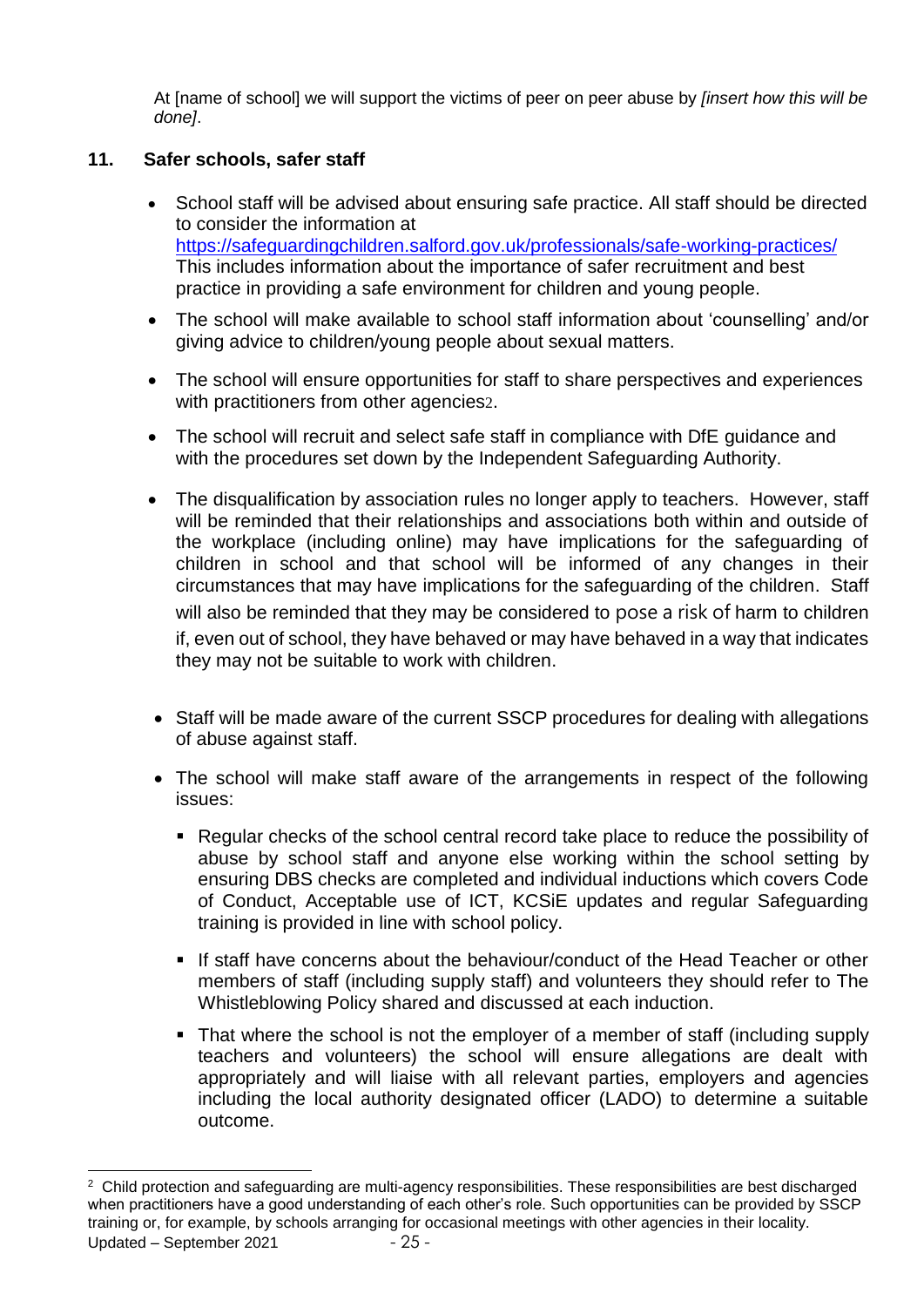- School staff should only make physical contact with pupils when their well-being or that of others it at risk. In exceptional circumstances where physical contact is required when working in a one-to-one situation with a pupil an intimate care/positive handling plan must be agreed with and signed by the SENDCO, headteacher and parents.
- All parents/carers working within school should have completed appropriate DBS checks also confirm they have read the Code of Conduct, Acceptable use of ICT, KCSiE updates and be familiar with the safeguarding procedures in school.
- If staff are concerned about the way safeguarding is carried out in the school they should refer to the Whistle-blowing policy and that a whistleblowing disclosure must be about something that affects the general public such as:
- a criminal offence has been committed, is being committed or is likely to be committed
- an legal obligation has been breached
- there has been a miscarriage of justice
- the health or safety of any individual has been endangered
- the environment has been damaged
- **EXEDENT** information about any of the above has been concealed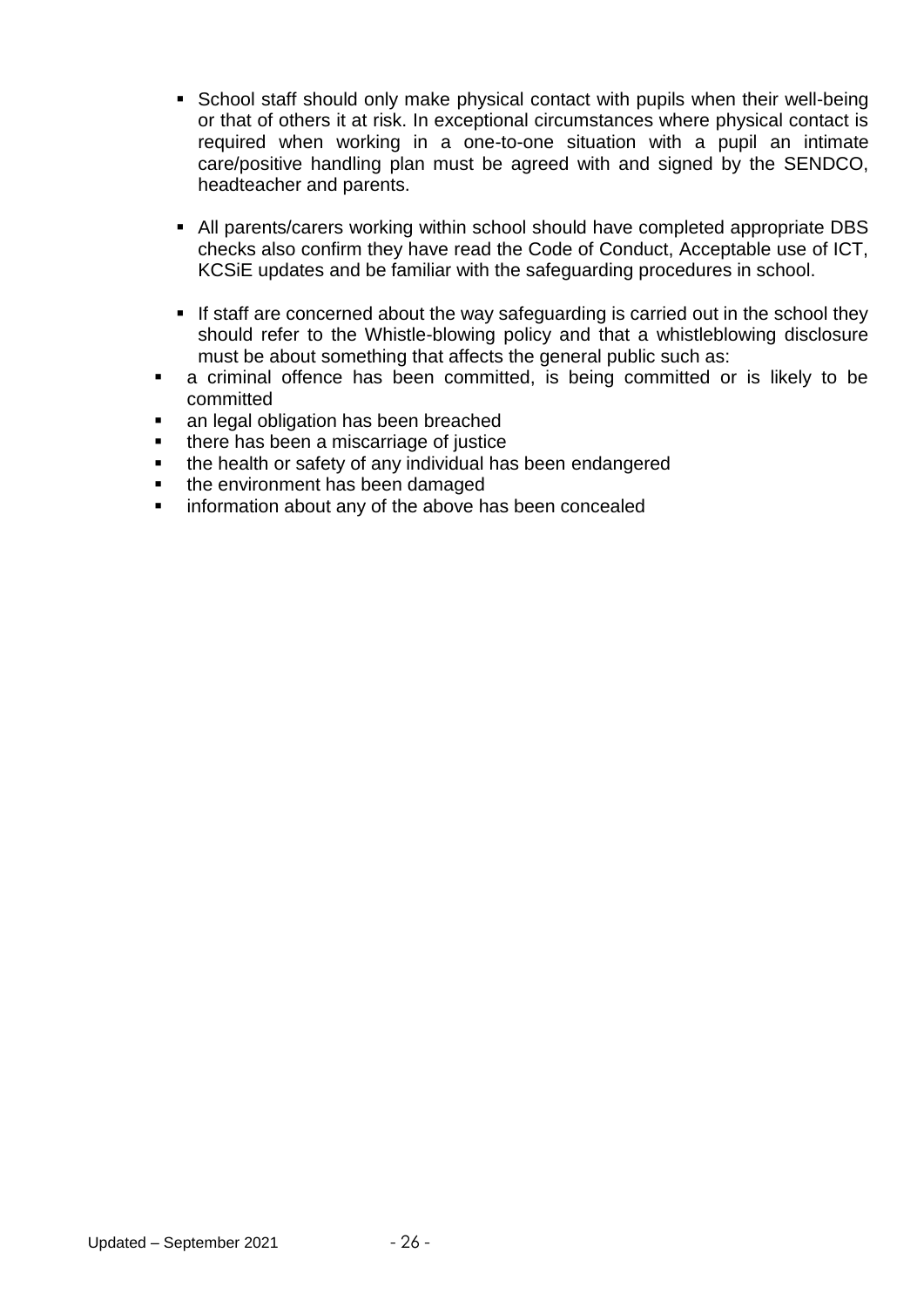**<http://www.salford.gov.uk/thresholds.htm>**

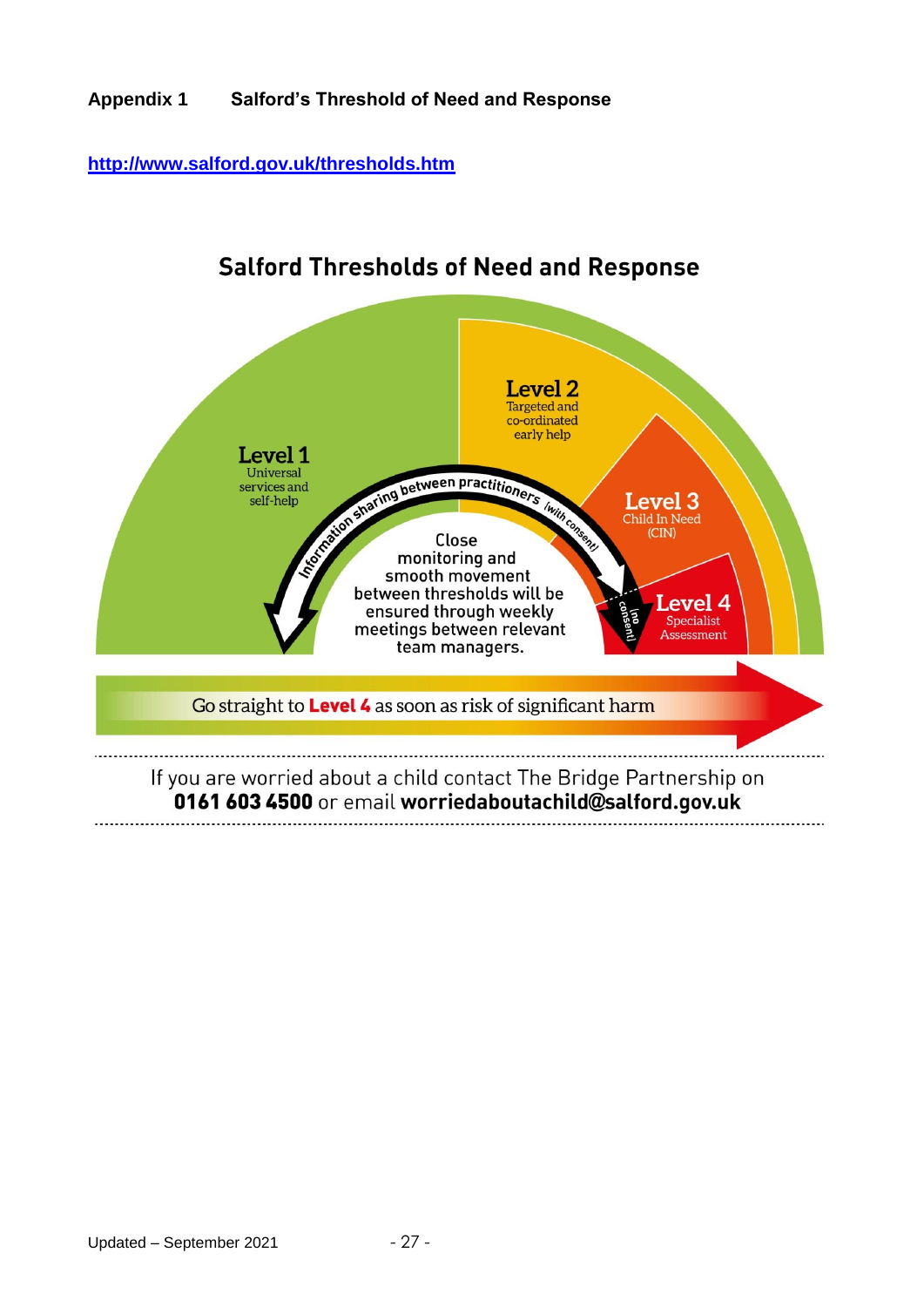#### **Appendix 2 School Child Protection Procedures**

#### **1. What Should Staff/Volunteers Do If They Have Concerns About A Child or Young Person in School?**

Practitioners in schools who are concerned about a child's welfare or who believe that a child is or may be at risk of harm from abuse or neglect should pass any information to the Designated Safeguarding Lead in school; this should *always* occur as soon as possible and certainly within 24 hours (see Flowchart at Appendix 3): The designated safeguarding lead or a deputy should always be available to discuss safeguarding concerns. If in exceptional circumstances, the designated safeguarding lead (or deputy) is not available, this should not delay appropriate action being taken. Staff should consider speaking to a member of the senior leadership team and/or take advice from local children's social care. In these circumstances, any action taken should be shared with the designated safeguarding lead (or deputy) as soon as is practically possible.

#### **The Designated Safeguarding Lead) is: Rosie Knipe (Headteacher)**

**...............................................................................................................................**

#### **The Deputy Designated Safeguarding Lead(s) for Child Protection is: Sarah O'Reilly/Daniel Hunter**

**...............................................................................................................................**

It is these senior colleagues who are responsible for taking action where the welfare or safety of children or young people is concerned. If staff are uncertain about whether their concerns are indeed 'child protection' then a discussion with their Designated Lead who will assist in determining the most appropriate next course of action. The multi agency Bridge Partnership team can also be consulted, where you will be able to speak to a qualified social worker if necessary for support and advice.

#### **Staff should never:**

- Do nothing/assume that another agency or practitioner will act or is acting.
- Attempt to resolve the matter themselves alone.

#### **What should the Designated Safeguarding Lead consider right at the outset?**

- Am I dealing with 'risk' or 'need'? (By definition, a child at risk is also a child in need. However, what is the *priority / level and immediacy* of risk / need?)
- Can the level of need identified be met:
	- In or by the school or by accessing universal services
	- By undertaking a Early Help Assessment without referral to the Bridge Partnership
	- By working with the child, parents and colleagues?
- What resources are available to the practitioner and the school and what are their limitations?
- Is the level of need such that a referral needs to be made to the Bridge Partnership which requests that an assessment of need be undertaken? (Section 17 Child in Need referral)
- Is the level and/or likelihood of risk such that a child protection referral needs to be made (i.e. a child is suffering or is likely to suffer significant harm? (Section 47 Child Protection referral)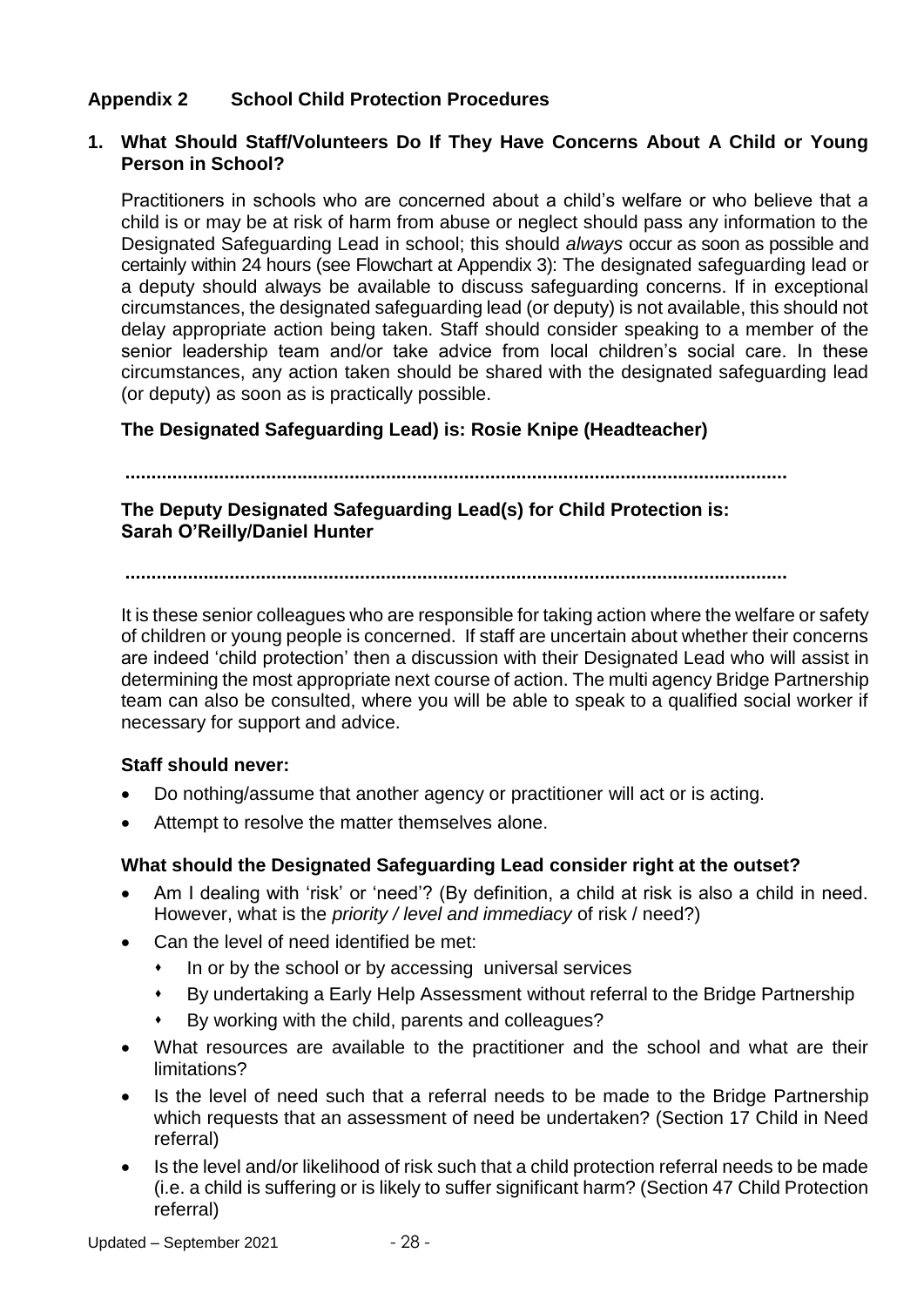- What information is available re: Child, Parents, Family & Environment?
- What information is inaccessible and, potentially, how significant might this be? For example has the parent/carer denied that there is a problem and failed to co-operate with the school in resolving the issue?
- Who do I/don't I need to speak to now and what do they need to know?
- Where can I access appropriate advice and/or support?
- If I am not going to refer, then what action am I going to take? (e.g. time-limited monitoring plan, discussion with parents or other practitioners, recording etc)

#### **2. Feedback to Staff Who Report Concerns to the Designated Safeguarding Lead**

Rules of confidentiality mean that it may not always be possible or appropriate to feedback to staff who report concerns to them. Such information will be shared on the statutory 'need to be involved' basis only and the Designated Lead will decide which information needs to be shared, when and with whom. The primary purpose of confidentiality in this context is to safeguard and promote the child's welfare.

#### **3. Thresholds for Referral to the Bridge Partnership**

In making a decision about whether a referral to the Bridge Partnership may be required, there are two thresholds for (and their criteria) and types of referral that need to be carefully considered:

#### **(i) Is this a Child In Need?**

Under section 17 (s.17(10)) of the Children Act 1989, a child is in need if:

- (a) They are unlikely to achieve or maintain, or to have the opportunity to achieve or maintain, a reasonable standard of health or development, without the provision of services by a local authority;
- (b) Their health or development is likely to be impaired, or further impaired, without the provision of such services;
- (c) They are disabled.

#### **(ii) Is this a Child Protection Matter?**

Under section 47(1) of the Children Act 1989, a local authority has a duty to make enquiries where they are informed that a child who lives or is found in their area:

- (a) is the subject of an Emergency Protection Order;
- (b) is in Police Protection; or where they have
- (c) reasonable cause to suspect that a child is suffering or is likely to suffer significant harm.

Therefore, it is the 'significant harm' threshold' that justifies statutory intervention into family life. A practitioner making a child protection referral under s.47 must therefore provide information which clearly outlines that a child is suffering or is likely to suffer significant harm. The Designated Safeguarding Lead will make judgements around 'significant harm', levels of 'need' and when to refer. As part of the referral process, when children are being harmed in contexts outside the home, as much information as possible will be provided so all the evidence is available to enable a contextual approach to address such harm.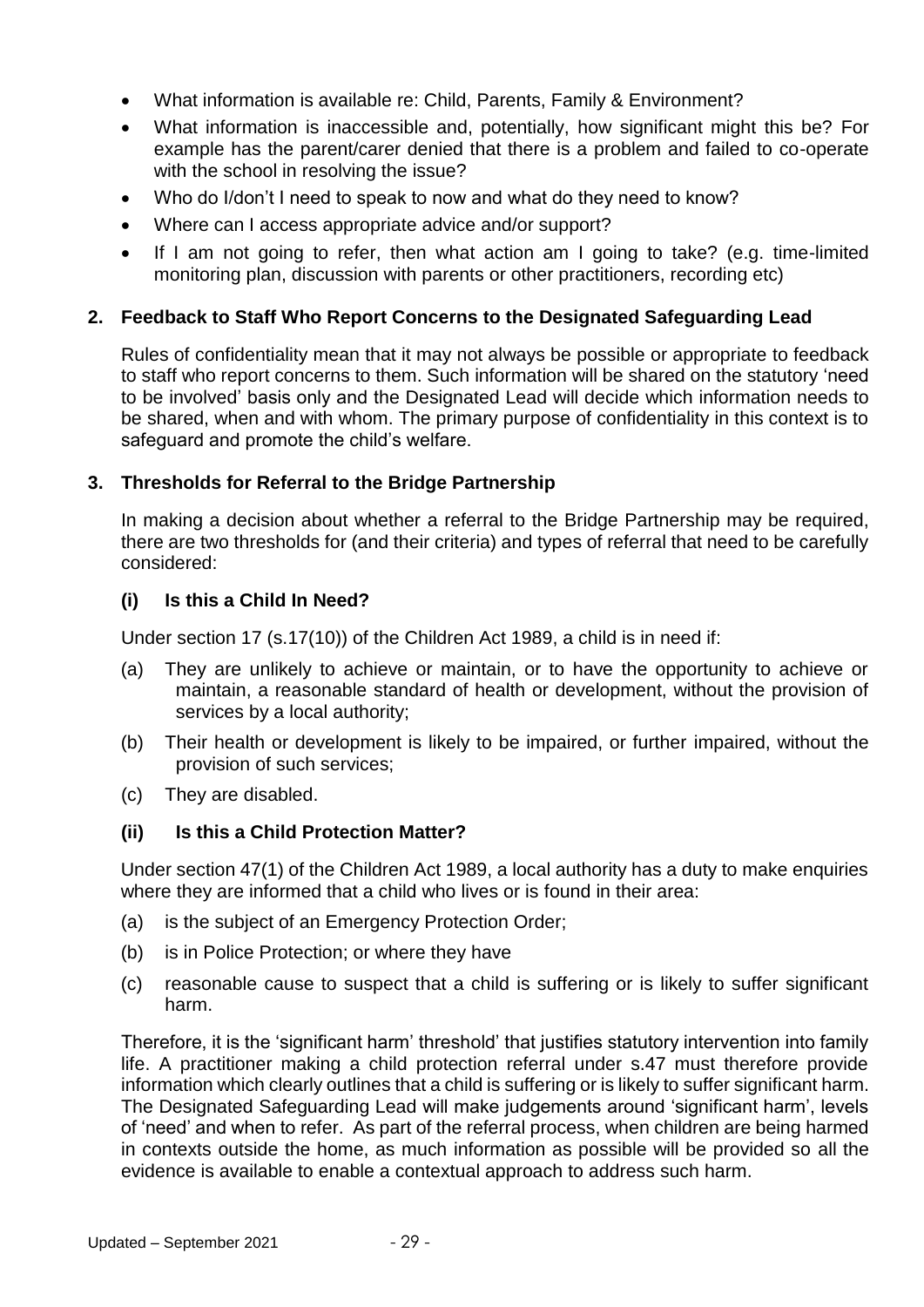- **4. Making Referrals to CSC (Guidance for Headteachers and Designated Safeguarding Leads)** via the online Salford City Council's portal and information hub for services to Children, Young people and families at <https://childrensportalehm.salford.gov.uk/web/portal/pages/home>
	- When making a referral the DSL will need to identify if they are referring a:
		- o Child Protection Matter, Threshold 4 or,
		- o Requesting Support for a Child or Family with Needs, Threshold 2 and 3.
	- If it is a Child Protection referral this should be a child(ren) at risk of significant harm (Getting Risk Support/Threshold Level 4). Consent should be gained where it is appropriate, however this can be overridden if appropriate. The school/DSL will be asked to advise what measures are in place to increase the child(ren)'s safety ahead of The Bridge Partnership contacting the family.
	- If it is a Child(ren) requiring support (Getting Help, Getting More Help / Threshold Levels 2 and 3), consent should have been gained in advance of making the referral. The school/DSL will be asked how they will be continuing to support the family.
	- The Voice of the Child / family has been a focus in the development of the online Bridge Partnership referral process and the Bridge Partnership will want to know:
		- o What is their lived experience?
		- $\circ$  What is it they want to happen?

#### **(i) Child in Need/Section 17 Referrals**

- Where an Early Help Assessment already exists, the DSL should send this with the referral to the Bridge Partnership assessment to Bridge along with any Team around the Family minutes.
- This is a request for assessment/support/services and, as such, you *should obtain the consent* of the parent(s) (and child/young person where appropriate).
- Where a parent/carer/young person refuses to consent, you should make clear your ongoing plans and responsibilities in respect of support, monitoring etc, and the possibility of a child protection referral at some point in future if things deteriorate or do not improve. (This is not about threats or saying that this is inevitable but about openness and transparency in dealings with parents).

#### **(ii) Child Protection/Section 47 Referral**

- Make a telephone call to the Bridge Partnership and forward for consideration.
- If a Family Assessment exists this should be forwarded to the Bridge Partnership as soon as possible, and certainly within 48 hours along with any Team around the Family minutes..
- You *do not require the consent* of a parent or child/young person to make a child protection referral
- A parent should, *under most circumstances, be informed* by the referrer that a child protection referral is to be made. **The criteria for not informing parents are:**
	- (a) Because this would increase the risk of significant harm to a child(ren); or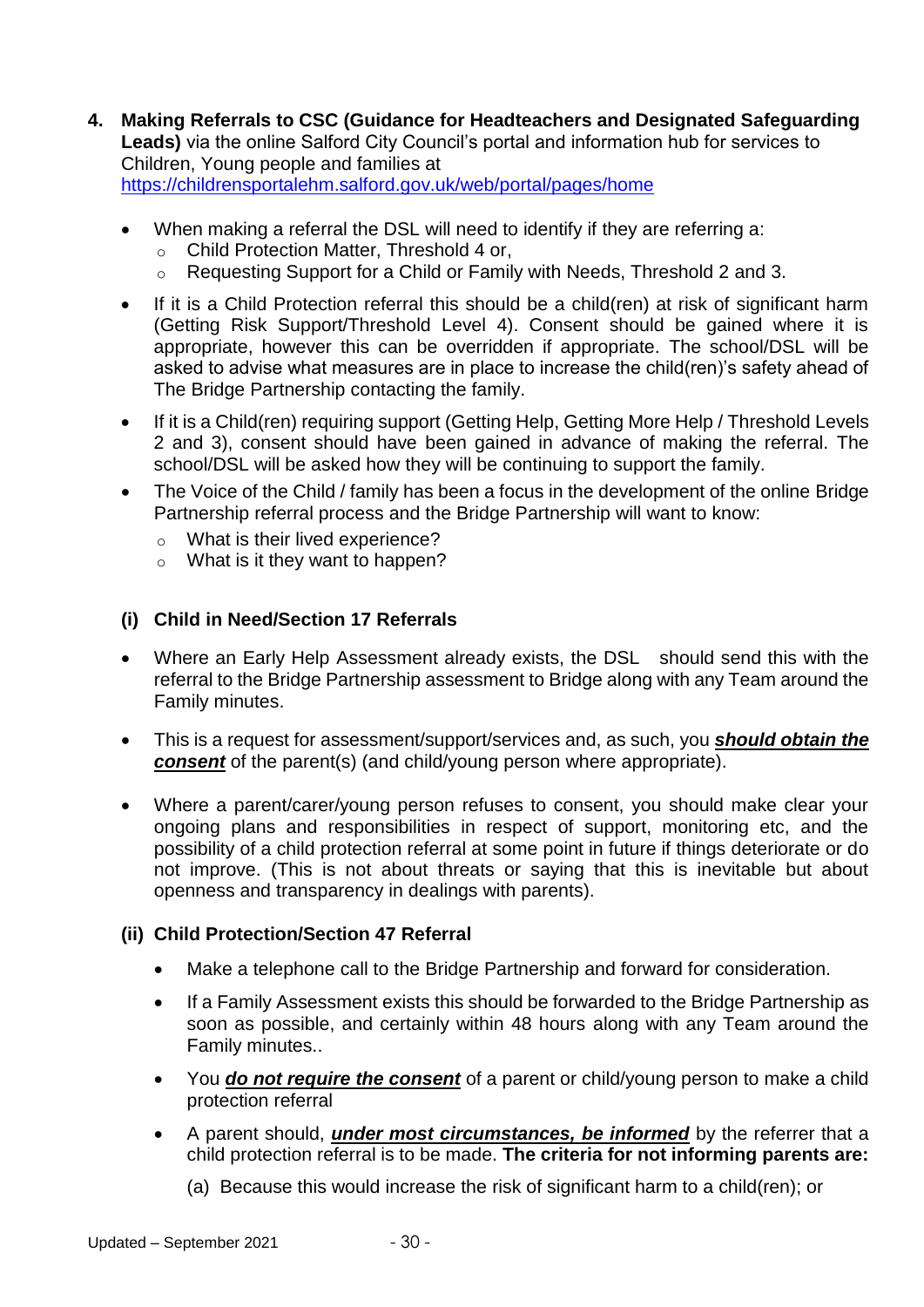- (b) Because, in the referrer's professional opinion, to do so might impede an investigation that may need to be undertaken;
- (c) Because there would be an undue delay caused by seeking consent which would not serve the child's best interests.

Fear of jeopardising a working relationship with parents because of a need to refer is **not** sufficient justification for not making a referral nor for not telling them that you need to refer. Lack of openness will do little to foster ongoing trust, particularly as the source of referrals will be disclosed to parents except in a limited number of circumstances. If you feel that your own or another adult's immediate safety would be placed at risk by informing parents then you should seek advice and/or make this clear on the Family Assessment and in any telephone contact with the Bridge Partnership.

#### **5. Bridge Partnership Responses to Referrals and Timescales**

In response to a referral, the Bridge Partnership may decide to:

- Provide advice to the referrer and/or child/family;
- Refer on to another agency who can provide services;
- Convene a Strategy Meeting ;
- Provide support services under Section 17;
- Undertake an social work assessment(completed within 45 working days);
- Convene an Initial Child Protection Conference (within 15 working days of a Strategy Meeting)
- Accommodate the child under Section 20 (with parental consent);
- Make an application to court for an Order;
- Take no further action

#### **6. Feedback from the Bridge Partnership**

The Bridge Partnership has 24 hours within which to make a decision about a course of action in response to a referral. A Designated Safeguarding Lead should expect to receive written confirmation about action following any referral within 7 days. If you do not receive any (same day) verbal feedback following an urgent child protection referral, and where this places school/a child or children in a vulnerable position, you should ask to speak to a Duty Social Worker, or the relevant Team Manager.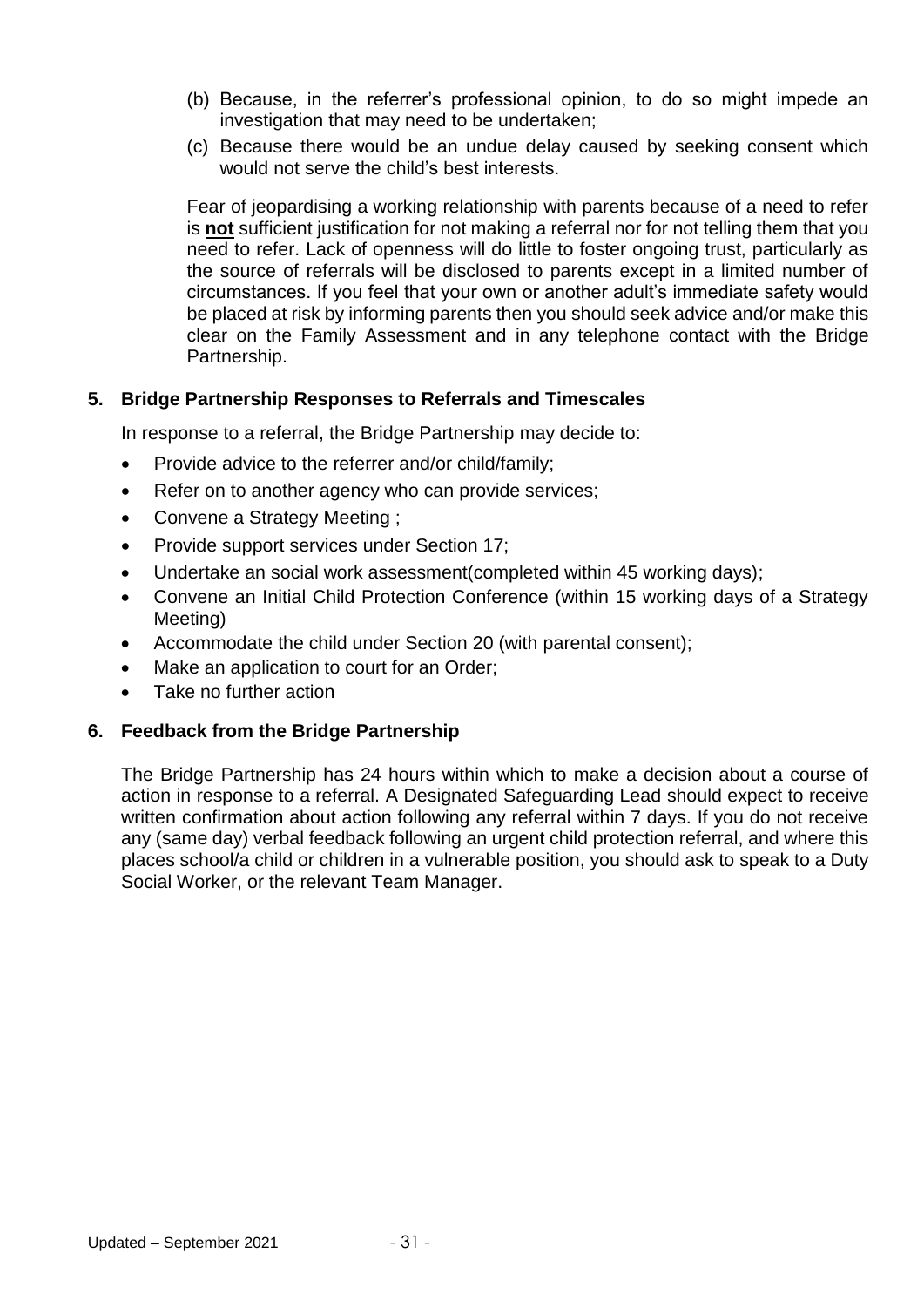#### **7. Risk Assessment 'Checklist'**

- ❑ Does/could the suspected harm meet the Working Together 2018 definitions of abuse?
- ❑ Are there cultural, linguistic or disability issues?
- ❑ Am I wrongly attributing something to impairment?
- ❑ Does the chronology indicate any possible patterns which could/do impact upon the level of risk?
- ❑ Are any injuries or incidents acute, cumulative, episodic?
- ❑ Did any injuries result from spontaneous action, neglect, or intent?
- ❑ Explanations consistent with injuries/behaviour?
- ❑ Severity and duration of any harm?
- ❑ Effects upon the child's health/development?
- ❑ Immediate/longer term effects?
- ❑ Likelihood of recurrence?
- ❑ Child's reaction?
- ❑ Child's perception of the harm?
- ❑ Child's needs wishes and feelings?
- ❑ Parent's/carer's attitudes/response to concerns?
- ❑ How willing are they to cooperate?
- ❑ What does the child mean to the family?
- ❑ What role does the child play?
- ❑ Possible effects of intervention?
- ❑ Protective factors and strengths of/for child(I.e. resilience/vulnerability)
- ❑ Familial strengths and weaknesses?
- ❑ When and how is the child at risk?
- ❑ How imminent is any likely risk?
- ❑ How grave are the possible consequences?
- ❑ How safe is this child?
- ❑ What are the risk assessment options?
- ❑ What are the risk management options?
- ❑ What is the interim plan?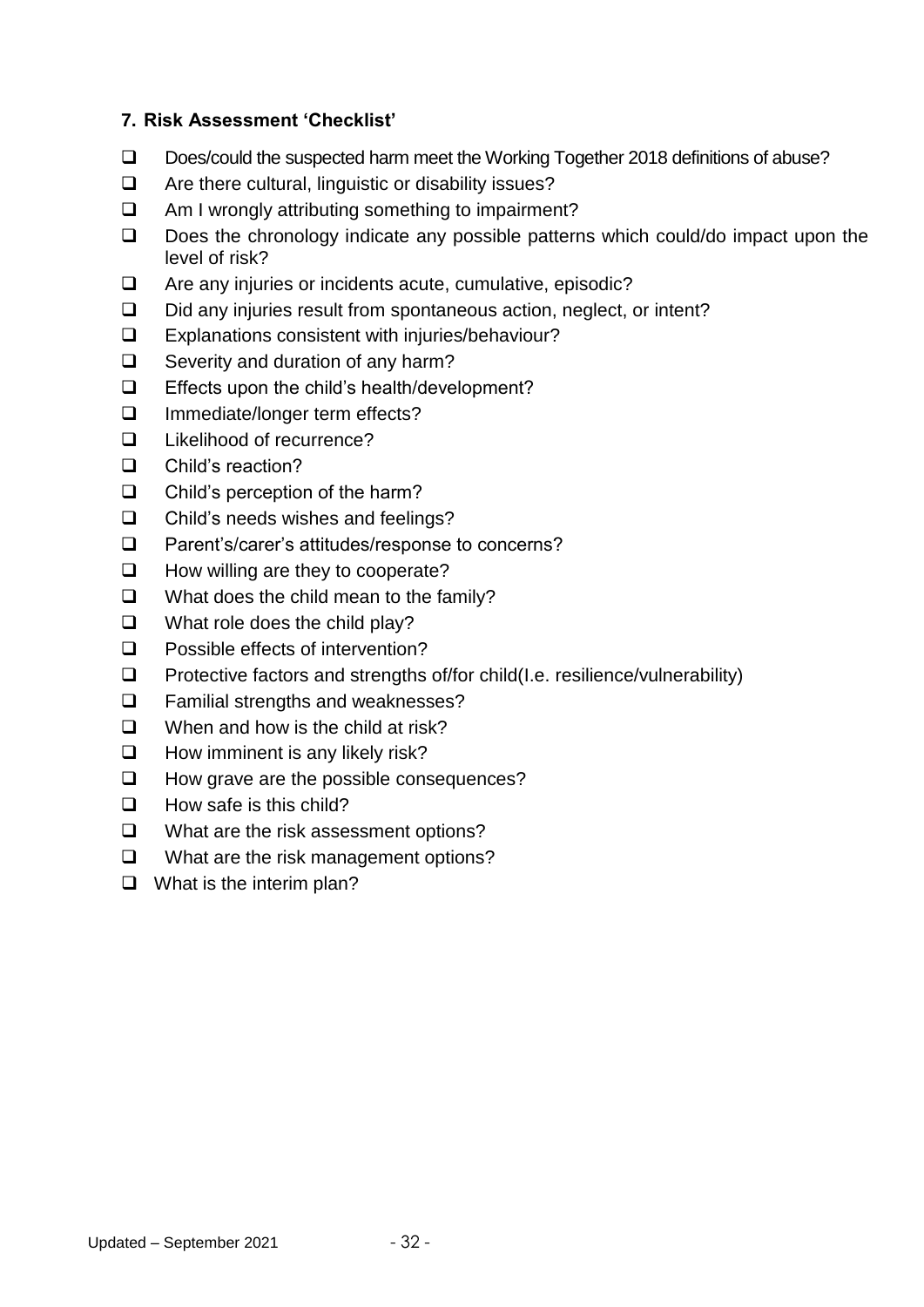## **Appendix 3: Taking action on child welfare/protection concerns in school**

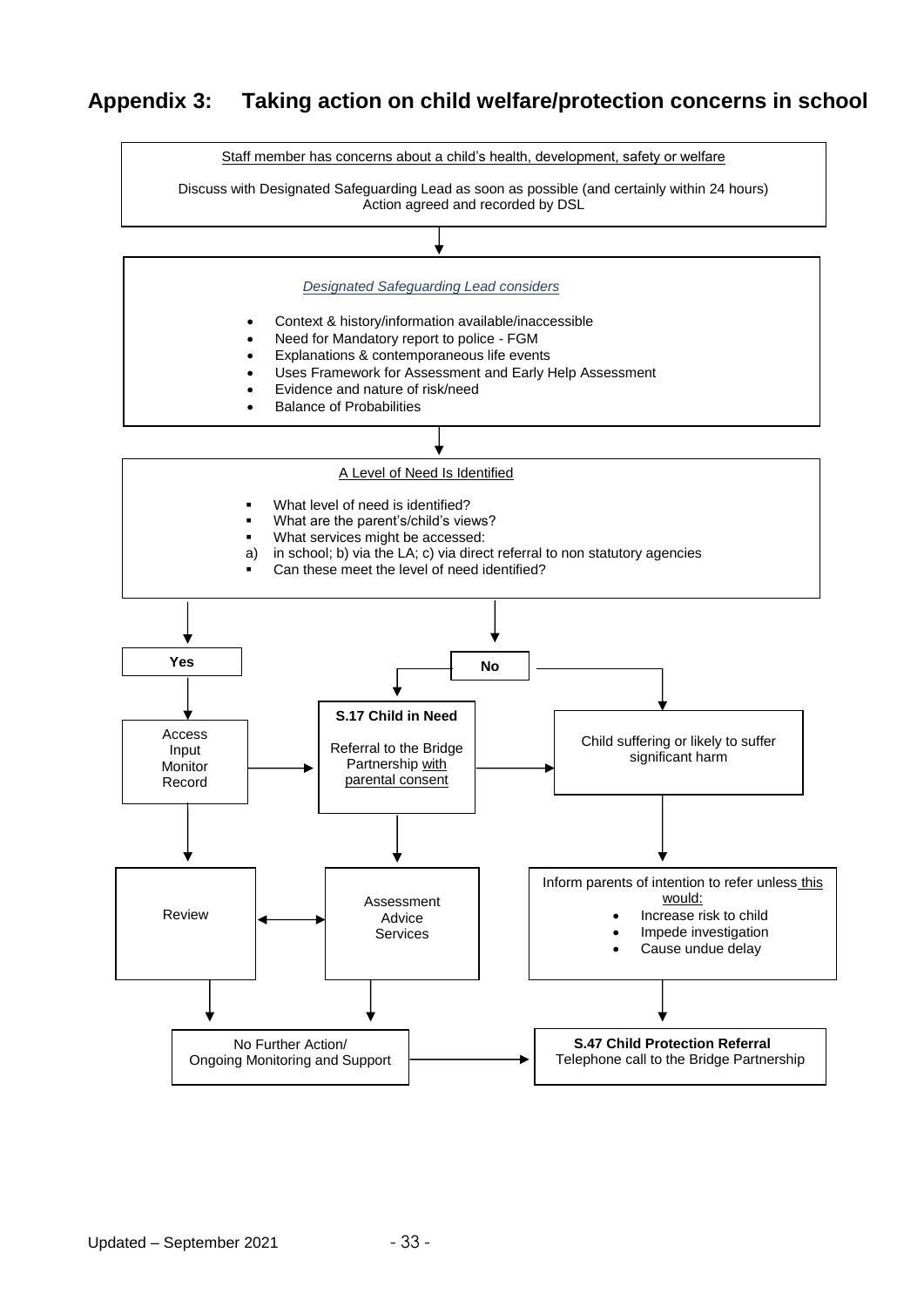## **Appendix 4: Responding to a disclosure**

### **If a child wants to confide in you, you** *SHOULD*

- Be accessible and receptive;
- Listen carefully and uncritically, at the child's pace;
- Take what is said seriously;
- Reassure children that they are right to tell;
- Tell the child that you must pass this information on;
- Make sure that the child is ok :
- Make a careful record of what was said

#### **You should NEVER**

- Investigate or seek to prove or disprove possible abuse;
- Make promises about confidentiality or keeping 'secrets' to children;
- Assume that someone else will take the necessary action;
- Jump to conclusions, be dismissive or react with shock, anger, horror etc;
- Speculate or accuse anybody:
- Investigate, suggest or probe for information;
- Confront another person (adult or child) allegedly involved;
- Offer opinions about what is being said or the persons allegedly involved;
- Forget to record what you have been told;
- Fail to pass this information on to the correct person (the Designated Child Protection Person).
- Involve those who do not need to be involved. Only those such as the designated safeguarding lead (or a deputy) and children's social care need to involved.

#### **Children with communication difficulties, or who use alternative / augmentative communication systems**

- While extra care may be needed to ensure that signs of abuse and neglect are interpreted correctly, any suspicions should be reported in exactly the same manner as for other children;
- Opinion and interpretation will be crucial (be prepared to be asked about the basis for it and to possibly have its validity questioned if the matter goes to court).
- Use of signers or interpreters

#### **Recordings should**

- State who was present, time, date and place;
- Be written in ink and be signed by the recorder;
- Be passed to the Designated Safeguarding Lead or Head Teacher immediately (certainly within 24 hours);
- Use the child's words wherever possible;
- Be factual/state exactly what was said;
- Differentiate clearly between fact, opinion, interpretation, observation and/or allegation.

#### **What information do you need to obtain?**

- Schools have **no investigative role** in child protection (Police and the Bridge Partnership will investigate possible abuse very thoroughly and in great detail, they will gather evidence and test hypotheses – leave this to them!);
- Never prompt or probe for information, your job is to listen, record and pass on;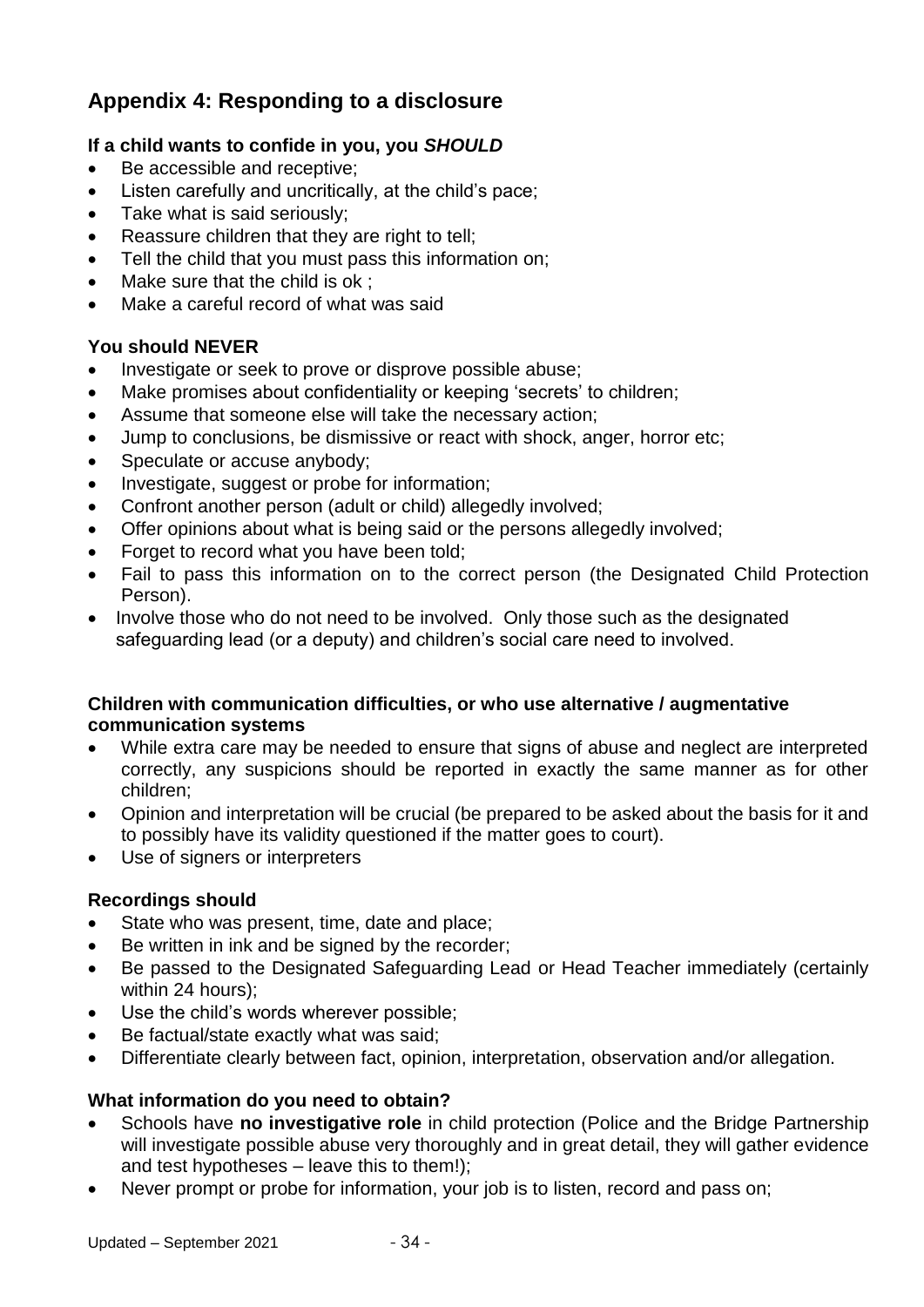- Ideally, you should be clear about what is being said in terms of **who, what, where and when;**
- The question which you should be able to answer at the end of the listening process is 'might this be a child protection matter?';
- If the answer is yes, or if you're not sure, record and pass on immediately to the Designated Safeguarding Lead /Head Teacher/line manager or consult directly with the Bridge Partnership.

#### **If you do need to ask questions, what is and isn't OK?**

- **Never** ask closed questions i.e. ones which children can answer yes or no to e.g. Did he touch you?
- **Never** make suggestions about who, how or where someone is alleged to have touched, hit etc e.g. top or bottom, front or back?
- If we must, use only '**minimal prompts**' such as 'go on … tell me more about that … tell me everything that you remember about that … … '
- Timescales are very important: '**When was the last time this happened?**' is an important question.

#### **What else should we think about in relation to disclosure?**

- Is there a place in school which is particularly suitable for listening to children e.g. not too isolated, easily supervised, quiet etc;
- We need to think carefully about our own body language how we present will dictate how comfortable a child feels in telling us about something which may be extremely frightening, difficult and personal;
- Be prepared to answer the 'what happens next' question;
- We should never make face-value judgements or assumptions about individual children. For example, we 'know that [child…………] tells lies';
- Think about how you might react if a child DID approach you in school. We need to be prepared to offer a child in this position exactly what they need in terms of protection, reassurance, calmness and objectivity;
- Think about what support **you** could access if faced with this kind of situation in school.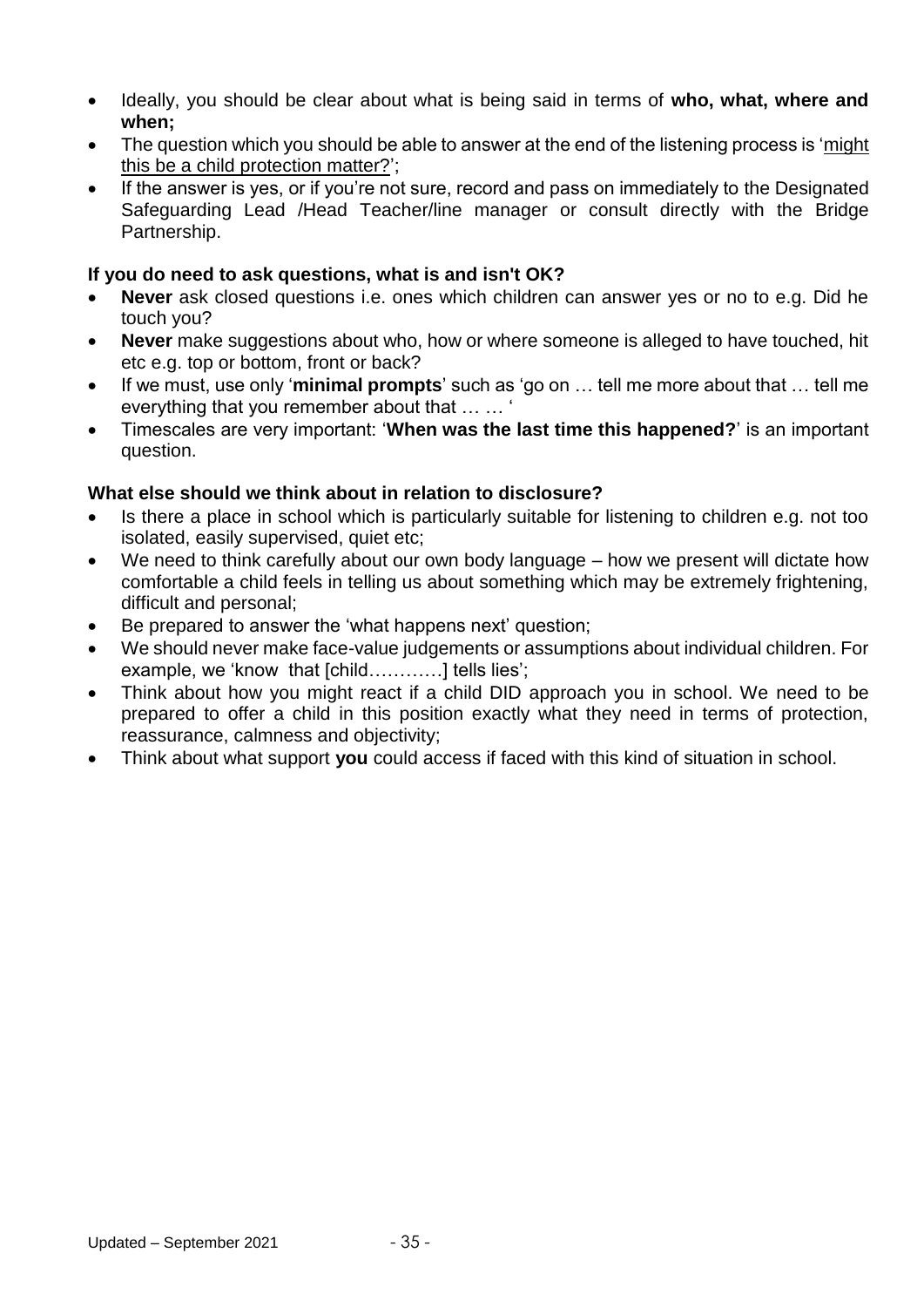## **Appendix 5 What is abuse and neglect?**

All school and college staff should be aware that abuse, neglect and safeguarding issues are rarely standalone events that can be covered by one definition or label. In most cases multiple issues will overlap with one another. **Abuse is a form of maltreatment of a child**. Somebody may abuse or neglect a child by inflicting harm, or by failing to act to prevent harm. Children may be abused in a family or in an institutional or community setting, by those known to them or, more rarely, by others (e.g via the internet). They may be abused by an adult or adults, or another child or children.

### **Definitions of child abuse**

There are four types of child abuse.

- Physical Abuse
- Emotional Abuse
- Sexual Abuse/ Child Sexual Exploitation
- **Neglect**

#### **Physical abuse**

Physical abuse may involve hitting, shaking, throwing, poisoning, burning or scalding, drowning, suffocating, or otherwise causing physical harm to a child. Physical harm may also be caused when a parent or carer fabricates the symptoms of, or deliberately induces, illness in a child.

#### **Emotional Abuse**

Emotional abuse is the persistent emotional maltreatment of a child such as to cause severe and persistent adverse effects on the child's emotional development. It may involve conveying to children that they are worthless or unloved, inadequate, or valued only insofar as they meet the needs of another person. It may include not giving the child opportunities to express their views, deliberately silencing them or 'making fun' of what they say or how they communicate. It may feature age or developmentally inappropriate expectations being imposed on children. These may include interactions that are beyond the child's developmental capability, as well as overprotection and limitation of exploration and learning, or preventing the child participating in normal social interaction. It may involve seeing or hearing the ill-treatment of another. It may involve serious bullying (including cyberbullying, prejudice-based and discriminatory bullying), causing children frequently to feel frightened or in danger, or the exploitation or corruption of children. Some level of emotional abuse is involved in all types of maltreatment of a child, though it may occur alone.

#### **Sexual Abuse**

Sexual abuse involves forcing or enticing a child or young person to take part in sexual activities, not necessarily involving a high level of violence, whether or not the child is aware of what is happening. The activities may involve physical contact, including assault by penetration (for example, rape or oral sex) or non-penetrative acts such as masturbation, kissing, rubbing and touching outside of clothing. They may also include non-contact activities, such as involving children in looking at, or in the production of, sexual images, watching sexual activities, encouraging children to behave in sexually inappropriate ways, or grooming a child in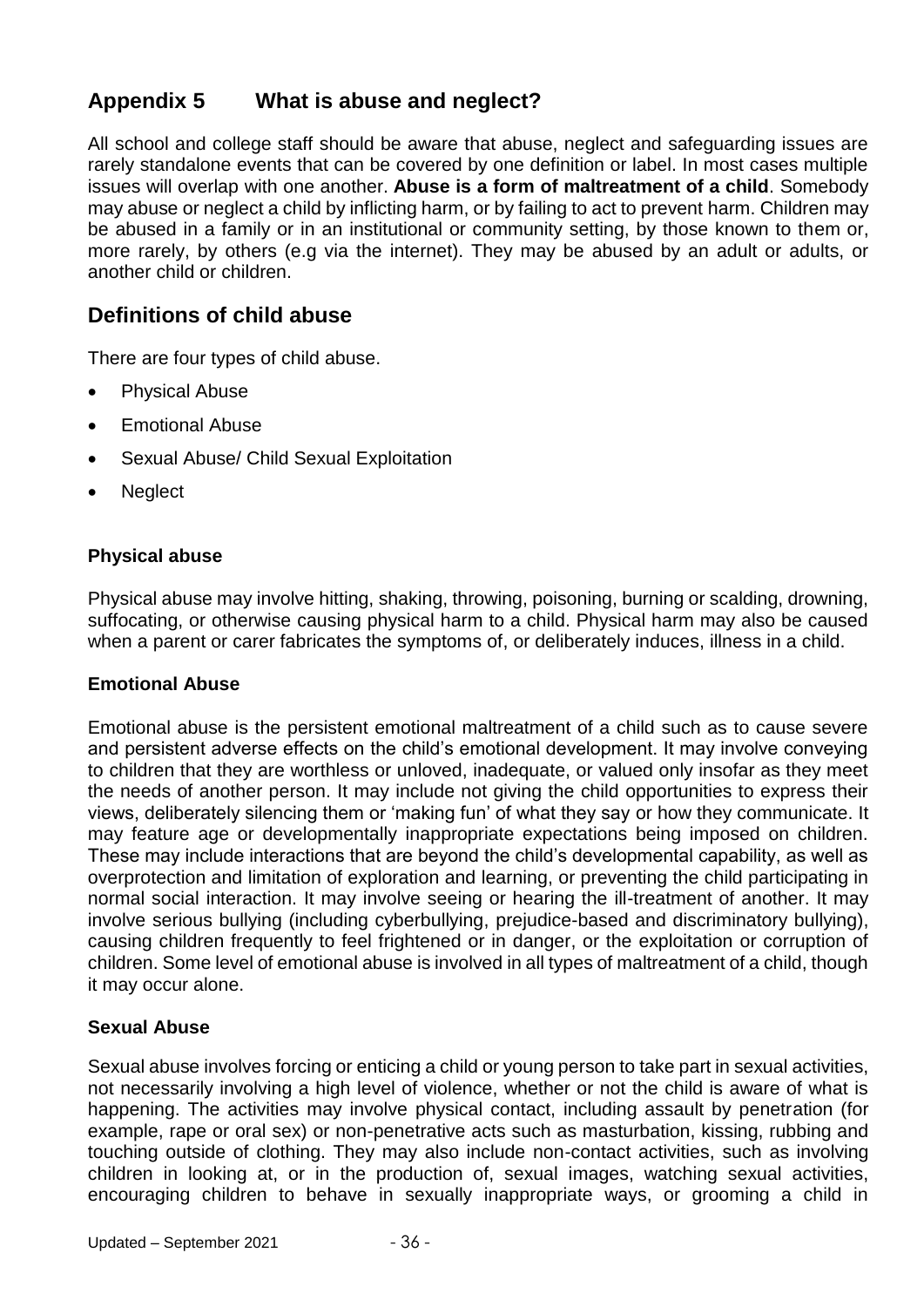preparation for abuse (including via the internet). Sexual abuse is not solely perpetrated by adult males. Women can also commit acts of sexual abuse, as can other children.

#### **Neglect**

Neglect is the persistent failure to meet a child's basic physical and/or psychological needs, likely to result in the serious impairment of the child's health or development.

Neglect may occur during pregnancy as a result of maternal substance abuse. Once a child is born, neglect may involve a parent or carer failing to: provide adequate food, clothing and shelter (including exclusion from home or abandonment)

- protect a child from physical and emotional harm or danger
- ensure adequate supervision (including the use of inadequate care-givers)
- ensure access to appropriate medical care or treatment.

It may also include neglect of, or unresponsiveness to, a child's basic emotional needs.

### **Signs of abuse**

Recognising child abuse is not easy. Sometimes the signs are not obvious and sometimes signs that appear to be indicative of abuse can be due to other causes. Therefore it is very important that you use these signs to help you think about the concerns you have and how you will describe these when making a referral or consulting with the Bridge Partnership team.

These definitions and indicators only serve as a guide to assist you. Remember that children may exhibit some of these indicators at some time, and that the presence of one or more is not necessarily proof that abuse is occurring. There may be other reasons for changes in behaviour such as bereavement, significant changes in family relationships, including the birth of a new baby in the family or problems between parents/carers.

It is not your responsibility to decide whether or not child abuse has taken place or if a child is at significant risk of harm from someone. You do, however, have a responsibility and duty to act in order that the appropriate agencies can investigate and take any necessary action to protect a child. The social worker or police officer will always want to understand your concerns about the child in the context of the child's development and relationships.

The following information should help you to be more alert to the signs of possible abuse and to provide the necessary information when reporting your concerns.

#### **Physical Abuse**

Most children in daily life will collect cuts and bruises. But each child is different and any perceived injuries should be interpreted in light of:

- the child's medical and social history
- the child's developmental stage
- the explanation given for the injury

Most accidental bruises are seen over bony parts of the body, e.g. elbows, knees, shins, and often on the front of the body.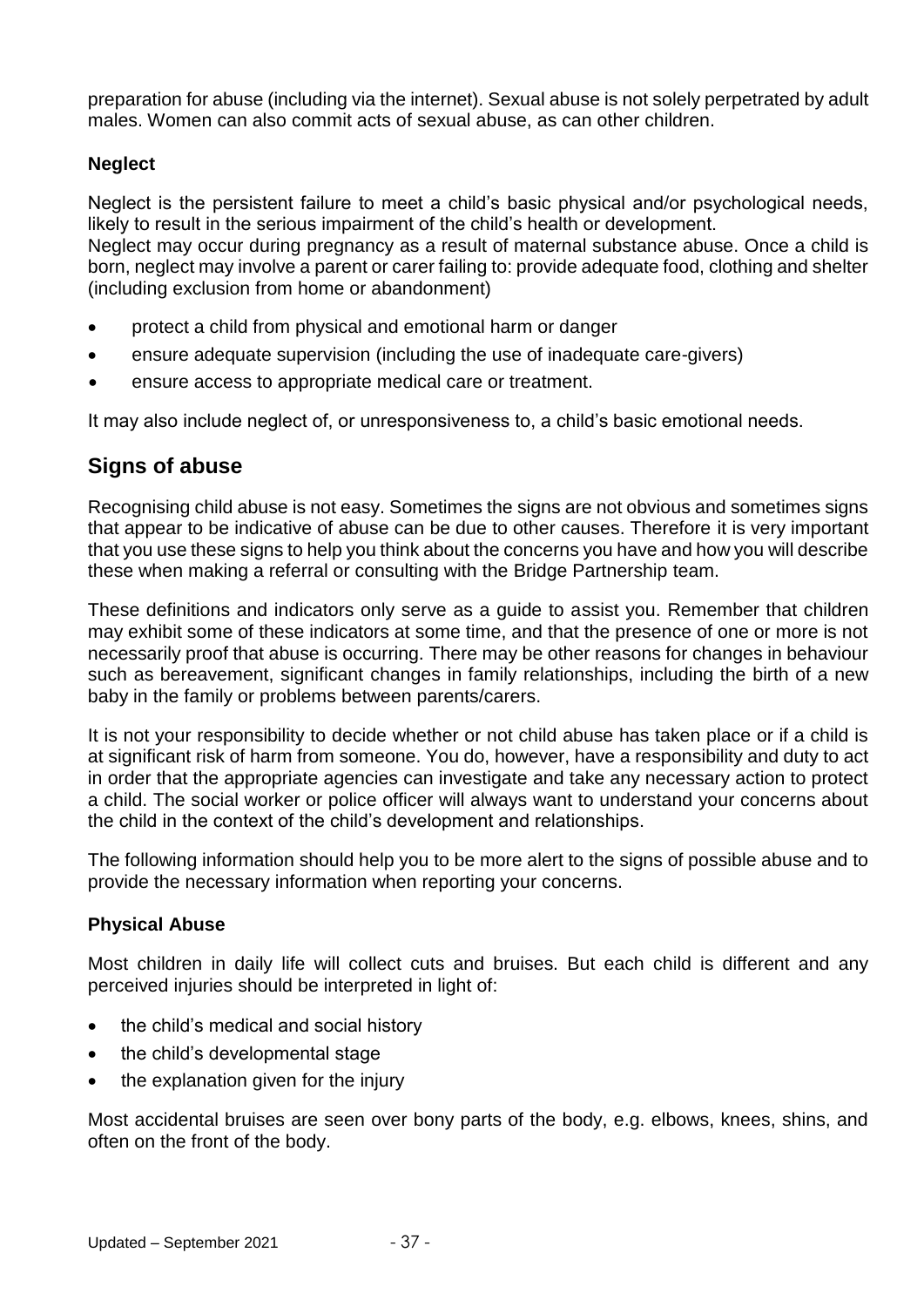Important indicators of physical abuse are bruises or injuries that are either unexplained or inconsistent with the explanation given, or visible on the 'soft' parts of the body where accidental injuries are unlikely, e g, cheeks, abdomen, back and buttocks.

#### **The physical signs of abuse may include:**

- Bruising, marks or injuries on any part of the body that are unexplained or not consistent with the explanation given for them
- Injuries which occur to the body especially in clusters and in places which are not normally exposed to falls or rough games
- Injuries which have not received medical attention or there has been a delay in getting medical attention (although note that burn injuries are often delayed in presentation due to blistering taking place some time later)
- Cigarette burns
- Human bite marks
- Broken bones
- Scalds
- Multiple burns

#### **Changes in behaviour that can also indicate physical abuse:**

- fear of parents being approached for an explanation
- fear of further enquiries being made
- aggressive behaviour or severe temper outbursts
- flinching when approached or touched
- reluctance to get changed, for example in hot weather, or to participate in games or swimming
- depression
- withdrawn behaviour
- running away from home or school

#### **Emotional Abuse**

Emotional abuse can be difficult to identify, as there may be no outward physical signs.

There may be a developmental delay due to a failure to thrive and grow – but this will usually only be evident if the child puts on weight in other circumstances, for example when hospitalised or away from their parents' care.

Children who appear well-cared for may nevertheless be emotionally abused by being taunted, put down or belittled. They may receive little or no love, affection or attention from their parents or carers.

Emotional Abuse can occur when Domestic Abuse happens in the presence of children. Hearing or seeing domestic abuse can have a traumatic effect on children.

Emotional abuse can also take the form of children not being allowed to mix or play with other children.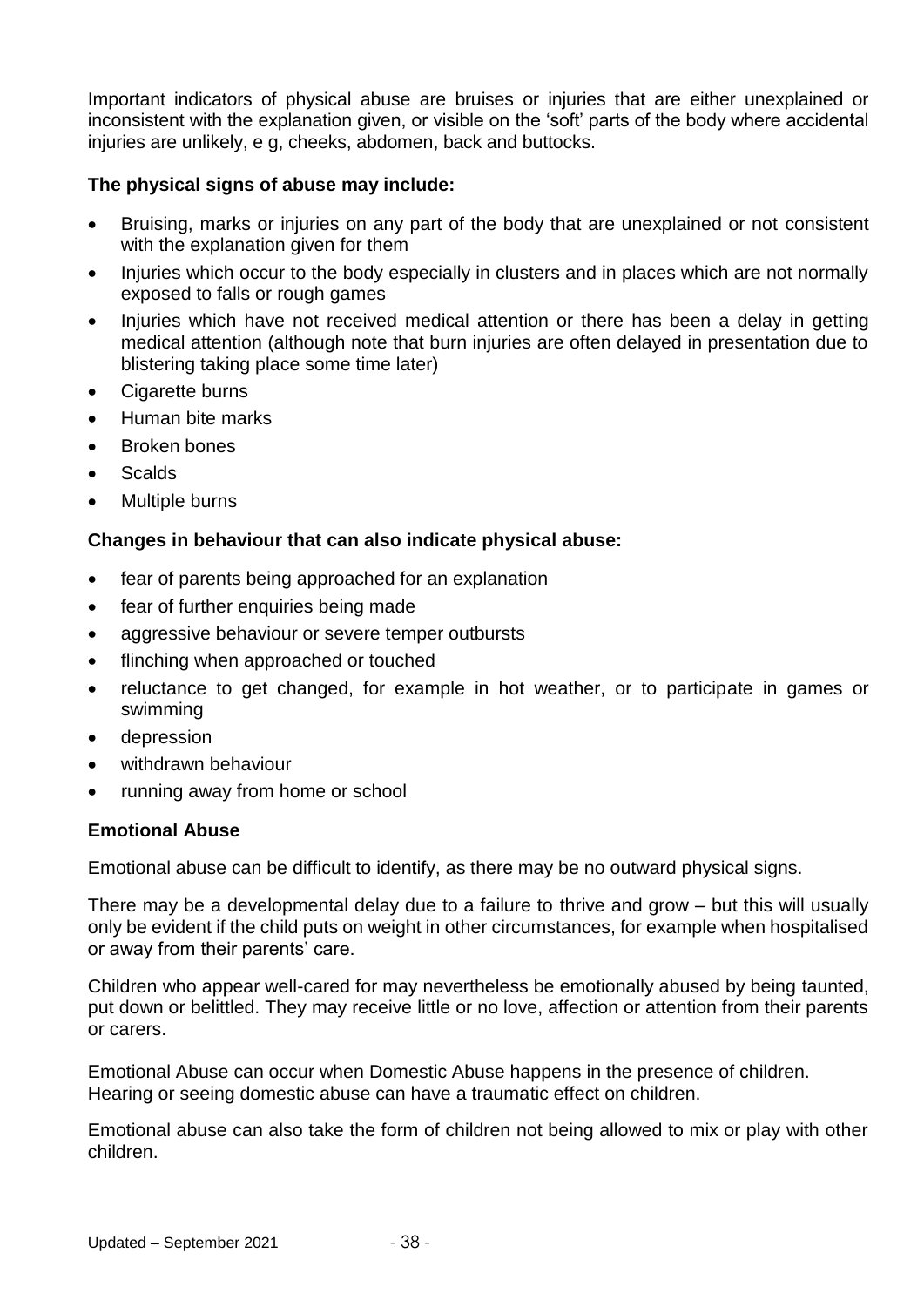#### **Changes in behaviour or presentation which can indicate emotional abuse include:**

- Depression, aggression, extreme anxiety, changes or regression in mood or behaviour, particularly where a child withdraws or becomes clingy
- Neurotic behaviour e.g. sulking, hair twisting, rocking
- Obsessions or phobias
- Sudden underachievement or lack of concentration
- Seeking adult attention and not mixing well with other children
- Sleep or speech disorders
- Negative statements about self
- Extreme shyness or passivity
- Running away, stealing and lying
- Being unable to play
- Fear of making mistakes
- Sudden speech disorders
- Self-harm
- Fear of parent being approached regarding their behaviour
- Developmental delay in terms of emotional progress
- Reporting parental violence or discord (i.e. exposure to domestic abuse)

#### **Sexual Abuse**

Sexual abuse is known to take place against children and young people of all ages, including infants and toddlers.

Usually, in cases of sexual abuse it is the child's behaviour that may cause you to become concerned, although physical signs can also be present.

Children who tell about sexual abuse do so because they want it to stop. It is important, therefore, that they are listened to and taken seriously.

Children and Young people are frequently sexually exploited by individuals or groups who ignore the fact that the individual child or young person does not have the legal capacity to consent – either because of age or, with older young people, the cognitive capacity to consent. The young person is groomed into believing a relationship is genuine and then made to believe they have willingly entered into a sexualised relationship. They are then blackmailed and threatened and forced into being sexually exploited against their will.

It is not just adult men who sexually abuse children – there are increasing numbers of allegations of sexual abuse of children against women and sexual abuse can also be perpetrated by other children or young people.

#### **The physical signs of sexual abuse may include:**

- pain or itching in the genital area
- bruising or bleeding near genital area
- sexually transmitted disease
- vaginal discharge or infection
- repeated urinary infections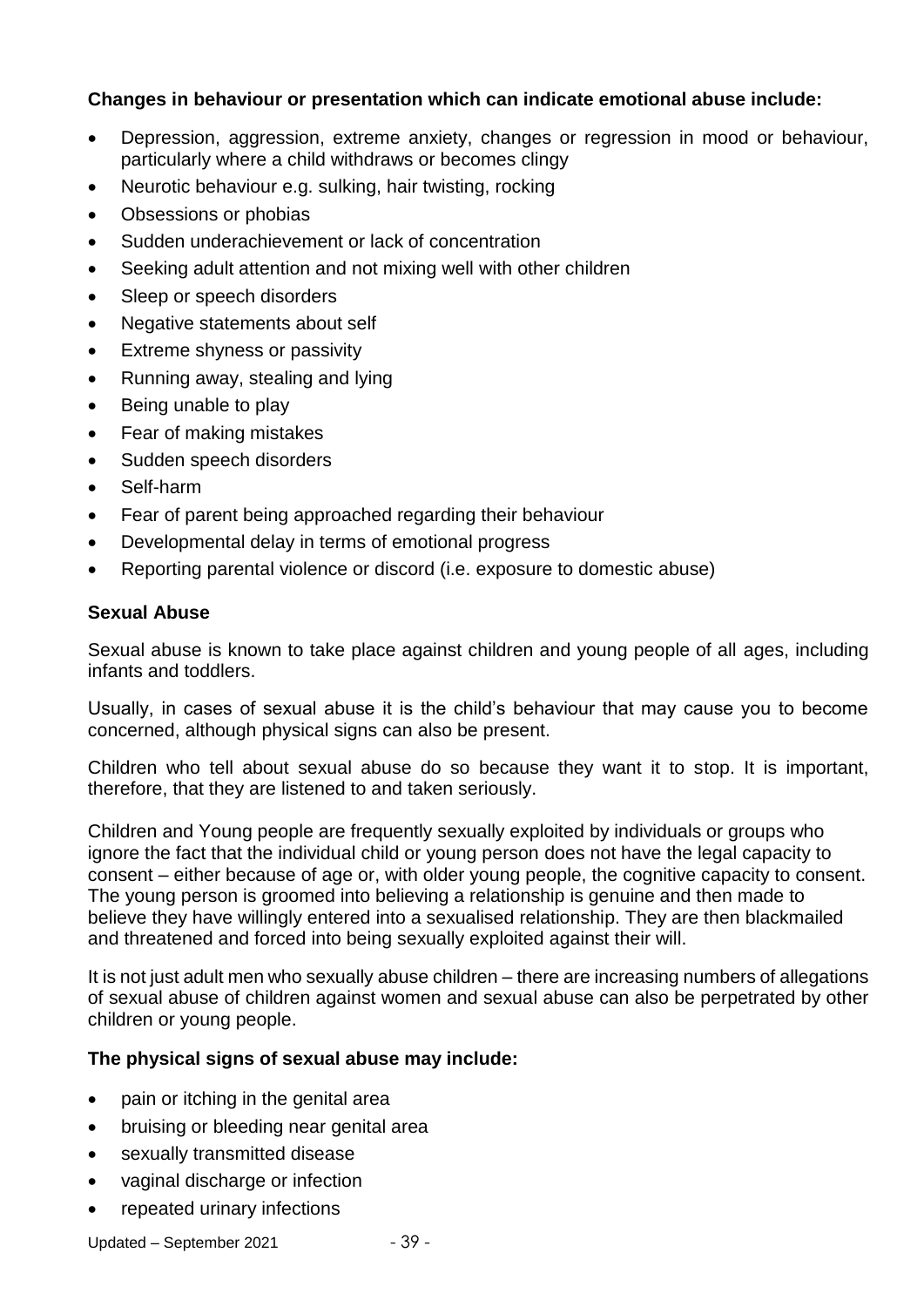- stomach pains
- discomfort when walking or sitting down
- pregnancy

#### **Changes in behaviour or presentation which can also indicate sexual abuse include:**

- any allegation by the child of sexual abuse
- sudden or unexplained changes in behaviour e.g. becoming aggressive or withdrawn
- fear of being left with a specific person or group of people
- having nightmares and severe or persistent sleep disturbance
- running away from home
- sexual knowledge beyond their age or developmental level; preoccupation with sexual matters
- sexual activity through drawings, language or play
- bedwetting
- eating problems such as overeating or anorexia
- self-harm or mutilation, sometimes leading to suicide attempts
- saying they have secrets they cannot tell anyone about
- substance or drug abuse
- suddenly having unexplained sources of money
- not being allowed to have friends (particularly in adolescence)
- acting in a sexually explicit way towards adults

#### **Neglect**

Neglect can be a difficult form of abuse to recognise but it has some of the most lasting and damaging effects on children.

#### **The physical signs of neglect may include:**

- constant or frequent hunger, sometimes stealing food
- constantly dirty or 'smelly'
- loss of weight, or constantly underweight
- inappropriate clothing for the conditions.
- Frequent diarrhoea
- Untreated illnesses, injuries or physical complaints

#### **Changes in behaviour or presentation which can also indicate neglect may include:**

- frequent tiredness
- overeating
- not requesting medical assistance and/or failing to attend appointments
- having few friends
- mentioning being left alone or unsupervised.

#### **Child Sexual Exploitation (CSE) and Child Criminal Exploitation (CCE)**

Both CSE and CCE are forms of abuse and both occur where an individual or group takes advantage of an imbalance in power to coerce, manipulate or deceive a child into sexual or criminal activity. Whilst age may be the most obvious, this power imbalance can also be due to a range of other factors including gender, sexual identity, cognitive ability, physical strength,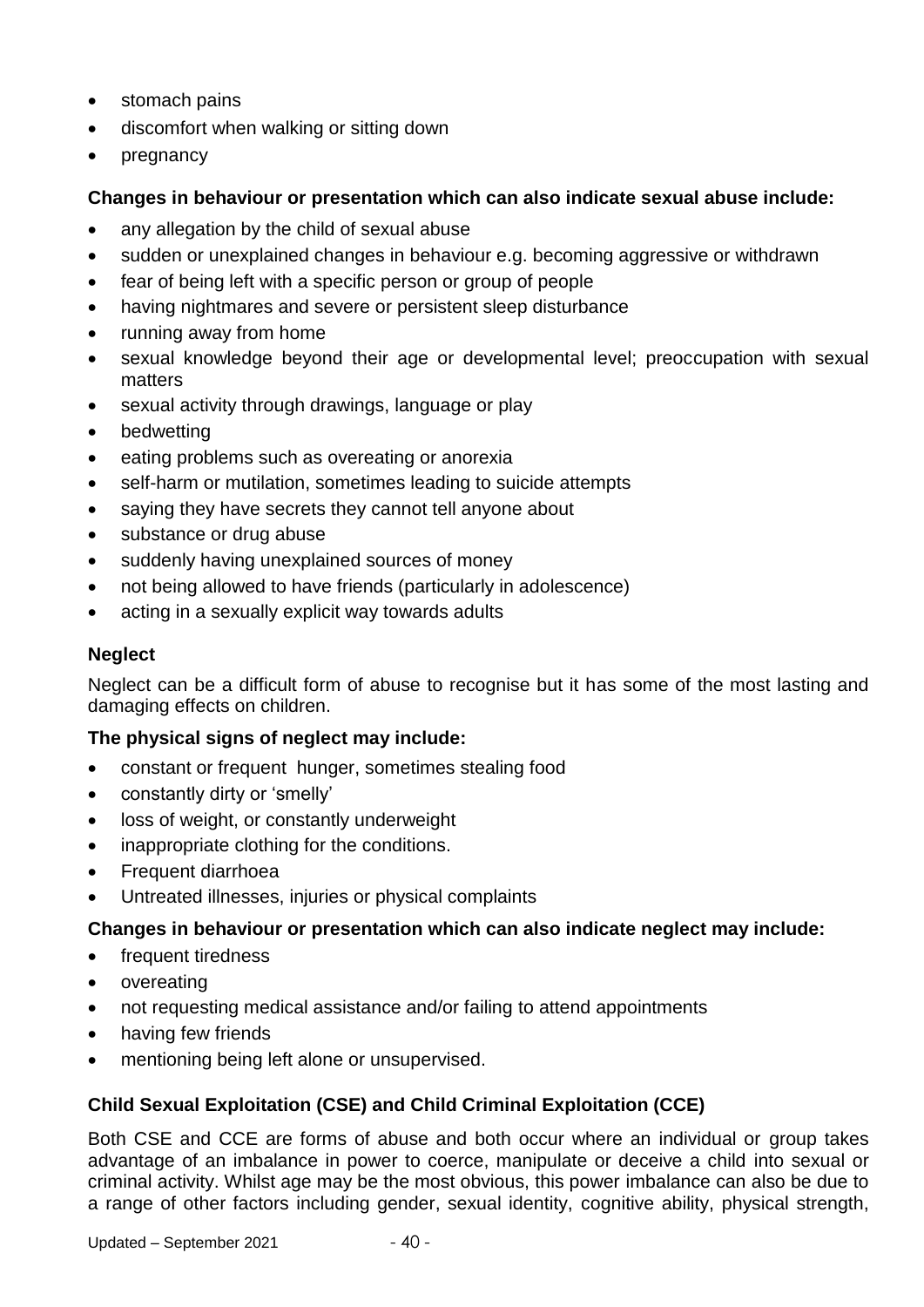status, and access to economic or other resources. In some cases, the abuse will be in exchange for something the victim needs or wants and/or will be to the financial benefit or other advantage (such as increased status) of the perpetrator or facilitator. The abuse can be perpetrated by individuals or groups, males or females, and children or adults. The abuse can be a one-off occurrence or a series of incidents over time, and range from opportunistic to complex organised abuse. It can involve force and/or enticement-based methods of compliance and may, or may not, be accompanied by violence or threats of violence. Victims can be exploited even when activity appears consensual and it should be noted exploitation as well as being physical can be facilitated and/or take place online. More information including definitions and indicators are included in Annex B of Keeping Children Safe in Education.

### **Indicators of child criminal and sexual exploitation may include:**

- Acquisition of money, clothes, mobile phones, etc. without plausible explanation;
- Gang-association and/or isolation from peers/social networks;
- Exclusion or unexplained absences from school, college or work;
- Leaving home/care without explanation and persistently going missing or returning late;
- Excessive receipt of texts/phone calls;
- Returning home under the influence of drugs/alcohol;
- Inappropriate sexualised behaviour for age/sexually transmitted infections;
- Evidence of/suspicions of physical or sexual assault;
- Relationships with controlling or significantly older individuals or groups;
- Multiple callers (unknown adults or peers);
- Frequenting areas known for sex work;
- Concerning use of internet or other social media;
- Increasing secretiveness around behaviours; and
- Self-harm or significant changes in emotional well-being.
- suffering from changes in emotional well-being;

#### Relating to CSE

• children who suffer from sexually transmitted infections or become pregnant

### **Potential vulnerabilities include:**

Although the following vulnerabilities increase the risk of child sexual exploitation, it must be remembered that not all children with these indicators will be exploited. Child sexual exploitation can occur without any of these issues.

- Having a prior experience of neglect, physical and/or sexual abuse;
- Lack of a safe/stable home environment, now or in the past (domestic abuse or parental substance misuse, mental health issues or criminality, for example);
- Recent bereavement or loss:
- Social isolation or social difficulties;
- Absence of a safe environment to explore sexuality;
- Economic vulnerability;
- Homelessness or insecure accommodation status;
- Connections with other children and young people who are being sexually exploited;
- Family members or other connections involved in adult sex work;
- Having a physical or learning disability;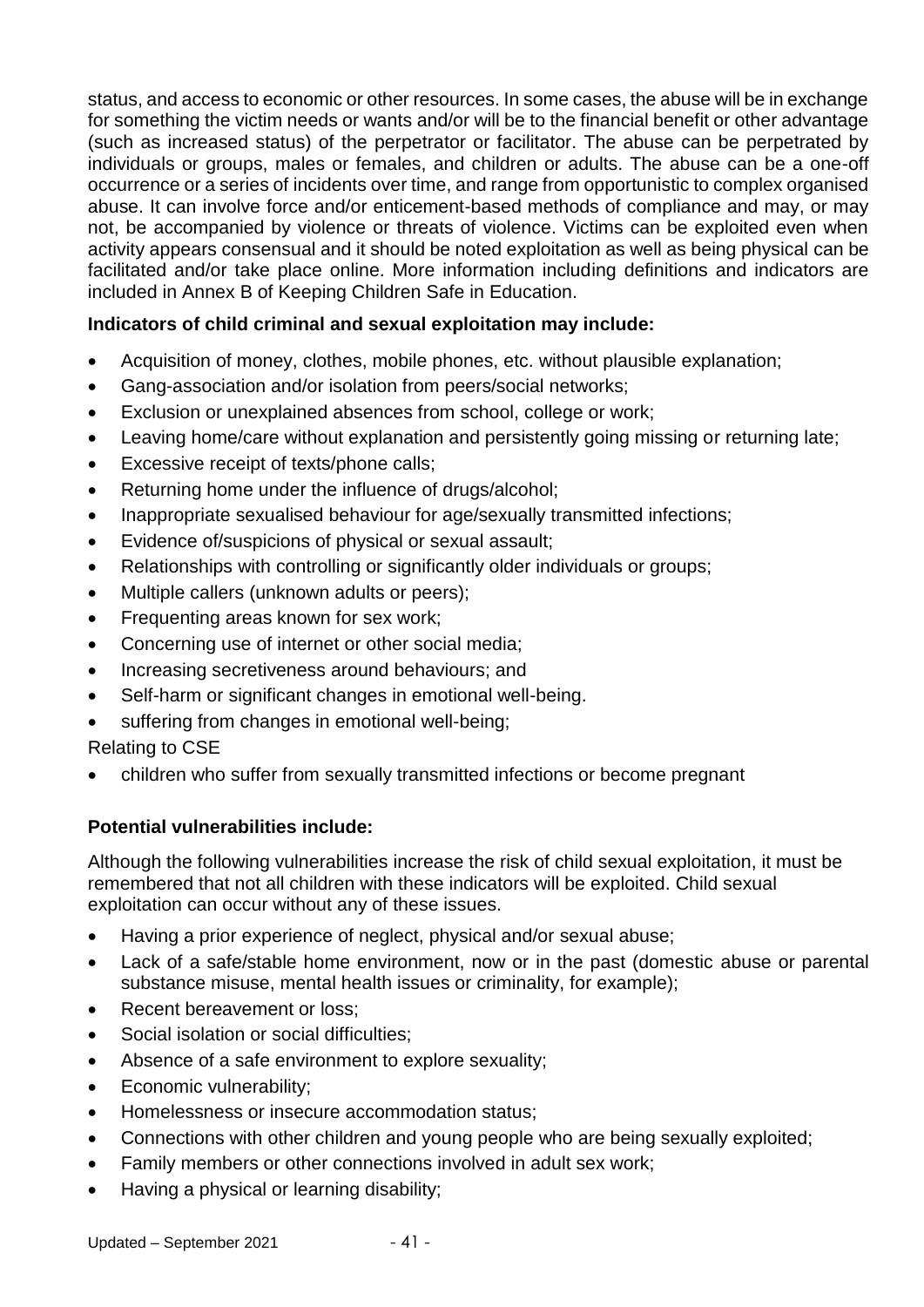- Being in care (particularly those in residential care and those with interrupted care histories); and
- Sexual identity.

#### **Serious violence**

All staff will be aware of the indicators, which may signal children are at risk from, or are involved with serious violent crime including:

- increased absence from school
- a change in friendships or relationships with older individuals or groups
- a significant decline in performance
- signs of self-harm or a significant change in wellbeing
- signs of assault or unexplained injuries

Unexplained gifts or new possessions could also indicate that children have been approached by, or are involved with, individuals associated with criminal networks or gangs and may be at risk of criminal exploitation.

All staff will also be aware of the range of risk factors which increase the likelihood of involvement in serious violence, such as:

- being male
- having been frequently absent or permanently excluded from school
- having experienced child maltreatment
- having been involved in offending, such as theft or robbery

#### **Domestic Abuse**

In April 2021, the Domestic Abuse Act 2021 received Royal Assent and introduced a statutory definition for the first time.

#### **Definition**

The Domestic Abuse Act 2021 (Part 1) defines domestic abuse as any of the following behaviours, either as a pattern of behaviour, or as a single incident, between two people over the age of 16, who are 'personally connected' to each other:

- (a) physical or sexual abuse;
- (b) violent or threatening behaviour;
- (c) controlling or coercive behaviour;
- (d) economic abuse (adverse effect of the victim to acquire, use or maintain money or other property; or obtain goods or services); and
- (e) psychological, emotional or other abuse.

People are 'personally connected' when they are, or have been, married to each other or civil partners; or have agreed to marry or become civil partners. If the two people have been in an intimate relationship with each other, have shared parental responsibility for the same child, or they are relatives.

The definition of Domestic Abuse applies to children if they see or hear, or experience the effects of, the abuse; and they are related to the abusive person.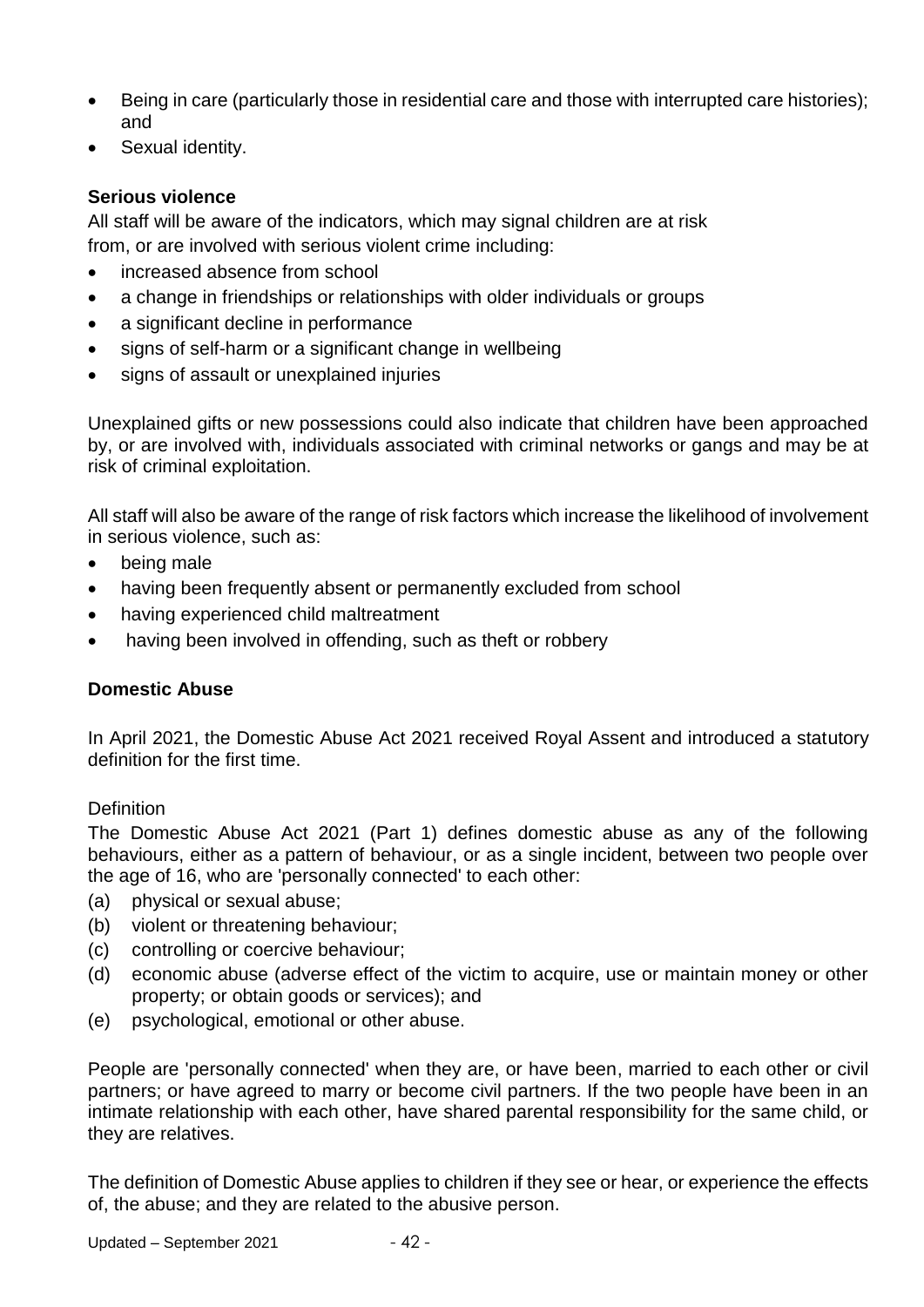(The definition is available: <https://www.legislation.gov.uk/ukpga/2021/17/part/1/enacted> )

Types of domestic abuse include intimate partner violence, abuse by family members, teenage relationship abuse and child/adolescent to parent violence and abuse. Anyone can be a victim of domestic abuse, regardless of sexual identity, age, ethnicity, socio-economic status, sexuality or background and domestic abuse can take place inside or outside of the home.

**Annex B of 'Keeping Children Safe in Education 2021' contains additional information about specific forms of abuse**

.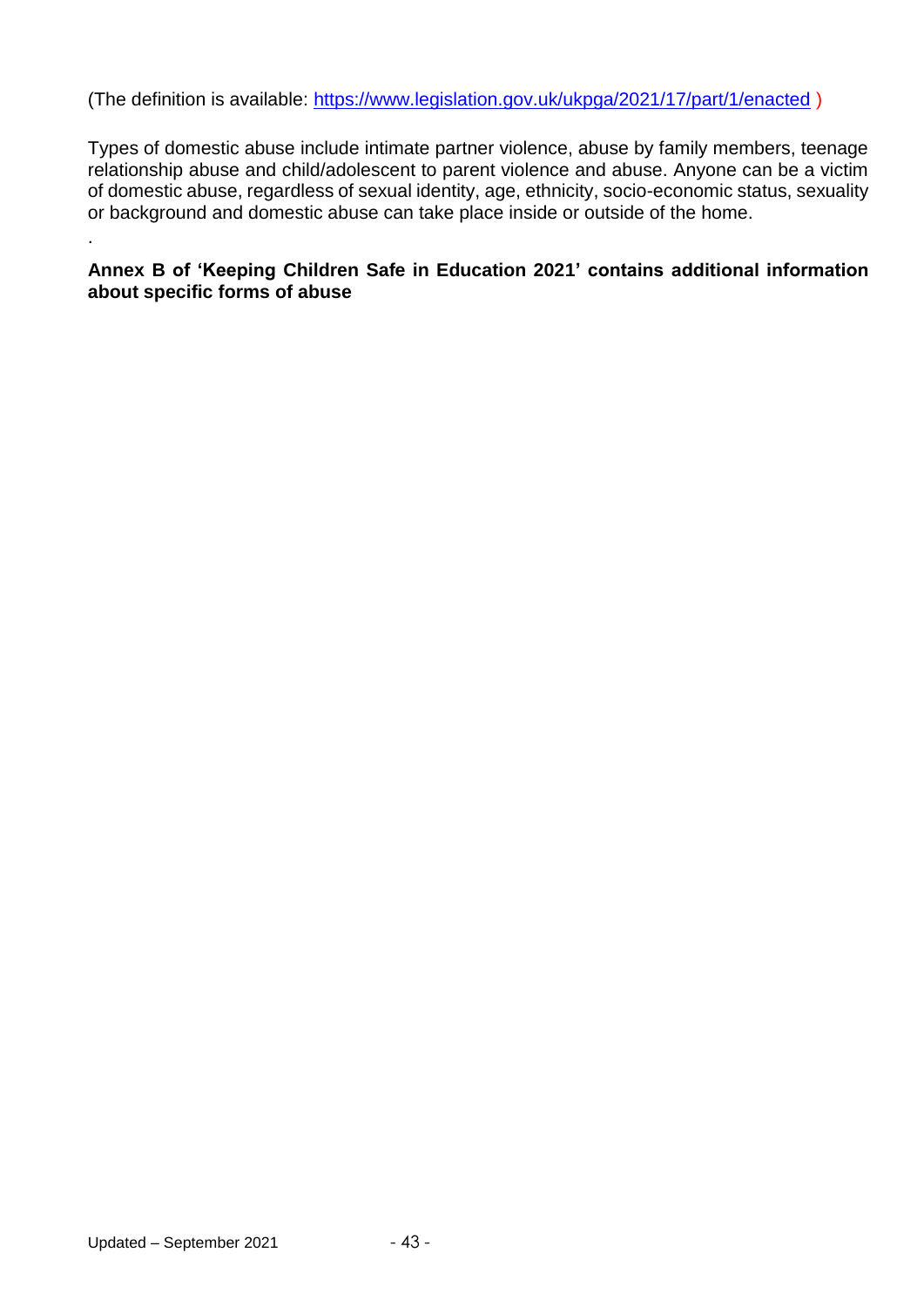## **Appendix 6 – Greater Manchester Safeguarding Children Procedures Manual**

|  | 2. Information Sharing and Recording |  |  |  |
|--|--------------------------------------|--|--|--|
|--|--------------------------------------|--|--|--|

| 2.1   | <b>Policy for the Secure Handling of Protected Information</b>                                | Updated    |
|-------|-----------------------------------------------------------------------------------------------|------------|
| 2.3   | <b>Data Protection, Information Sharing and Confidentiality</b>                               | Updated    |
| 2.4   | <b>Retention of Records</b>                                                                   | Updated    |
| 2.5   | <b>Photographing Children</b>                                                                 | Updated    |
| 2.6   | <b>Electronic and Digital Recording of Meetings and Conversations</b>                         |            |
| 2.7   | <b>Use of Social Media Sites by Staff</b>                                                     | <b>New</b> |
|       |                                                                                               |            |
|       | 5. Children in Specific Circumstances                                                         |            |
| 5.1.1 | <b>Bullying</b>                                                                               |            |
| 5.1.2 | <b>Safeguarding Children as they Become Adults Guidance</b>                                   |            |
| 5.2.1 | <b>Concealed Pregnancies</b>                                                                  |            |
| 5.2.2 | <b>Sleep Safe Guidance</b>                                                                    |            |
| 5.2.3 | <b>Bruising Protocol for Immobile Babies and Children</b>                                     |            |
| 5.3.1 | <b>Children of Alcohol and Substance Misusing Parents and Carers</b>                          |            |
| 5.3.2 | <b>Children of Parents with Learning Difficulties</b>                                         |            |
| 5.3.3 | <b>Children of Parents with Mental Health Difficulties</b>                                    |            |
| 5.3.4 | Dealing with Persistent Non-Engagement with Services by Uncooperative Families                |            |
| 5.3.5 | <b>Safeguarding Children from Dangerous Dogs</b>                                              |            |
| 5.3.6 | <b>Domestic Violence and Abuse</b>                                                            | Updated    |
| 5.3.7 | <b>MARAC</b>                                                                                  |            |
| 5.3.8 | <b>Neglect</b>                                                                                | Updated    |
| 5.4   | <b>Complex/Organised Abuse</b>                                                                |            |
| 5.4.1 | <b>Institutional, Organised or Multiple Abuse</b>                                             |            |
| 5.4.2 | <b>Children Affected by Gang Activity or Serious Youth Violence</b>                           |            |
| 5.4.3 | <b>Threat to Life</b>                                                                         |            |
| 5.4.4 | <b>Children who are Victims of Modern Slavery, Trafficking and Exploitation</b>               | Updated    |
| 5.4.5 | Safeguarding Children and Young People Vulnerable to Violent Extremism                        |            |
| 5.5   | <b>Custodial Settings</b>                                                                     |            |
| 5.5.1 | <b>Safeguarding Young People in the Secure Estate</b>                                         |            |
| 5.5.2 | Guidance for Working with Children who have a Parent (or Significant Family Member) in Prison |            |
| 5.5.3 | <b>Children Visiting Custodial Settings</b>                                                   |            |
| 5.6   | <b>Education</b>                                                                              |            |
| 5.6.1 | <b>Children Missing Education</b>                                                             |            |
| 5.6.2 | <b>Elective Home Education</b>                                                                |            |
| 5.7   | E-Safety                                                                                      |            |
| 5.7.1 | <b>Safeguarding Children and Young People Online</b>                                          | Updated    |
|       |                                                                                               |            |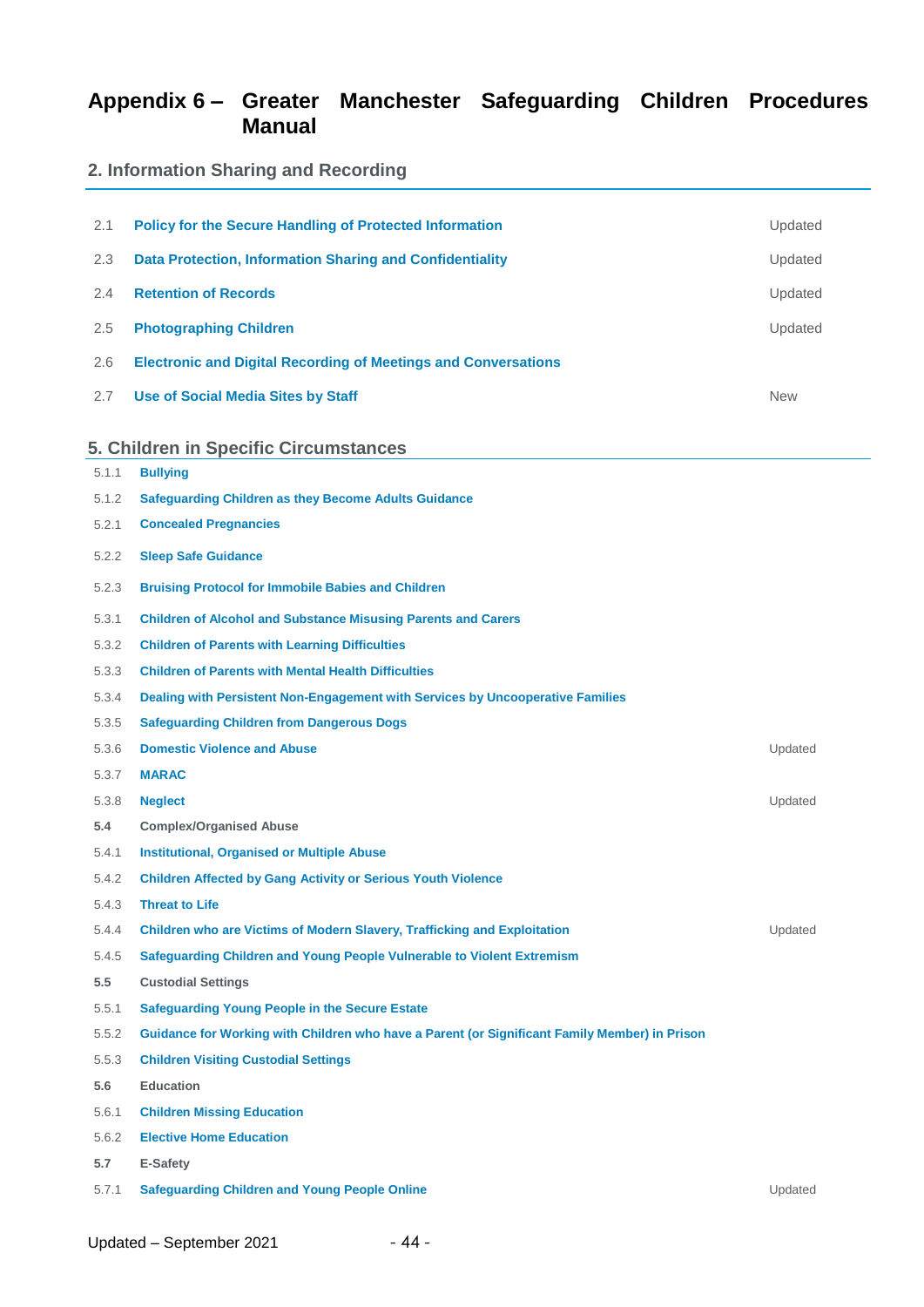#### 5.7.2 **[E-Safety Working Practices for Staff](https://greatermanchesterscb.proceduresonline.com/pdfs/e_safety.pdf)**

**See also:**

- **[Manchester's Minimum Standards for E-Safety;](http://www.manchestersafeguardingboards.co.uk/policies-resources/)**
- **[Bolton Safer Working Practices.](http://boltonsafeguardingchildren.org.uk/1342/)**
- **5.8 Harmful Practices Linked to Faith or Culture**
- 5.8.1 **[Abuse Linked to Spiritual and Religious Beliefs](https://greatermanchesterscb.proceduresonline.com/chapters/p_abuse_linked_spritual.html)**
- 5.8.2 **[Female Genital Mutilation Multi-Agency Protocol](https://greatermanchesterscb.proceduresonline.com/chapters/p_fgm.html)** Updated
- 5.8.3 **[Forced Marriage and Honour Based Violence](https://greatermanchesterscb.proceduresonline.com/chapters/p_force_marriage.html)**
- 5.8.4 **[Breast Ironing](https://greatermanchesterscb.proceduresonline.com/chapters/p_breast_ironing.html)**
- **5.9 Health and Hospitals**
- 5.9.4 **[Fabricated or Induced Illness](https://greatermanchesterscb.proceduresonline.com/chapters/p_fab_ind_illness.html)**
- 5.9.5 **[Young People and Self-Harm](https://greatermanchesterscb.proceduresonline.com/chapters/p_suicide_self_harm.html)**
- 5.9.6 **[Children with Disabilities and Complex Needs](https://greatermanchesterscb.proceduresonline.com/chapters/p_ch_with_disabilities.html)**
- 5.9.7 **[Mental Capacity](http://www.proceduresonline.com/resources/cs_mca/)**
- 5.9.8 **[Deprivation of Liberty](http://www.proceduresonline.com/resources/dols/index.html)**

See also:

- **[Children Living Away from Home](https://greatermanchesterscb.proceduresonline.com/chapters/p_ch_living_away_home.html)**;
- **[Fabricated or Induced Illness](https://greatermanchesterscb.proceduresonline.com/chapters/p_fab_ind_illness.html)**;
- **[Female Genital Mutilation Multi-Agency Protocol](https://greatermanchesterscb.proceduresonline.com/chapters/p_fgm.html)**;
- **[Bruising Protocol for Immobile Babies and Children](https://greatermanchesterscb.proceduresonline.com/chapters/pr_bruising_babies_child.html)**;
- **[Non-Therapeutic Infant Male Circumcision Services in Greater Manchester](http://www.gmsafeguardingchildren.co.uk/project/projectprojectprojectprojectnon-therapeutic-infant-male-circumcision-services-in-greater-manchester/)**;
- **5.10 Children Living Away From Home/Missing**
- 5.10.1 **[Children Living Away from Home](https://greatermanchesterscb.proceduresonline.com/chapters/p_ch_living_away_home.html)**
- 5.10.2 **Children Missing from Home and Care - [A Standardised Approach to Dealing with Missing and Absent](https://greatermanchesterscb.proceduresonline.com/chapters/p_ch_missing_home_care.html)  [Children and Young People Across Greater Manchester](https://greatermanchesterscb.proceduresonline.com/chapters/p_ch_missing_home_care.html)** Updated
- 5.10.4 **[Privately Fostered Children](https://greatermanchesterscb.proceduresonline.com/chapters/p_privately_fost_ch.html)**
- 5.10.3 **[Homeless 16 and 17 Year](https://greatermanchesterscb.proceduresonline.com/chapters/p_homless_16_17.html) Olds**
- 5.10.5 **[Safeguarding Young People in the Armed Forces](https://greatermanchesterscb.proceduresonline.com/chapters/p_sg_yp_armed_forces.html)**
- **5.11 Sexual Abuse/Activity**
- 5.11.1 **[Safeguarding Children and Young People Abused Through Sexual Exploitation](https://greatermanchesterscb.proceduresonline.com/chapters/p_sg_ab_sexual_exploit.html)**
- 5.11.2 **[Working with Sexually Active Young People Under the Age of 18](https://greatermanchesterscb.proceduresonline.com/chapters/p_work_sexually_act_yp.html)**

| 5.11.3 Harmful Sexual Behaviours Presented by Children and Young People | Updated |
|-------------------------------------------------------------------------|---------|
| 5.11.4 Adults who Disclose Childhood Sexual Abuse                       | Updated |
| 5.11.5 Child Sexual Abuse in the Family Environment                     | Updated |

#### **6 Managing Individuals who Pose a Risk of Harm to Children**

| 6.1 Guidance for Safe Recruitment, Selection and Retention for Staff and Volunteers           | Updated |
|-----------------------------------------------------------------------------------------------|---------|
| 6.2 Managing Allegations of Abuse Made Against Adults Who Work with Children and Young People | Updated |

6.3 Ri**[sks Posed by People with Convictions Against Children, including Bail Arrangements for Adults Charged](https://greatermanchesterscb.proceduresonline.com/chapters/p_risks_posed.html)**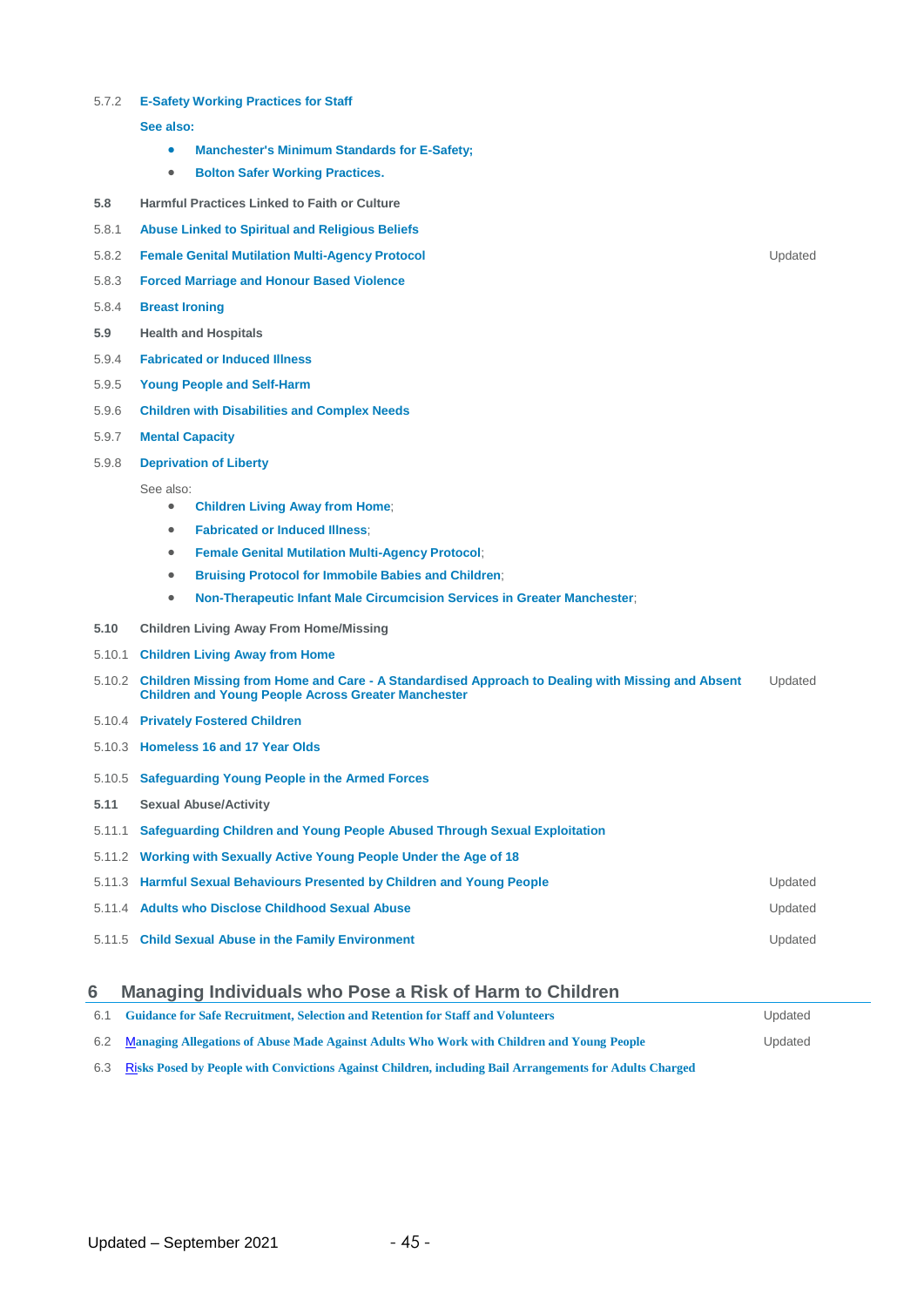**Appendix 7 – Operation Encompass- Processes and Procedures**

**(To be added upon completion and agreement)**

**Annex 7**

# **Operation Encompass**

**Designated Safeguarding Lead: Rosie Knipe**

**Key Adult (if different to the DSL)**

## **Deputy Designated Safeguarding Lead: Sarah O'Reilly/Daniel Hunter**

## **Deputy Key Adult (if different to the Deputy DSL)**

Operation Encompass operates in the majority of police forces across England. It helps police and schools work together to provide emotional and practical help to children. The system ensures that when police are called to an incident in which a child or young person has been involved in or been exposed to an incident of domestic violence or abuse. the police will inform the key adult (usually the designated safeguarding lead) in school prior to 9.00 am before the child or children arrive at school the following day. This ensures that the school has up to date relevant information about the child's circumstances and can enable silent or overt support to be given to the child according to their needs.

### **AIMS**

Operation Encompass does not replace or supersede existing safeguarding processes or protocols, rather it seeks to support these operationally. The Protocol will be followed in conjunction with Salford's Safeguarding Children Board/Salford Safeguarding Partnership.

By sharing information under the Encompass model, children and young people who are experiencing domestic abuse will have access to responsive support after a domestic abuse incident. The school will receive information when:

- Police have been called out to a domestic abuse incident
- The child is present in the household at the time of the incident
- The child is of school age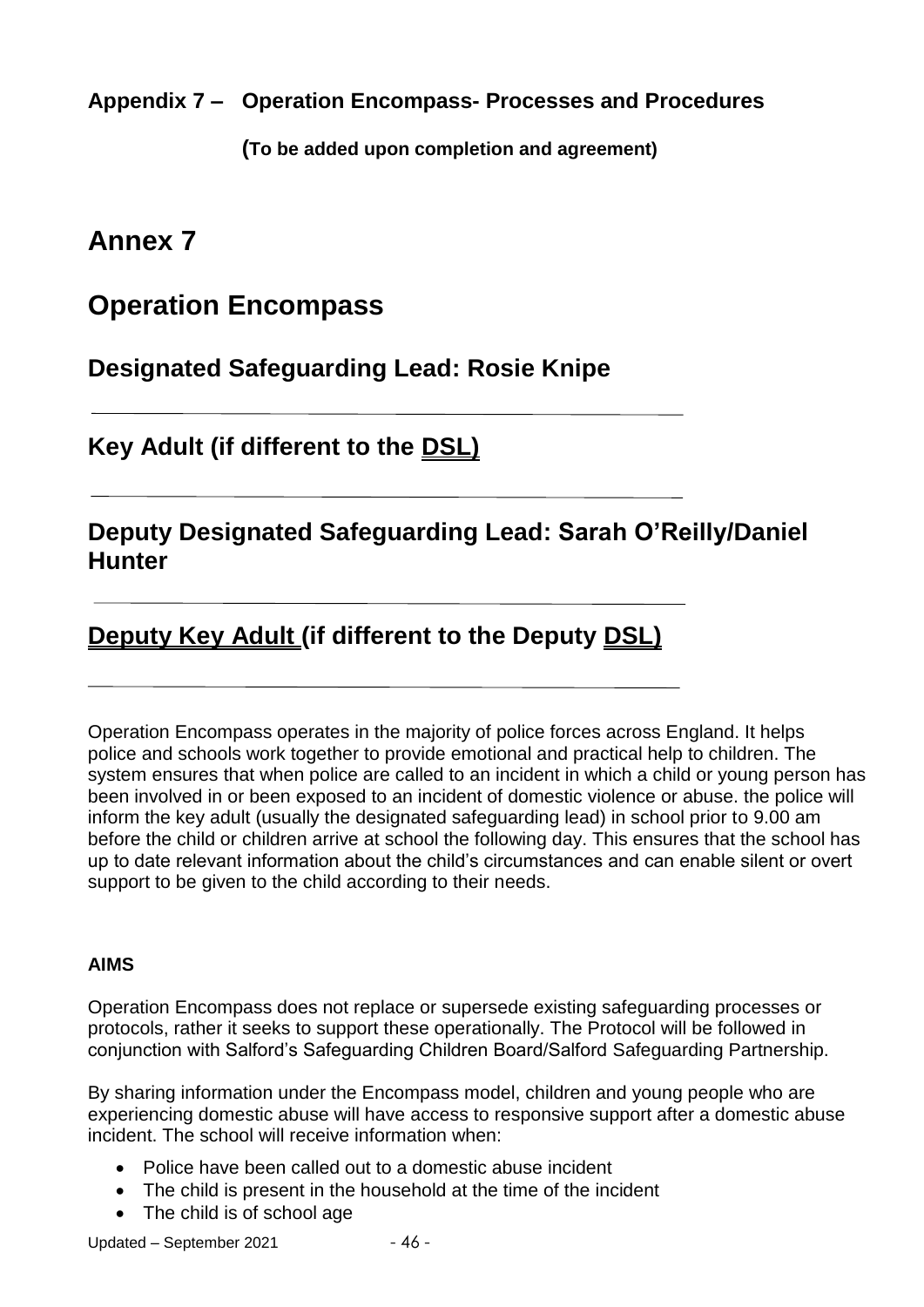Sharing this information in a timely manner via Operation Encompass enables the provision of immediate early intervention through silent or overt support, dependent upon the needs and wishes of the child.

| <b>SILENT SUPPORT EXAMPLES</b>                                                                                         |           | <b>OVERT SUPPORT EXAMPLES</b>                                                                                                                                                                       |
|------------------------------------------------------------------------------------------------------------------------|-----------|-----------------------------------------------------------------------------------------------------------------------------------------------------------------------------------------------------|
| Flexible application of school rules for<br>example uniform, homework etc.                                             | $\bullet$ | Using tools to understand child<br>experiences, for example 3 Houses.                                                                                                                               |
| Understanding and flexibility in<br>expectations in terms of:-<br>- Behaviour<br>- School Work                         |           | More resources are available here.<br>https://www.salford.gov.uk/children-and-<br>families/safeguarding-children/advice-<br>for-professionals/early-help-assessment-<br>and-taf/voice-of-the-child/ |
| Opportunities for one-to-one time with<br>teacher to provide opportunities to talk<br>for example 'helping with a job' | $\bullet$ | Talking to parents                                                                                                                                                                                  |
| Review lesson plans to ensure<br>appropriateness for the child on the                                                  | $\bullet$ | Use the Early Help Assessment process<br>to access additional support                                                                                                                               |
| day                                                                                                                    | $\bullet$ | Develop safety planning with the child                                                                                                                                                              |
| Systems for spare uniform, lunch etc.                                                                                  | $\bullet$ | 'Healthy Relationships' class sessions<br>(EG Real Loves Rocks)                                                                                                                                     |
| Child knowing who they can talk to                                                                                     |           |                                                                                                                                                                                                     |
| Checking collection arrangements at<br>the end of the school day                                                       |           | <b>Consult with the School Coordinator</b>                                                                                                                                                          |

### **LEGAL REQUIREMENTS - INFORMATION SHARING AND STORAGE**

Section 11(2) of the Children Act, 2004 requires Local Authorities and the Police to safeguard and promote the welfare of the children. This enactment provides conditions under the Data Protection Act 2018 by which personal and sensitive personal data may be lawfully shared. Personal data sharing must be proportionate, necessary but not excessive, and must be balanced with the consideration of privacy rights under the Human Rights Act. It must take into account any duty of confidentiality owed. A public interest in disclosure must outweigh an individual`s right to privacy.

The basis on which sharing of information of this type may be justified by police is section 11(2) Children Act 2004 which requires that policing bodies (together with a number of other specified public bodies) discharge their functions having regard to the need to safeguard and promote the welfare of children.

This duty however, will be considered in line with the provisions of the Data Protection Act 2018 and the right to private and family life under Article 8 of the European Convention on Human Rights.

This protocol has been developed taking into account the duty to safeguard children and the requirements of the most recent Information Sharing – [Advice for providing safeguarding](https://www.gov.uk/government/publications/safeguarding-practitioners-information-sharing-advice)  [services to children, young people, parents and carers 2018](https://www.gov.uk/government/publications/safeguarding-practitioners-information-sharing-advice)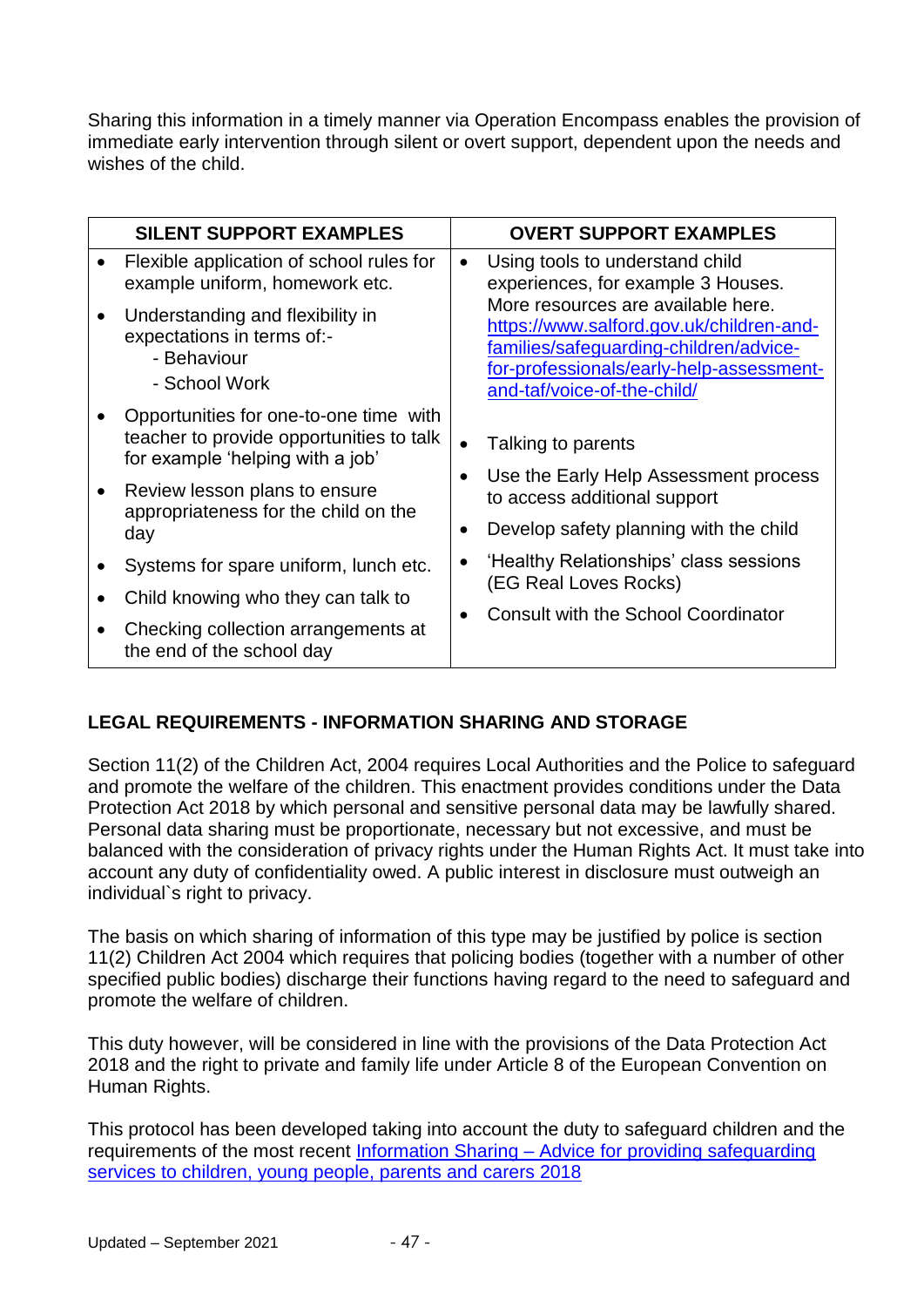It is recognised that the handling of such confidential and sensitive information needs to be dealt with in a way that is proportionate and appropriate to the needs of the child or young person. To address this, the school has identified a Key Adult and a deputy to handle the confidential and sensitive information.

The Encompass information is stored in accordance with the requirements for the storage of safeguarding/child protection files. Where a child already has such a record, Encompass information will be included within the record.

The Key Adult will be the person available each day to receive the details of the incident and assess the type of support needed for the child.

### **ROLES AND RESPONSIBILITIES**

### **i. POLICE**

Police officers will attend a domestic incident, manage the immediate risks, and complete the Domestic Abuse Stalking Harassment (DASH) risk assessment at the scene of the incident. The DASH risk assessment will not be shared with the school, rather a short summary will be provided by the police with respect to the child or young person and will include: -

- The name, age, date of birth, home address and school attended of the child.
- The time/ date/location of the incident and details of those involved in the incident, their relationship to the child and the child`s involvement in the incident.
- An overview of what happened during the incident and the outcome.

This information will be disseminated via email to the school by the officer attending the incident, prior to retiring from duty. The officer will then place a line on the DAB (Domestic Abuse) record within IOPS (Integrated Operating Police Operating System) acknowledging that the information has been sent.

Incidents occurring on Friday, Saturday, Sunday or Bank Holiday will be reported to the school during these times and will be available on the next working morning for the Key Adult.

Notifications to the Key Adult will continue to be made during the school holiday periods, however, it is recognised that an immediate response cannot be made. This information will be used to understand any significant issues for the child on their return to school.

A disclosure will be made in respect of all children aged between 4 and 17 years who are in full-time education. Police will maintain a record of the log number, and the school to whom it has been disseminated and the date of dissemination.

### **i. SCHOOLS' RESPONSIBILITY**

The School will identify the Key Adult and Deputy responsible for the OE information in the school. (This role is best placed with the Designated Safeguarding Lead and their deputy as both have received training in child safeguarding).

The school's Key Adult or Deputy will check the notifications each morning.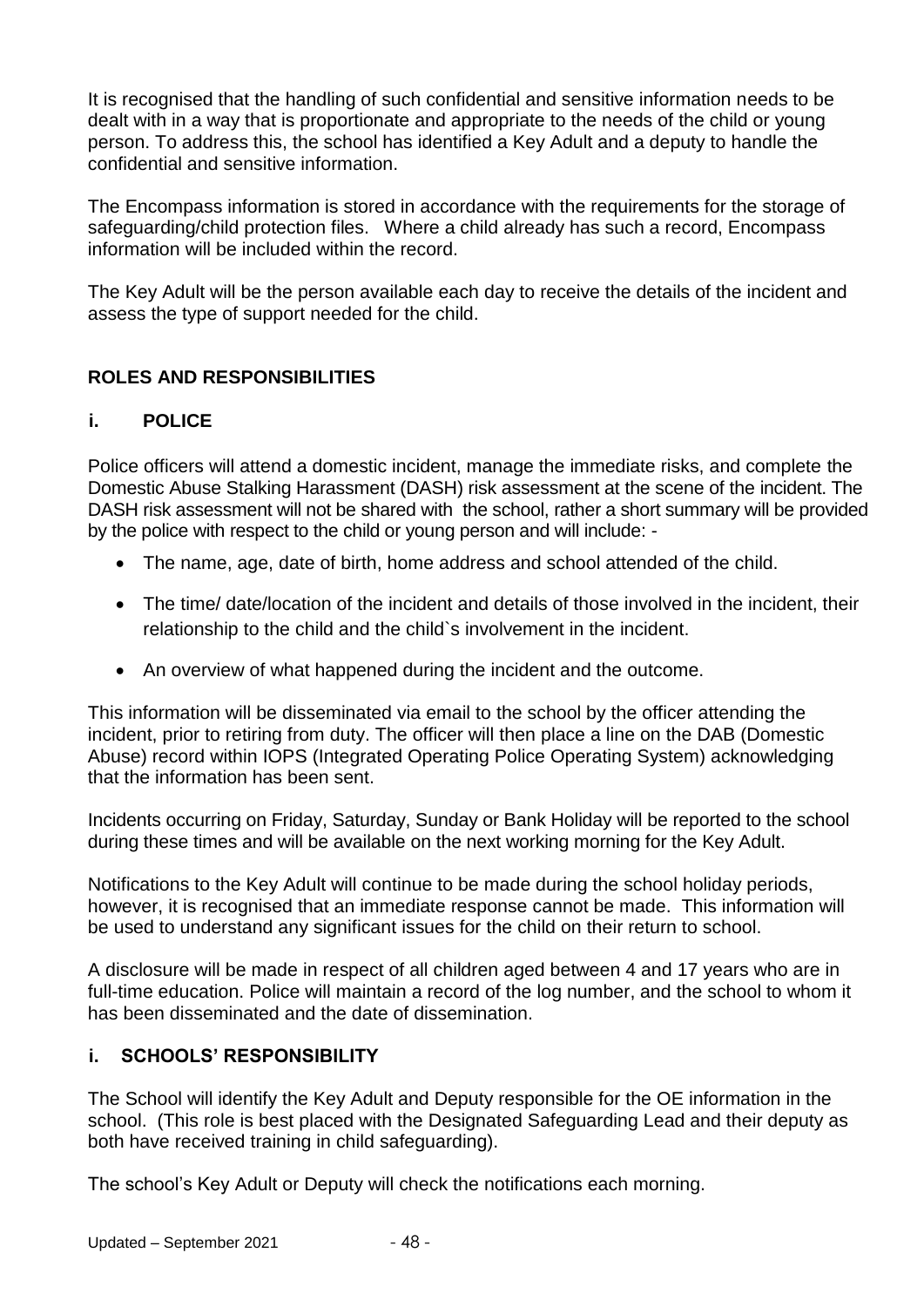The Headteacher and Key Adult will ensure that there is a sufficiently trained deputy to receive the information in the Key Adult's absence.

The School's Encompass mailbox will be checked every morning and reviewed as needed, as notifications of incidents can be made at any time, dependent on when a domestic abuse incident occurs.

The school will record the information received from the police using the same processes used to store child protection records within the school. The school will also record the outcomes and impact of any actions taken or put in place.

The schools is aware that in the event of any domestic homicide or serious case review the documents may be required for disclosure purposes.

#### **Child Absence Following an Incident**

Where a notification is made and a child is not in school, the school will consider the following:

- The school will review the information within the police notification in the context of what is already known about the child, giving consideration to any safety or welfare concerns that have been recorded prior to receiving the police information.
- The schools key adult will call home and follow up as per attendance protocols. Consideration should be given to undertake a home visit, with another member of staff.
- Where the /Key Adult in the school cannot contact the parents or carer, and have not received notification why the child is absent, the next steps will be considered and actions may include: -
	- **Home Visit –** After undertaking a risk assessment, the school may consider, at the discretion of the Head Teacher, carrying out a home visit to see the child. Subsequently, if concerns or risks to the child's safety are identified during the home visit, referrals to Children's Social Care and the Police may need to be made.
	- **Referral to Children's Social Care -** Dependent upon the circumstances of the incident and the parental response to contact, the Key Adult (following discussion with the Designated Safeguarding Lead where required) will make a referral to the Bridge.

When the child returns back to school, the key adult will revisit the offer of parent/child support.

#### **Working with Parents**

The school is signed up to the protocol to raise parents' awareness of Encompass. (See Appendix letter to parents and carers)

Many victims who experience domestic abuse want to tell someone about their experiences and are looking for help. Being involved with Encompass may mean that more parents who are experiencing domestic abuse are likely to contact the Key Adult as a source of support. The majority of support to parents will take the form of a listening ear and signposting to local Domestic Abuse services. There may be occasions however, when the information received by the Key Adult requires immediate direct action; either because the risk to the parent and child is immediate and high, or because the parent is asking for help to leave the violence.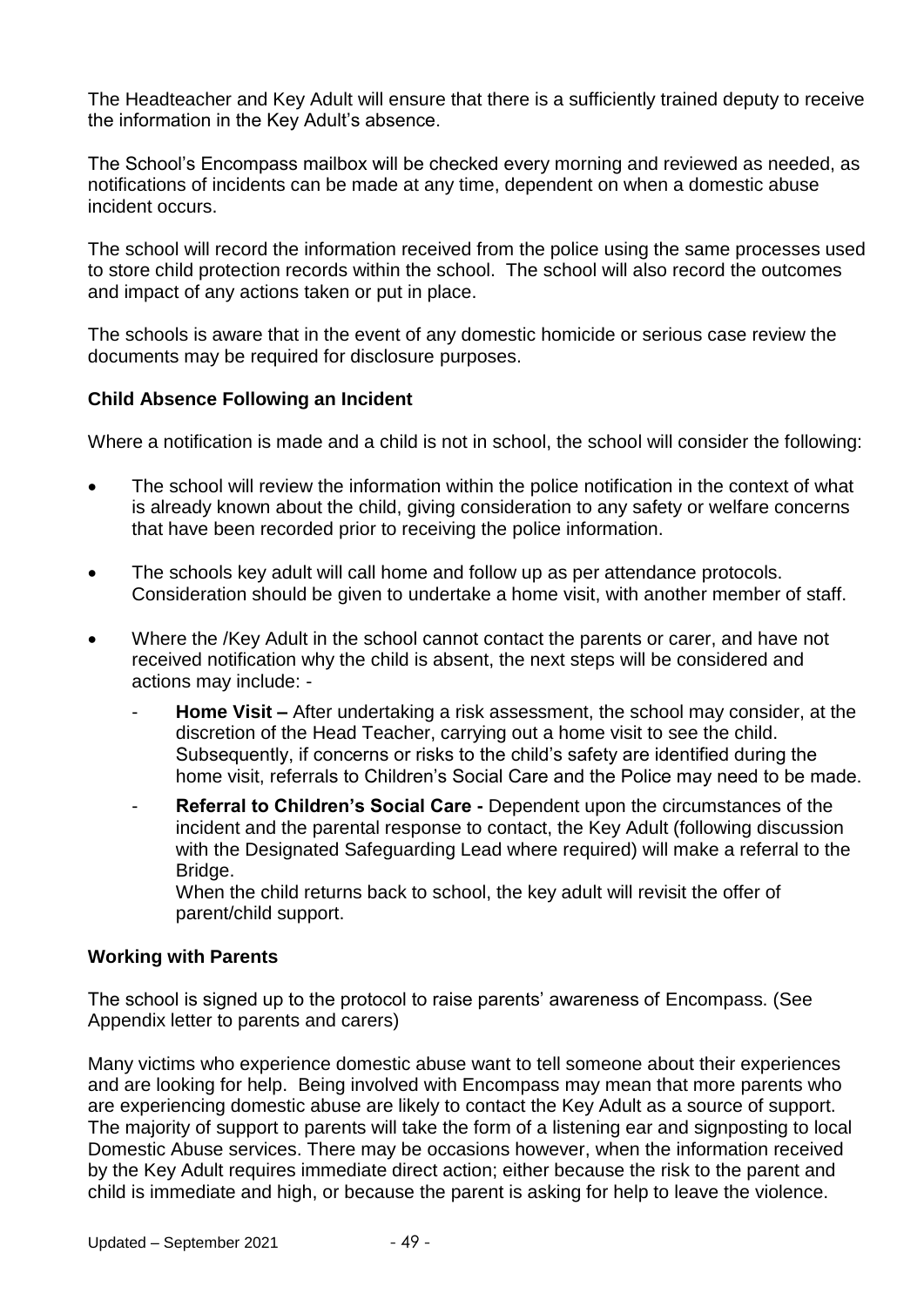Where there is an immediate risk of harm to the parent and/or the child the police will be contacted, and **in an emergency, this will always be 999.**

Where a parent is seeking help and support to flee abuse or to take other measures to protect themselves, contact can be made with Victim Support or SIDASS using the following details:

Telephone number: 0300 303 0162 or 0161 200 1950 Email: [northwest.vcu@victimsupport.cjsm.net](mailto:northwest.vcu@victimsupport.cjsm.net) SIDASS;<http://salfordwomensaid.org/sidass/>

If there is uncertainty around a referral to Victim Support/SIDASS contact should be made with the Bridge Partnership 0161 603 4500

#### **Multi-agency Risk Assessment Conference (MARAC) and Encompass**

MARAC is a victim-focused meeting where information is shared on the highest risk cases of domestic abuse between criminal justice, health, children's services, education, housing practitioners, IDVAs (Independent Domestic Violence Advocate) as well as other specialists from the statutory and voluntary sectors. The aim of MARAC is to share information, understand the level of risk to the individual and relevant others (including children) and develop a risk management plan. MARAC meets every week in Salford.

There may be occasions where parents of children notified to schools via the Encompass process have been referred to MARAC. Where the school identifies that they may have additional and relevant information to share with MARAC, the school will contact the Bridge Partnership.

#### **Will the Police refer to Bridge Partnership every time they attend a DA callout where a**  child is **present?**

#### **Police agreed referral criteria with Bridge Partnership;**

A referral to Children's Services needs to be actioned by the attending Officer in respect of Domestic Abuse incidents (recorded as a DAB on IOPS - Integrated Operating Police Operating System) when:

A crime has been submitted & a child was present at/normally resides at the address

OR This incident is the 3<sup>rd</sup> reported incident in last 12 months

OR It is a child caller to Police/Emergency Services

OR When either the victim or perpetrator is known to be pregnant

OR When there is a child abuse marker (CA) on the address

OR The incident involves a perpetrator subject to licence or Community Order

OR If previous incidents were referred to the Bridge Partnership - even if the Police Officer did not consider that any of the above criteria were met.

The remaining DV incidents are DV incidents where no crime is alleged, i.e. verbal argument only and the other listed criteria are not realised. Therefore, once Encompass has become live, Police will only be sending a notification through Encompass and not to the Bridge Partnership social care.

Operation Encompass will notify schools of all incidents and therefore schools will be able to build up a picture of the context a child is living in.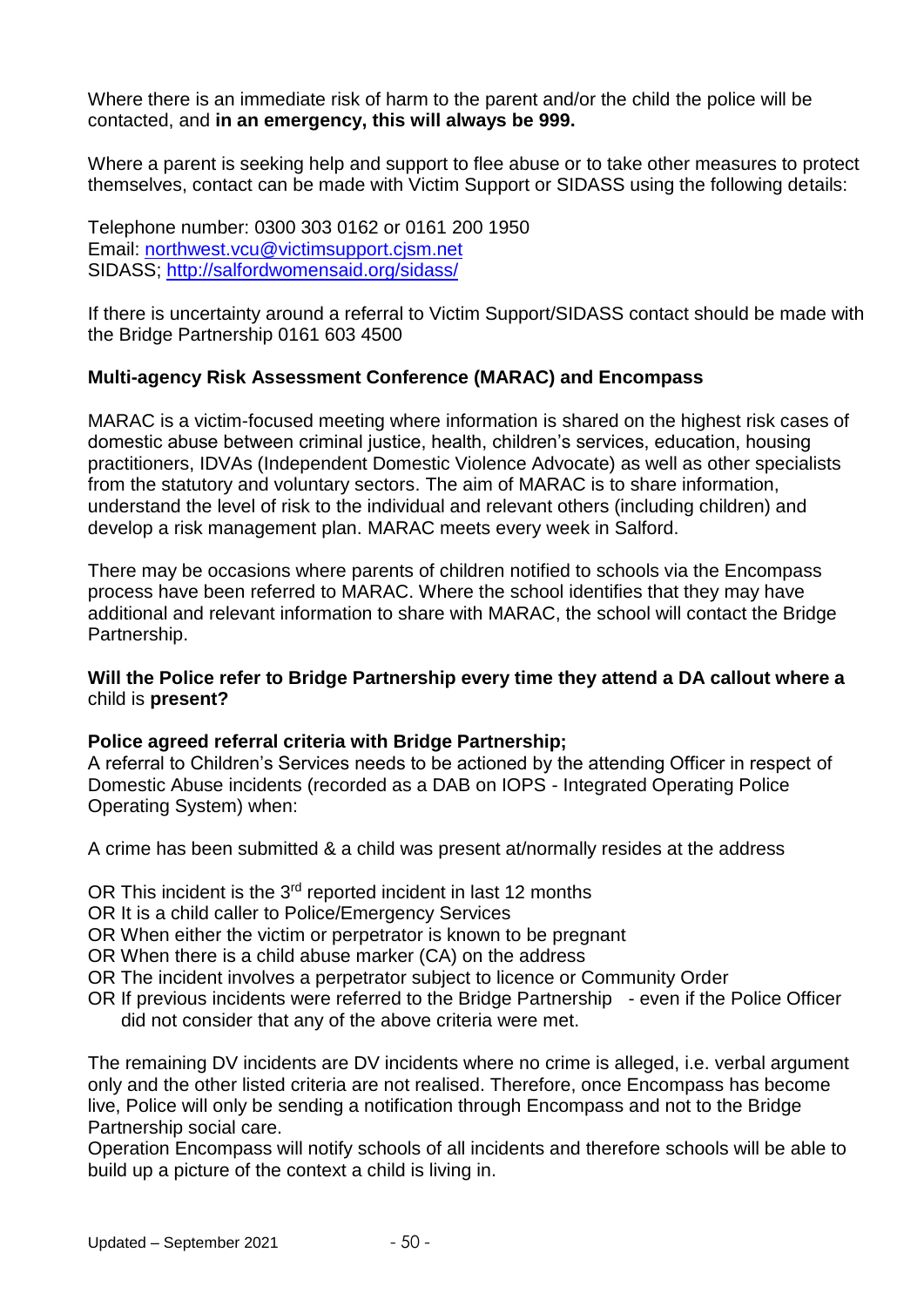#### **Encompass Parents Awareness Letter (template)**

Dear Parent/Carer,

#### **Re: Operation Encompass**

The school has been given the opportunity to take part in a project that will run jointly between schools and Greater Manchester Police.

Operation Encompass has been designed to provide early reporting to schools, i.e. prior to 9 .00 a.m. on the next school day, of any domestic abuse incidents that occur outside of school, but which might have an impact on a child attending school the following day. During the school term this information will be shared on school days. When incidents occur on a Friday, Saturday or a Sunday, the police will contact the relevant school the following Monday.

A nominated member of school staff, known as a Key Adult, will be trained to liaise with the police. At *insert school name* our Key Adult is *insert details*. They will be able to use information that has been shared with them, in confidence, to ensure that the school is able to support children and their families. Information will be shared where it is identified that a child or young person was present, witnessed or was involved in a domestic abuse incident.

We always endeavour to offer the best support possible to our pupils and believe that Operation Encompass is going to be beneficial and supportive for all concerned; children and families

Some information about Encompass is included in this letter but if you would like more information about this new initiative, details can be viewed online at *insert details* or you can contact our Key Adult at school *insert details*.

Thank you for your continued support

Chair of Governors **Head Teacher**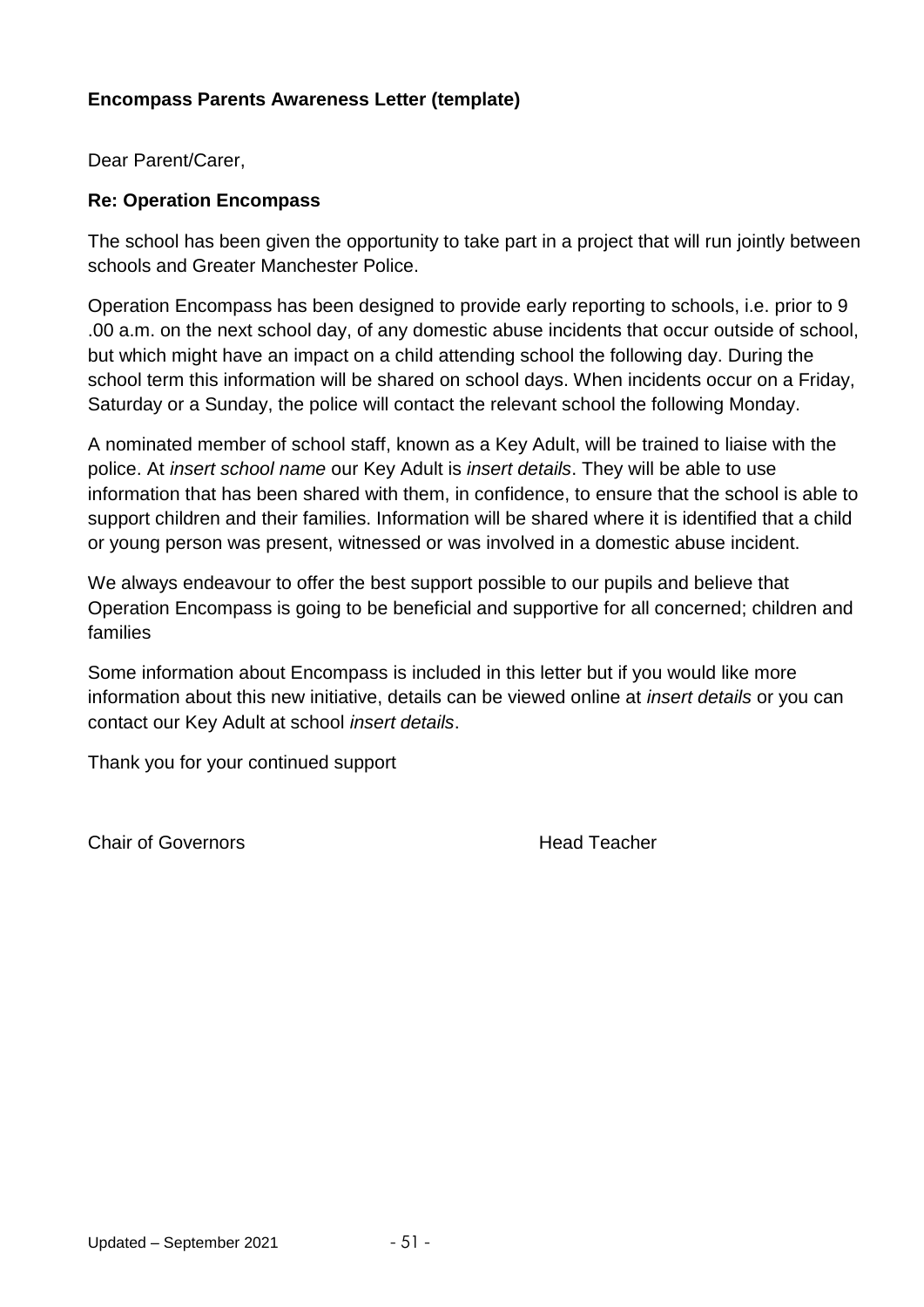## **Operation Encompass – Key Adult Responsibilities and Checklist**

Name:Date

School:

Completed:

Review Date:

| <b>Responsibility</b>                                                                                                                                                                                                                                                                  | <b>School Comment</b> | <b>Achieved</b> |
|----------------------------------------------------------------------------------------------------------------------------------------------------------------------------------------------------------------------------------------------------------------------------------------|-----------------------|-----------------|
| The Key Adult has attended the Encompass<br>briefing and is part of the Senior Leadership Team<br>with Child Protection responsibility.                                                                                                                                                |                       |                 |
| The Key Adult must ensure that they have access<br>to the Encompass mailbox along with a deputy in<br>case of absence.                                                                                                                                                                 |                       |                 |
| Encompass records are managed and stored in the<br>same way as other Child Protection records, in a<br>permission restricted electronic folder or secure<br>and locked cabinet/drawer.                                                                                                 |                       |                 |
| The Key Adult can identify a person who can<br>deputise in their absence; the deputy is confident in<br>understanding all aspects of the Encompass<br>model.                                                                                                                           |                       |                 |
| The Key Adult will ensure that all teaching staff<br>understand the confidential nature of any<br>information passed to them and that this<br>information must be treated in the same way as<br>any other Child Protection information given by<br>other partners such as Social Care. |                       |                 |
| The Headteacher/Key Adult will inform parents that<br>the school is part of Encompass, using the<br>exemplar letter template provided, which can be<br>amended to meet the school's individual<br>requirements.                                                                        |                       |                 |
| The Headteacher/Key Adult will inform the<br>Governing Body that the school is part of<br>Encompass and the Governor with responsibility<br>for Safeguarding should have a working knowledge<br>of the project and impact within the school.                                           |                       |                 |
| The Key Adult will include information about<br>Encompass in the school's prospectus and<br>safeguarding policies, thus ensuring that all<br>parents are informed of the school's involvement.                                                                                         |                       |                 |
| The Key Adult will include information about<br>Encompass on the school's website.                                                                                                                                                                                                     |                       |                 |